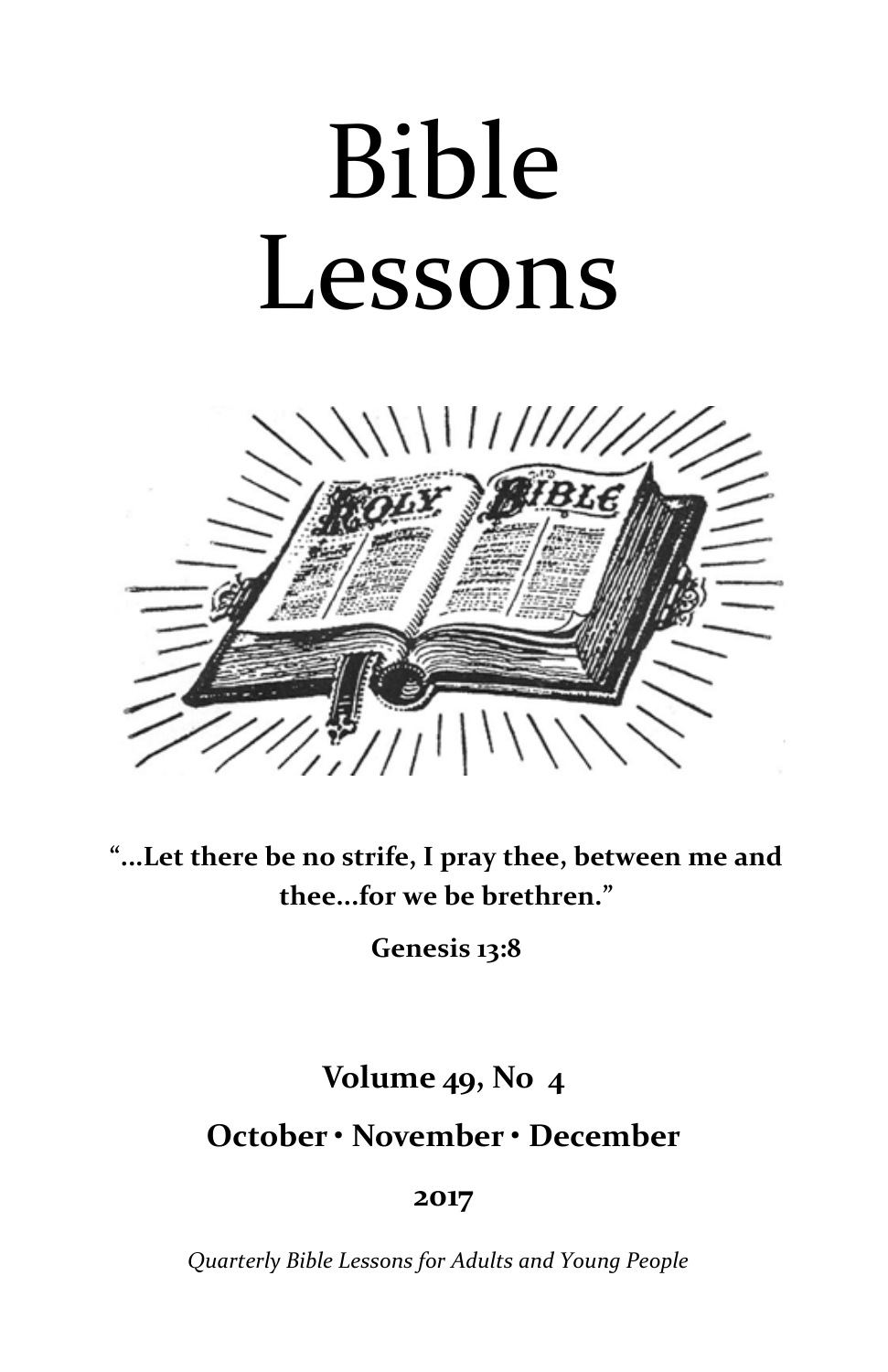## **Bible Lessons for Adults and Young People**

| Volume 49                                                                                                                                                   |    | October • November • December                   | No <sub>4</sub> |
|-------------------------------------------------------------------------------------------------------------------------------------------------------------|----|-------------------------------------------------|-----------------|
| <b>Table of Contents</b>                                                                                                                                    |    |                                                 |                 |
|                                                                                                                                                             |    |                                                 |                 |
| <b>DATE</b>                                                                                                                                                 |    | <b>LESSON TITLE</b>                             | <b>PAGE</b>     |
| Oct                                                                                                                                                         | 1  |                                                 |                 |
|                                                                                                                                                             | 8  |                                                 |                 |
|                                                                                                                                                             | 15 | The Unity (Oneness) of Believers, Part Two 11   |                 |
|                                                                                                                                                             | 22 | The Unity (Oneness) of Believers, Part Three 15 |                 |
|                                                                                                                                                             | 29 |                                                 |                 |
| Nov                                                                                                                                                         | 5  |                                                 |                 |
|                                                                                                                                                             | 12 |                                                 |                 |
|                                                                                                                                                             | 19 |                                                 |                 |
|                                                                                                                                                             | 26 |                                                 |                 |
| Dec                                                                                                                                                         | 3  |                                                 |                 |
|                                                                                                                                                             | 10 |                                                 |                 |
|                                                                                                                                                             | 17 |                                                 |                 |
|                                                                                                                                                             | 24 |                                                 |                 |
|                                                                                                                                                             | 31 |                                                 |                 |
| Publishing the Bible truths in the interest of Jesus Christ and His Church<br>Edited by Sis. Angela Gellenbeck<br>In This Issue: Reflections contributed by |    |                                                 |                 |
| Bro. Fari Matthews, Bro. Harlan Sorrell, Sis. LaDawna Adams, Bro. Darrell<br>Johnson, Bro. James Bell, and Sis. Julie Elwell                                |    |                                                 |                 |
| <b>NOTICE</b>                                                                                                                                               |    |                                                 |                 |
| The Bible Lessons are published by                                                                                                                          |    |                                                 |                 |

CHURCH OF GOD TODAY **Phone: (859) 319-9721. (Please leave text or voice message.)** Lessons are available free of charge online at <churchofgodtoday.com> and can be downloaded for printing in booklet or other format. Website editor: Angela Gellenbeck

If you would like printed copies mailed to you, please contact Bro. Edgar Martens, 2200 Edwards Avenue, Muscle Shoals, AL 35661 **Phone (318) 402-9592**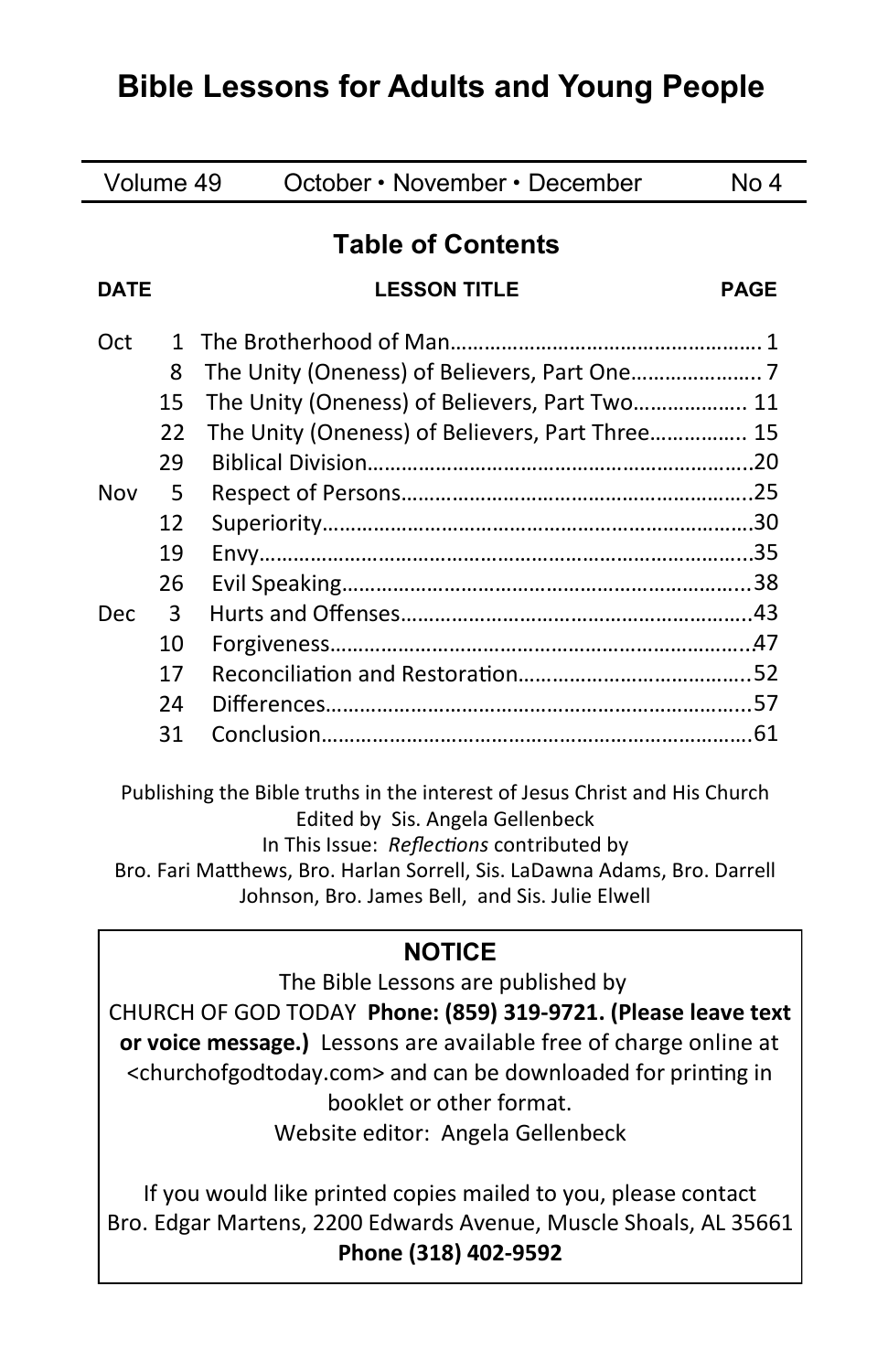## **THEME FOR BIBLE LESSONS FOR FOURTH QUARTER, 2017**

## *BIBLICAL CONCEPTS OF BROTHERHOOD AND UNITY*

The burden for this series of lessons centers on the Bible doctrines both of the brotherhood of man and the oneness and unity of believers. I have been specifically impressed that there is urgent need for instruction in this area of doctrine, especially in this time of great turmoil in our country.

As we study, let us ask ourselves, "What does God say about this subject?" Not, "How do I feel about this?" or, "What has my family/ school/culture always thought about this?" Let us be honest; God's Word may reveal some inconsistencies in what we say we believe and how we actually live. We may have unknowingly picked up a worldly perspective and allowed some very carnal, unsanctified thinking to motivate our words and actions.

My prayer is that God will bring us "back to the blessed old Bible; back to the light of His Word." I pray also that the seeds sown in these lessons will bring forth fruit unto life eternal.

—Sis. Angela Gellenbeck

#### **OCTOBER 1, 2017**

## **THE BROTHERHOOD OF MAN**

#### *In the Beginning*

Genesis 2:7 And the Lord God formed man of the dust of the ground, and breathed into his nostrils the breath of life; and man became a living soul.

21 And the Lord God caused a deep sleep to fall upon Adam, and he slept: and he took one of his ribs, and closed up the flesh instead thereof;

22 And the rib, which the Lord God had taken from man, made he a woman, and brought her unto the man.

23 And Adam said, This is now bone of my bones, and flesh of my flesh: she shall be called Woman, because she was taken out of Man.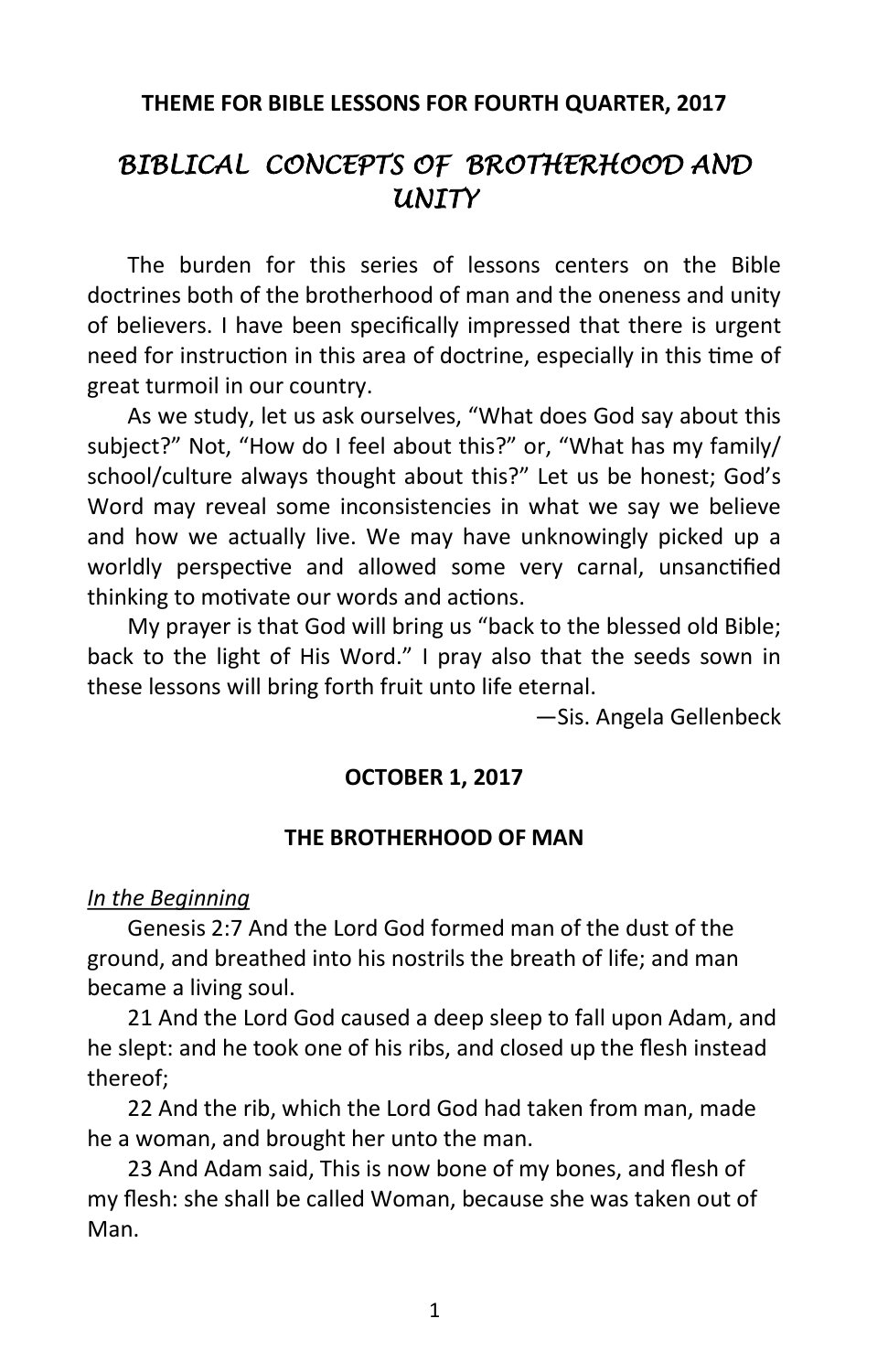Genesis 3:20 And Adam called his wife's name Eve; because she was the mother of all living.

## *After the Flood*

Genesis 9:18 And the sons of Noah, that went forth of the ark, were Shem, and Ham, and Japheth: and Ham is the father of Canaan.

19 These are the three sons of Noah: and of them was the whole earth overspread.

Genesis 10:32 These are the families of the sons of Noah, after their generations, in their nations: and by these were the nations divided in the earth after the flood.

## *Words of Job, Solomon and Malachi*

Job 31:15 Did not he that made me in the womb make him? and did not one fashion us in the womb?

Proverbs 22:2 The rich and poor meet together: the Lord is the maker of them all.

Malachi 2:10 Have we not all one father? hath not one God created us? why do we deal treacherously every man against his brother, by profaning the covenant of our fathers?

## *New Testament Teachings*

Acts 10:28 And he said unto them, Ye know how that it is an unlawful thing for a man that is a Jew to keep company, or come unto one of another nation; but God hath shewed me that I should not call any man common or unclean. (See also Acts 10:15.)

34 Then Peter opened his mouth, and said, Of a truth I perceive that God is no respecter of persons:

35 But in every nation he that feareth him, and worketh righteousness, is accepted with him.

**MEMORY VERSE** And hath made of one blood all nations of men for to dwell on all the face of the earth, and hath determined the times before appointed, and the bounds of their habitation.

—Acts 17:26

**CENTRAL THOUGHT:** The scriptures teach how all of mankind came from one father; they emphasize that because we have one Maker/Creator/Father, we are all brethren, of one blood, before Him, Who regards us all equally and without partiality.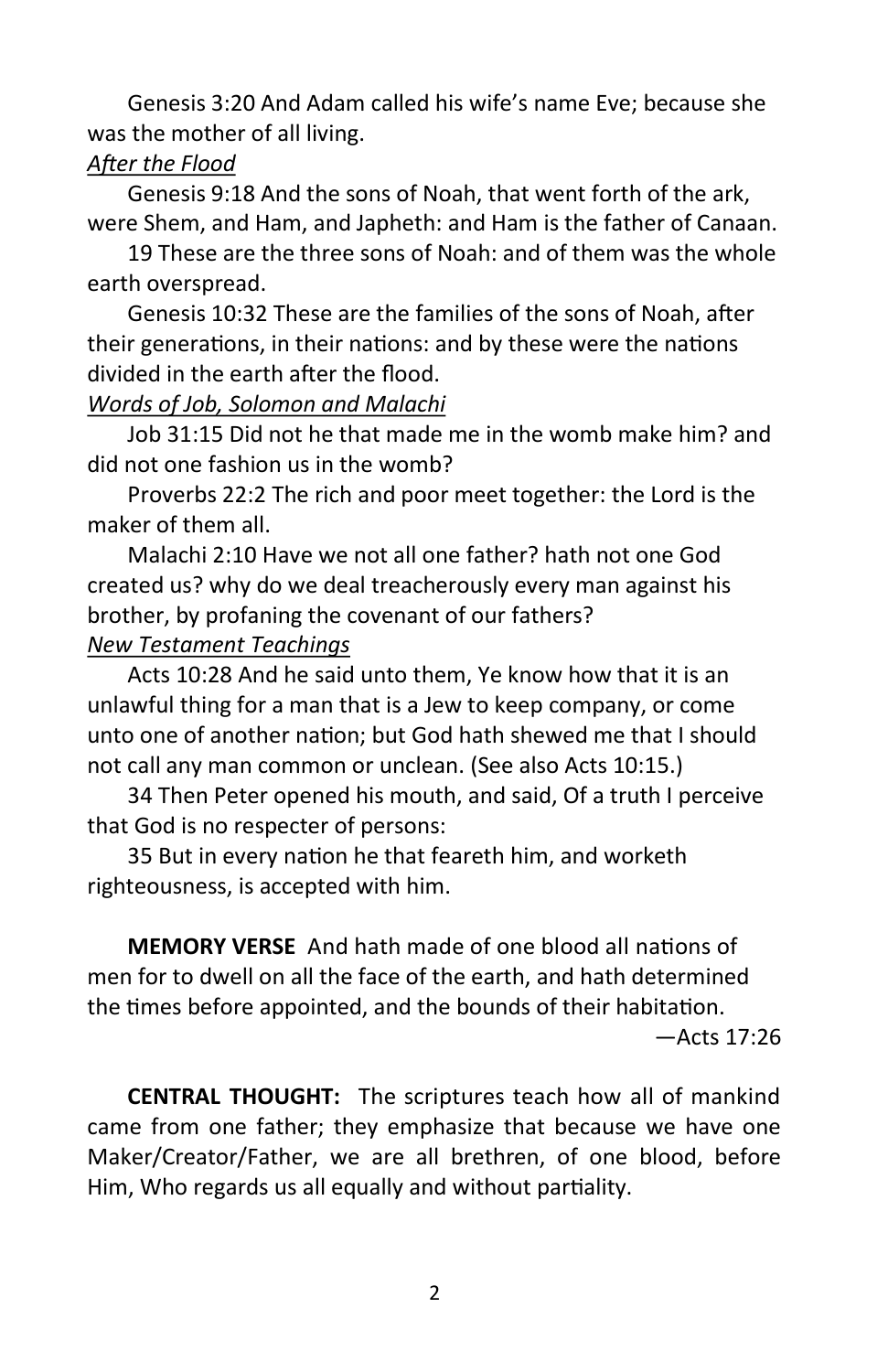## **WORD DEFINITIONS**

Genesis 2:7 "Man" (literally, *adam*): man; mankind; human being.

Genesis 2:22 "Made he a woman": literally, *built* he a woman. The woman was made entirely from Adam's body and he declared, "This is now bone of my bones, and flesh of my flesh...she was taken out of Man."

Acts 10:28 "An unlawful thing": In Moses' law, God commanded the Jews not to intermarry or enter into covenants with the Gentiles (Deuteronomy 7:2-6), but the Pharisees perverted this command and carried it much farther. The strict Jew would not enter a Gentile's house, nor sit on the same couch, nor eat or drink out of the same vessel, nor conduct friendly or commercial transactions.

Acts 10:34 "Respecter": take; receive; accept. To receive a person, give him access to oneself; also, to regard anyone's power, rank, external circumstances, and on that account to do some iniustice or neglect something; to show partiality. "Persons": the face. "The appearance one presents by his wealth or poverty, his rank or low condition; outward circumstances, external condition; so used in expressions which denote to regard the person in one's judgment and treatment of men." See Luke 20:21 and Galatians 2:6. —From *Thayer's Greek Lexicon*.

Acts 17:26 "Of one blood": *blood* is omitted from some manuscripts, and the reading is "Of one," meaning Adam. Paul was addressing the Athenians, who fancied themselves to be "selfproduced." They felt the barbarians were by nature meant to be slaves of the Greeks. "The declaration of the unity of mankind was a wholly strange message to proud Athenians, who believed themselves to be a race apart, not only from the 'barbarians,' whom all Greeks regarded as made of other clay than they, but from the rest of the Greek world" (*MacLaren Expositions of Holy Scripture*).

#### **LESSON BACKGROUND**

God created Adam, and then, from Adam's own flesh and blood—He did not create a creature separately from dust—He made a woman, man's helper, suitable and fit for him, his counterpart.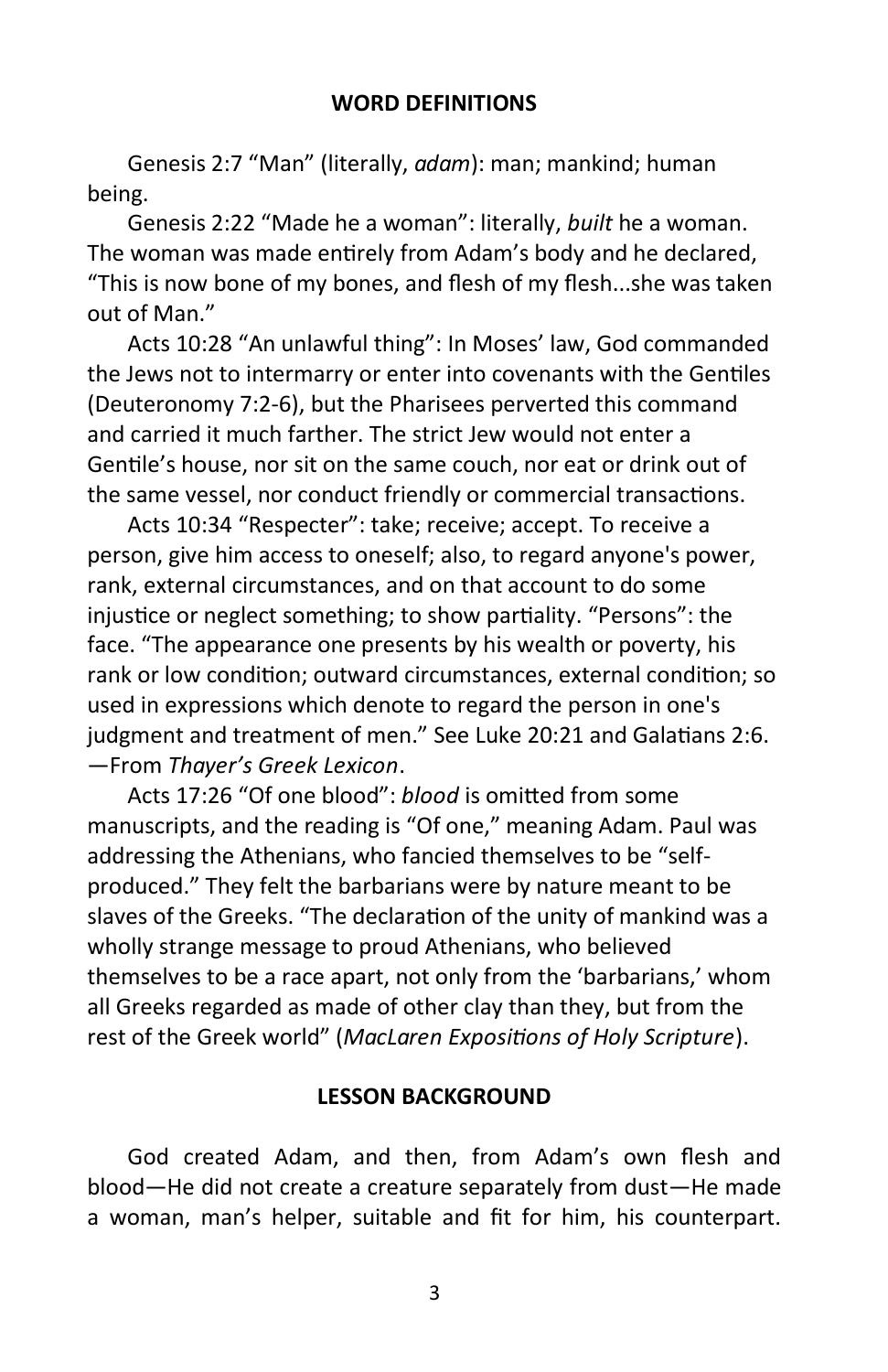From this union—one blood (Eve was flesh of Adam's flesh and bone of his bone)—came all families, or nations, of the earth. After the flood destroyed the earth, the eight survivors then re-populated the earth, the people still being descendants of one, that is Adam.

Our verses from Job, Proverbs and Malachi all reinforce the truth of all nations of mankind being children of one father, and not only one *natural* father, Adam, but one *spiritual* Father and Creator, God.

Science backs up this creation truth. "A genus can have many species. Organisms of different species of the same genus cannot produce a fertile offspring if interbred together. Mule is a classic example of this. It is a product of a donkey and a horse which are two different species belonging to the same genus (Equus)" (*www.differencebetween.net/science/nature/differencebetween-genus-and-species*).

Scientifically, the nations of men are not *different species of one genus*, but *variations of one species*. There is "agreement in the physiological and pathological phenomena in them all, by the similarity in the anatomical structure, in the fundamental powers and traits of the mind, in the limits to the duration of life, in the normal temperature of the body and the average rate of pulsation, in the duration of pregnancy, and in the unrestricted fruitfulness of marriages between the various [groups]" (*Keil and Delitzsch Biblical Commentary on the Old Testament*).

Ken Ham, author of *Answers in Genesis* writes: "As a result of Darwinian evolution, many people started thinking in terms of the different people groups around the world representing different 'races,' but within the context of evolutionary philosophy. This has resulted in many people today, consciously or unconsciously, having ingrained prejudices against certain other groups of people...However, all human beings in the world today are classified as *Homo sapiens*. Scientists today admit that, biologically, there really is only one race of humans. For instance, a scientist at the *Advancement of Science Convention* in Atlanta stated, 'Race is a social construct derived mainly from perceptions conditioned by events of recorded history, and it has no basic biological reality.'"

In Acts, Peter is speaking to Cornelius about the vision God gave him concerning his ingrained prejudices toward people who were not Jews. God let him know that all nations were equal before Him,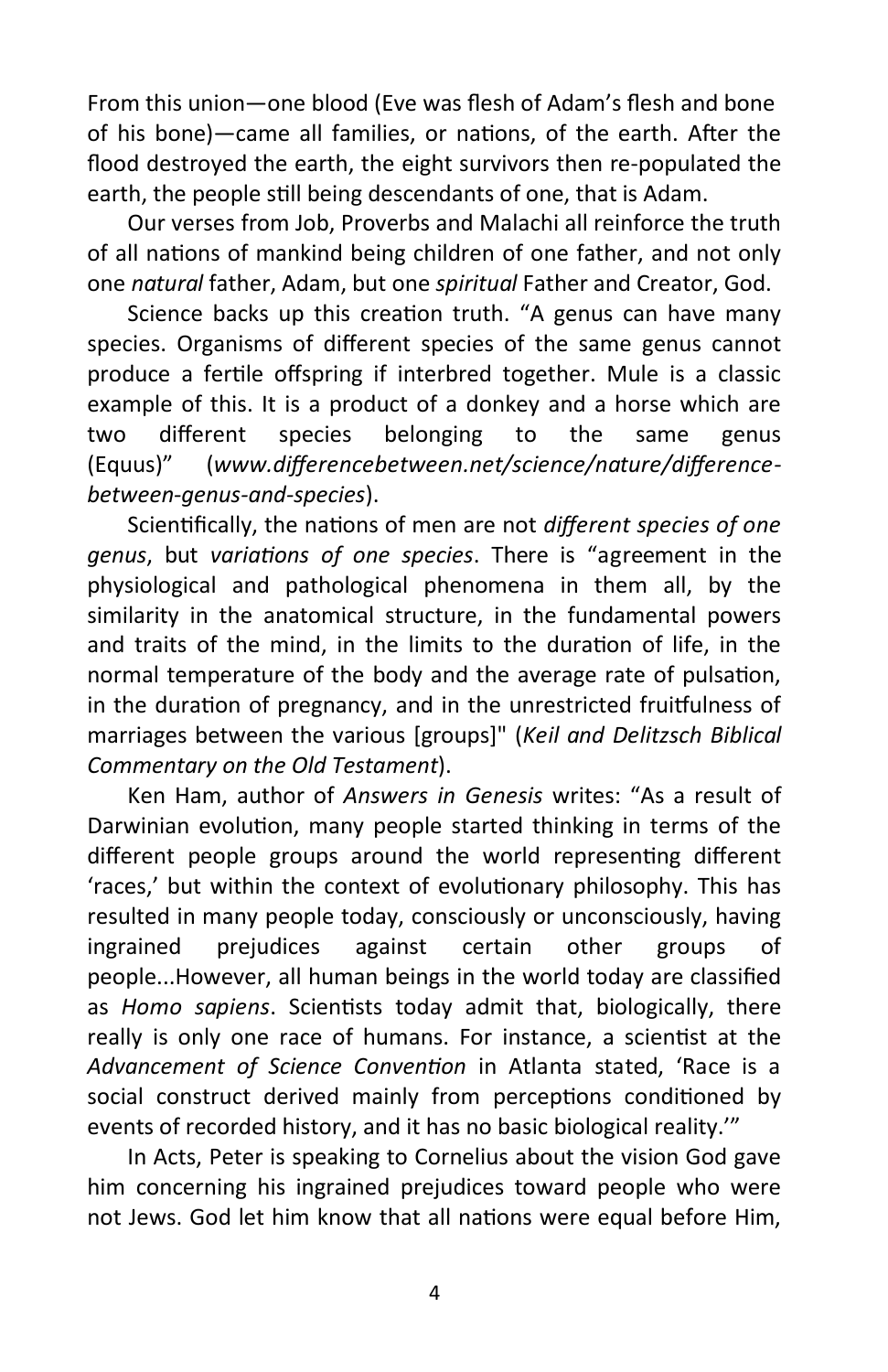and he was not to call any man "common" or "unclean." Later in the book of Acts, Paul spoke to the Athenians on Mars' Hill, and his words cut right across the proud prejudices of the Greeks, reestablishing the truth and purpose of God's creation of man.

—Sis. Angela Gellenbeck

## **DISCUSSION:**

- 1. *One Human Father:* Cite the Scriptures which give proof to this.
- 2. *One Heavenly Father:* Which Scriptures show the equality of all mankind before Him?
- 3. *Root and Answer:* What popular atheistic theory perpetuates ignorance and racial prejudice? What is the answer to the problem?

## **COMMENTS AND APPLICATION**

"Those consistently living out their Christian faith realize that the forced enslavement of another human being goes against the biblical teaching that all humans were created in the image of God and are of equal standing before Him (Galatians 3:28; Colossians 3:11). Indeed, the most ardent abolitionists during the past centuries were Bible-believing Christians. John Wesley, Granville Sharp, William Wilberforce, Jonathan Edwards, Jr., and Thomas Clarkson all preached against the evils of slavery and worked to bring about the abolition of the slave trade in England and North America. Harriet Beecher Stowe conveyed this message in her famous novel Uncle Tom's Cabin. And of course, who can forget the change in the most famous of slave traders? John Newton, writer of 'Amazing Grace,' eventually became an abolitionist after his conversion to Christianity, when he embraced the truth of Scripture" (Ken Ham, *Answers in Genesis*).

The great problems of our day—discrimination against and murder of the unborn, the deterioration of marriage, racial unrest can all be resolved by going back to the teachings of the Bible, especially these basic truths regarding the origin of man, the Divine institution of marriage, and the brotherhood of mankind. Through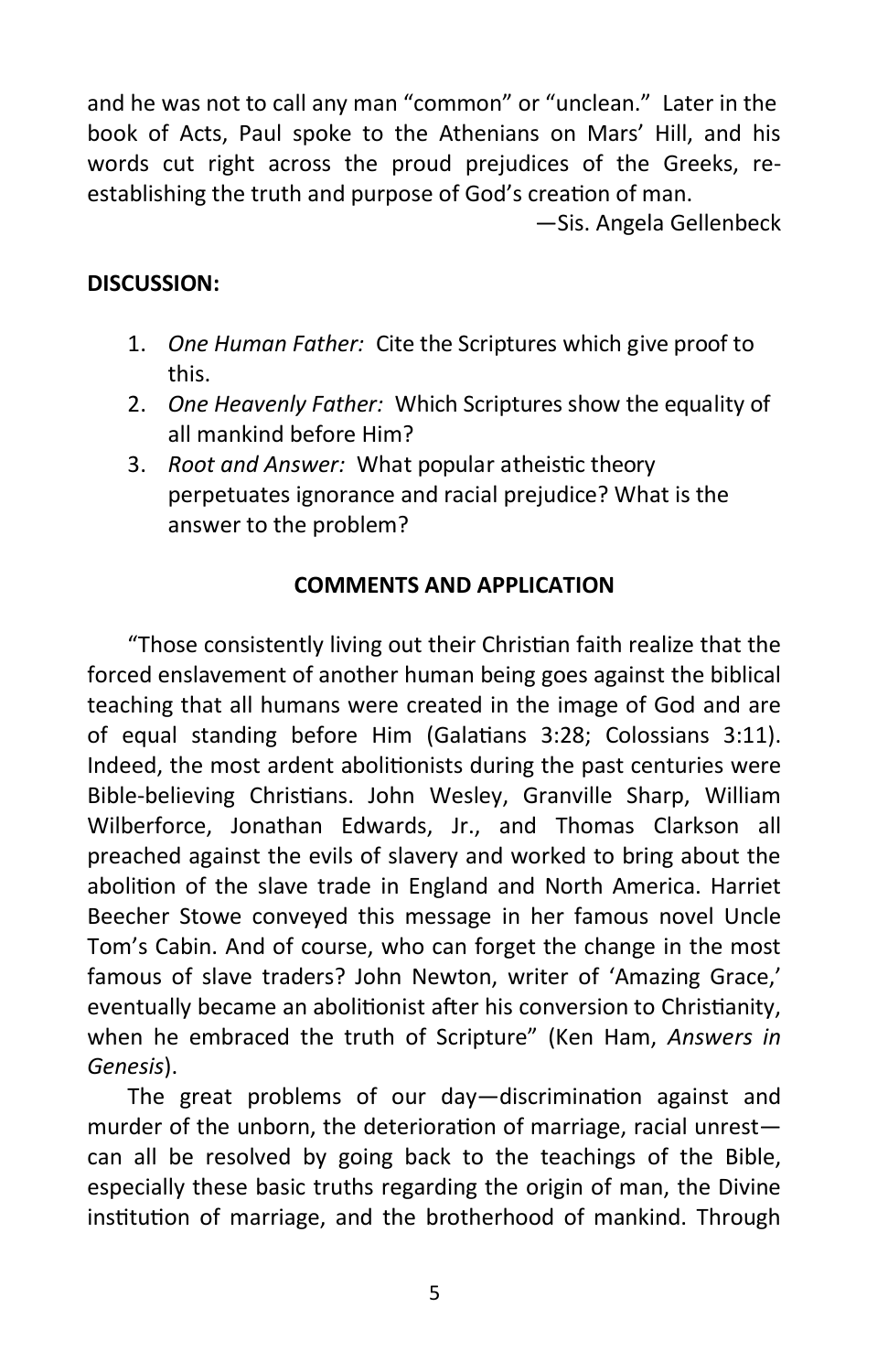study of the Scripture and the scientific evidence we can receive great enlightenment and liberation of the mind from the incorrect notion of *races. There is just one race*.

—Sis. Angela Gellenbeck

### **REFLECTIONS**

Growing up among seven children, including five boys all born within five years of each other, one of the quickest ways for me to receive discipline from my parents was to get into a physical altercation with one of my other brothers. Fistfights just weren't tolerated. Yet there were many times when my brothers and I would get into sharp disagreements and verbal spats, and while not coming to physical blows, the sour attitudes and raised voices would invariably require the intervention of our parents.

One such Saturday morning when I was around 8 or 9 years old, one of my younger brothers and I began to argue over something meaningless, the commotion eventually progressing to a major disturbance in the household. My mother bolted from her bedroom and lined all five of us boys up in front of her for family devotion, and beginning one of her legendary singing practices proceeded to teach us some lyrics she had just written that morning while listening to us bicker. To this day, I can't think of the lyrics she taught us without thinking of how it must have grieved her to see her boys unable to get along peacefully all the time.

In much the same way, how it must grieve the heart of our Heavenly Father to see how mankind has forsaken His peace: nations at odds against nations, ethnicity versus ethnicity, animosity amongst political parties, gender wars, etc.

Yet, unity is so important to Him and abundantly evident in the Scriptures. Both of the divine institutions He has set up on earth require unity: marriage and His church. In fact, Jesus himself prayed that His disciples would be one just as He and His Father are one.

As His Church, do not we all have one Lord, one faith, one baptism, one God and Father of all, who is above all, and through all, and in us all (Ephesians 4:5-6)? Just as my mother desired for her boys, are we as His people presenting the beautiful picture of unity to the world around us? Lord, help it to be so!

—Bro. Fari Matthews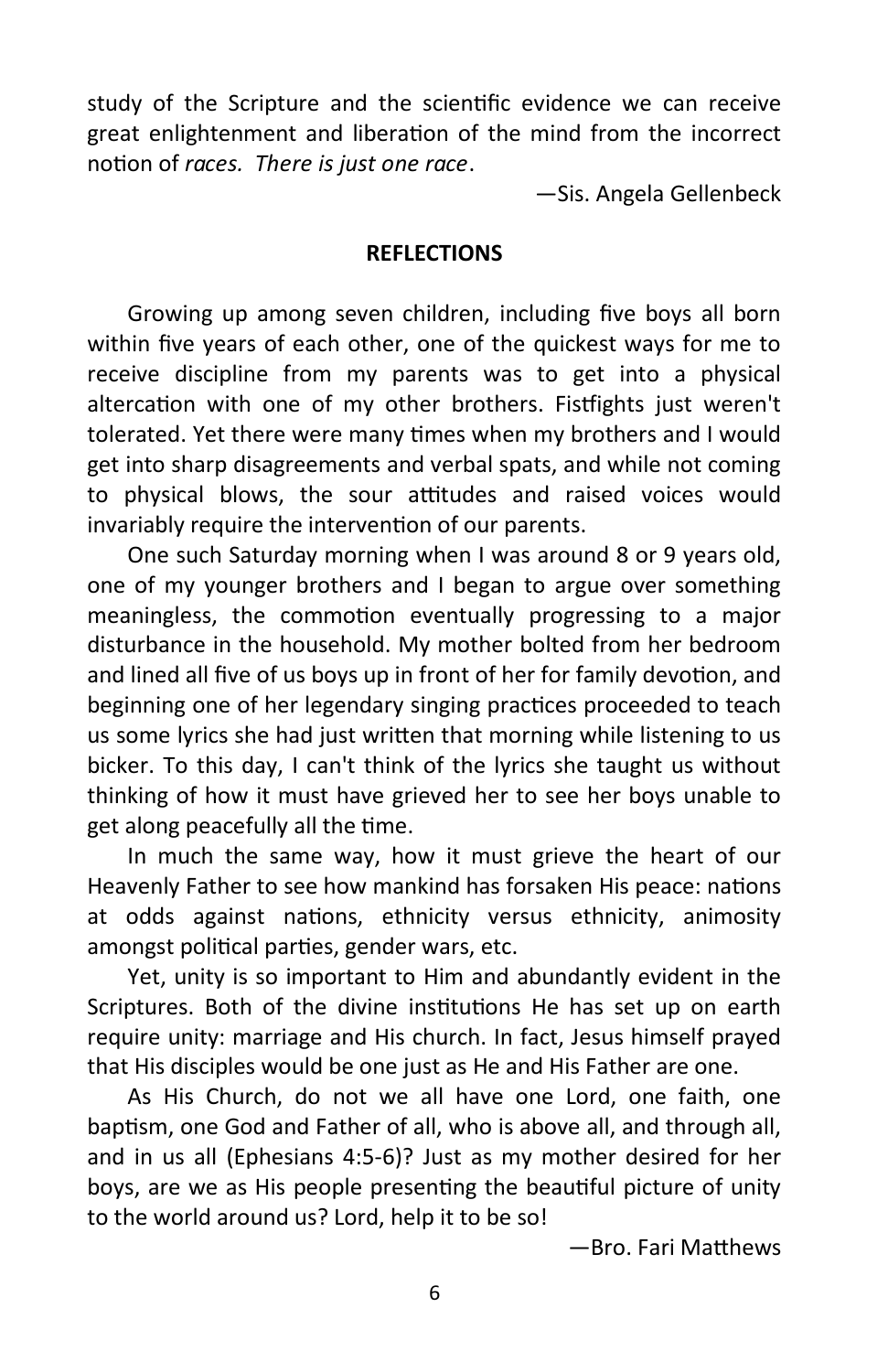## **THE UNITY (ONENESS) OF BELIEVERS, PART ONE**

## *One BODY*

I Corinthians 12:12 For as the body is one, and hath many members, and all the members of that one body, being many, are one body: so also is Christ. (See also Romans 12:4-5.)

13 For by one Spirit are we all baptized into one body, whether we be Jews or Gentiles, whether we be bond or free; and have been all made to drink into one Spirit.

14 For the body is not one member, but many.

18 But now hath God set the members every one of them in the body, as it hath pleased him.

19 And if they were all one member, where were the body?

20 But now are they many members, yet but one body.

21 And the eye cannot say unto the hand, I have no need of thee: nor again the head to the feet, I have no need of you.

22 Nay, much more those members of the body, which seem to be more feeble, are necessary:

23 And those members of the body, which we think to be less honourable, upon these we bestow more abundant honour; and our uncomely parts have more abundant comeliness.

24 For our comely parts have no need: but God hath tempered the body together, having given more abundant honour to that part which lacked:

25 That there should be no schism in the body; but that the members should have the same care one for another.

26 And whether one member suffer, all the members suffer with it; or one member be honoured, all the members rejoice with it.

**MEMORY VERSE:** Now ye are the body of Christ, and members in particular. —I Corinthians 12:27

**CENTRAL THOUGHT:** One way the unity of believers is represented in Scripture is by comparing it to a physical body, which is composed of many members operating under one head. By the spiritual birth we are all built into one body, operating under one Head, Who is Christ.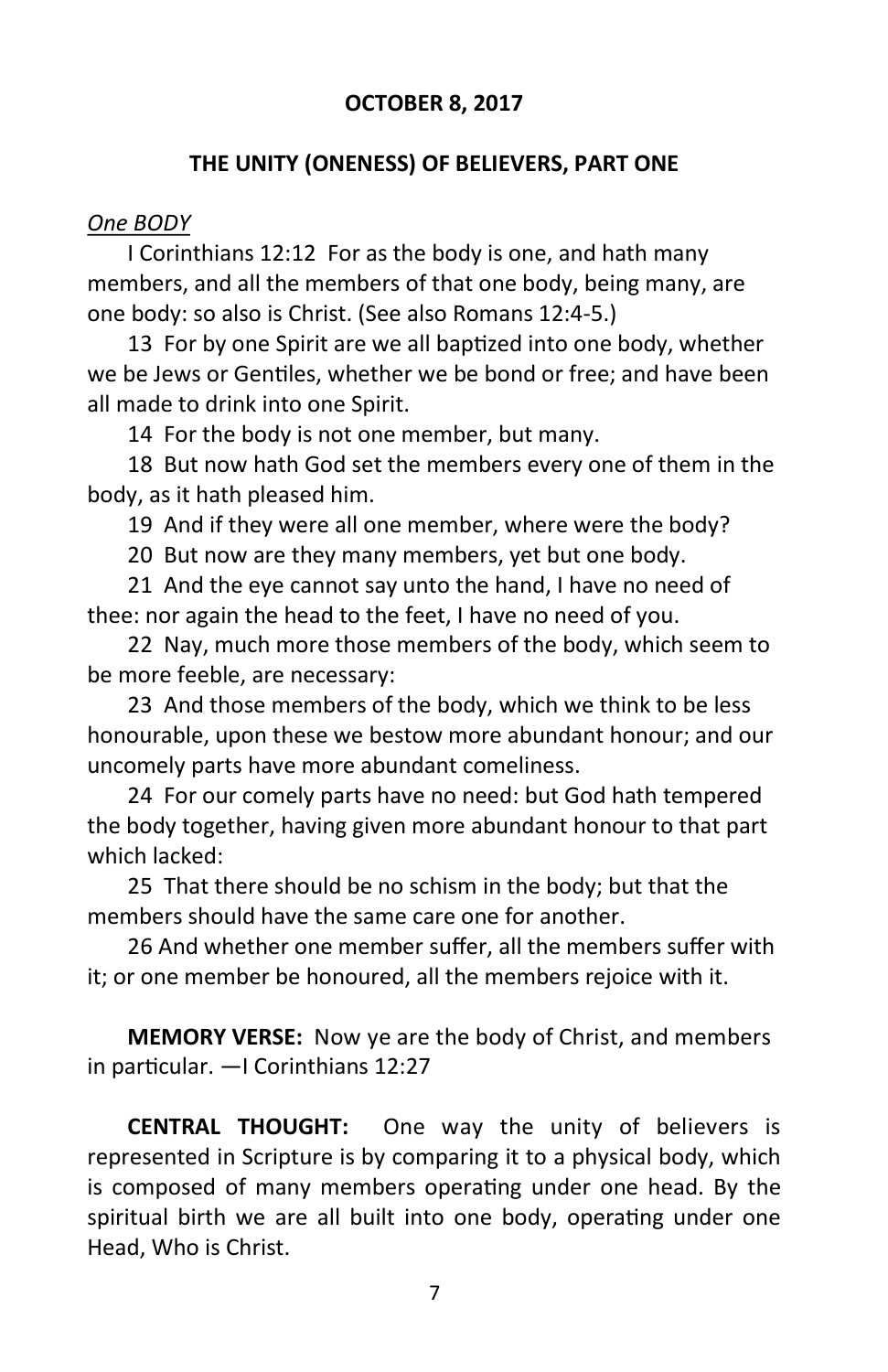I Corinthians 12:13 "For by one Spirit are we all baptized into one body": "The baptism here referred to is spiritual birth. It is therefore taught in God's word that men can enter the church only through the birth of the Spirit" (*Biblical Trace of the Church* by W. G. Schell). "This again proves that the birth which inducts us into the one body—church, or family of God—is not water baptism, but the work of the Spirit" (*Christian Baptism, The Lord's Supper and Feet Washing* by H. M. Riggle).

I Corinthians 12:24 "Tempered": to mix together; to co-mingle; to unite.

I Corinthians 12:25 "Schism": split or gap; a rent, as in a garment; a division. "Care": Usually the word was used in a negative connotation, as in *worry* or *anxious care*, but in this sense it means *to look out for; to take thought; provide for; to be concerned*.

## **LESSON BACKGROUND**

Evidently, the church at Corinth had written to Paul for instruction concerning the operation of the church of God. Earlier in the twelfth chapter Paul outlined the various gifts of the Holy Spirit, explaining that there were differences of administrations and operations, but that the Holy Spirit was the same originator of all and His manifestation was given to every man for the profit of the entire church.

In our lesson he compares the working of the church to the human body. Interestingly, his discourse is very similar to one given in earlier Greek writings. Titus Livius (Livy), in *The History of Rome, Book 2*, tells of Meneius Agrippa, an ambassador or consul "chosen by the patricians during the secession of the plebs in 494 BC to persuade the plebs to end their secession." (*Plebs were common citizens in Rome, as opposed to the "upper class" patricians*.) Livy [writing 500 years later] says that "Menenius told the soldiers a fable about the parts of the human body and how each has its own purpose in the greater function of the body. The rest of the body thought the stomach was getting a free ride so the body decided to stop nourishing the stomach. Soon, the other parts became fatigued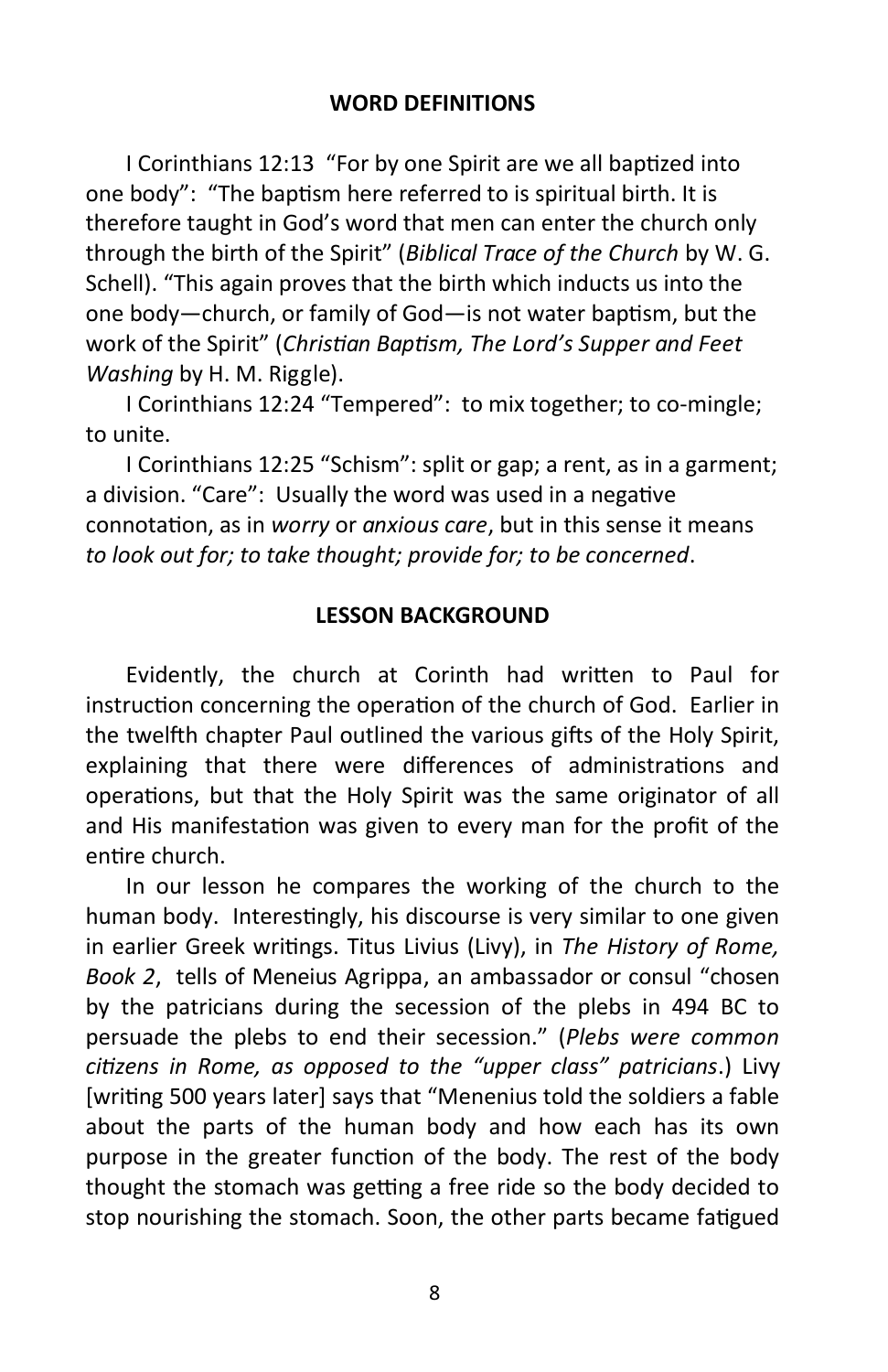and unable to function so they realized that the stomach did serve a purpose and they were nothing without it. In the story, the stomach represents the patrician class and the other body parts represent the plebs. Eventually, Livy says, an accord was reached between the patricians and the plebs, which included creating the office of tribune of the plebs" (https://en.wikipedia.org/wiki/ Agrippa Menenius Lanatus (consul 503 BC).

Paul may have drawn a parallel because he was writing to Greeks who would have evidently been familiar with Livy's writings. However that may be, the study of the human body with its complex, interdependent systems can certainly give us many spiritual lessons, not the least of which are illustrations of the working of the members of His church.

—Sis. Angela Gellenbeck

## **DISCUSSION:**

- 1. *Importance:* Which verses give instruction that there is no member less important than another? How may we apply this in our day?
- 2. *Organization:* From what part of the body are "orders" given for the rest of the body? How would this give insight into Colossians 2:19 describing some who were not "holding the Head?" Share the importance of following Christ, our Head.
- 3. *Schism:* What positive action must be taken to avoid this? (See verses 24-26.)

## **COMMENTS AND APPLICATION**

By reminding us of the operation of the human body, Paul lets us know how crucial it is for us to keep right attitudes toward one another, as members of Christ's body. The legs and arms of a normal human body don't really have a "mind of their own." They just do what the brain triggers them to do. But we as individuals are different. We must voluntarily keep ourselves submitted unto our Head, Jesus Christ. By following Him and taking on His mind and His thoughts, we will learn to bestow the proper honor, covering or protection, provision or care for one another.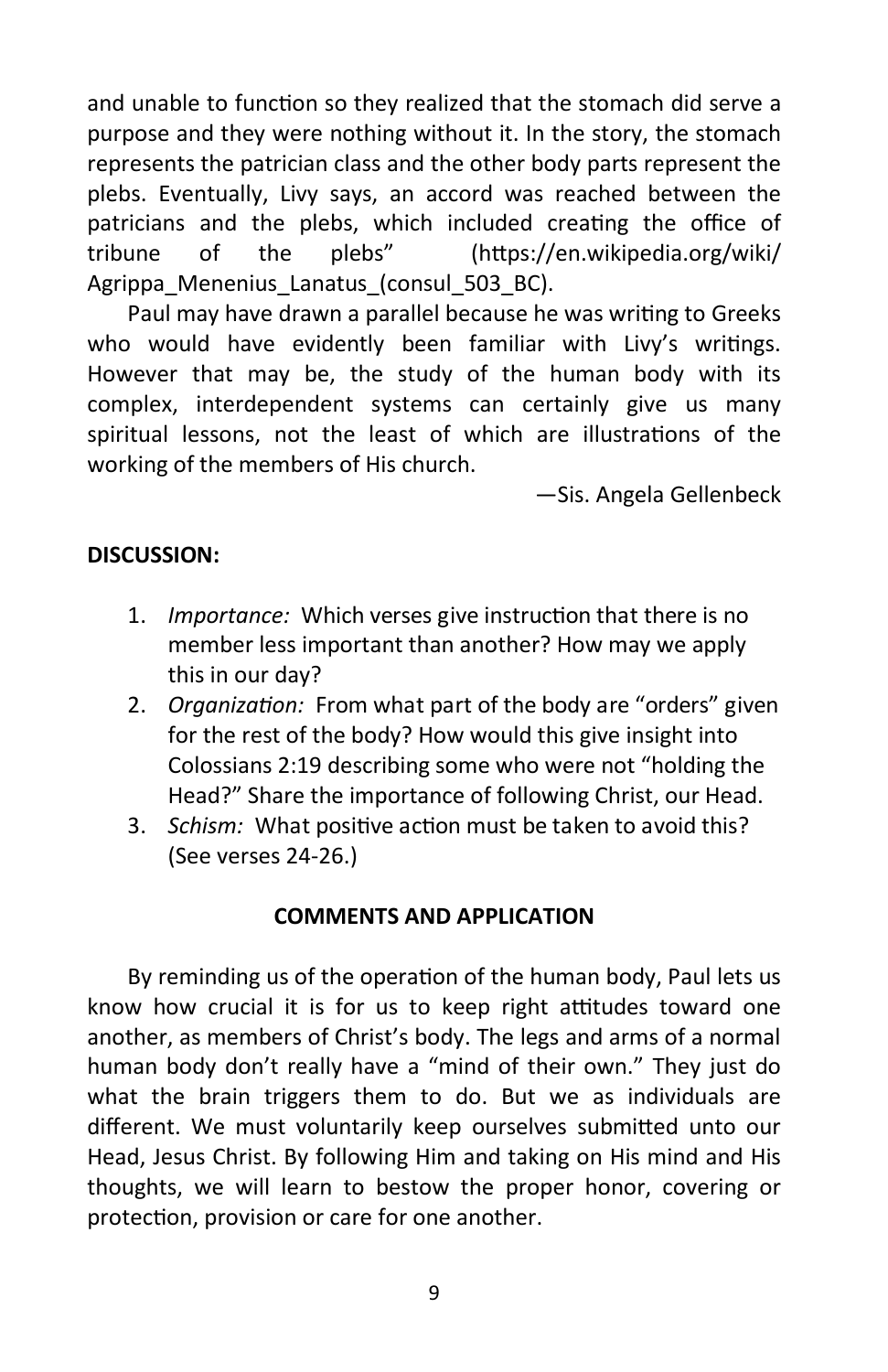At the root of many problems among congregations or groups of God's people are attitudes that develop that communicate "I'm more important than you," or "You are not necessary." There is a danger of ignoring the hurts and needs of others when we are puffed up this way, so that we are not suffering with others as the Scripture instructs us. Before long there is a schism. We may attempt to shrug off our responsibility and say, "Oh, they're picking up a wrong spirit or doctrine," when if we would be honest, we would realize the very beginnings of schism were in our own lack of concern and proper honor of our brother or sister. It is time to earnestly pray about the responsibility we may have had in current struggles, that the Lord would show us how to bring about healing and restoration.

—Sis. Angela Gellenbeck

## **REFLECTIONS**

Let Us Be United

Should not the children of one Father Live together here in harmony, Bound by His love unto each other, So that they ne'er can divided be?

Hear Jesus praying for His people: "Sanctify them that they may be one." Oh, let His prayer in us be answered, And all His will in our hearts be done.

Sects and divisions shame our Savior, Cause the world to scoff and disbelieve, Send many precious souls to ruin, Who might the grace of the Lord receive.

Let all contentions, names and parties Be forsaken for the truth alone; Let all the ransomed be united, And no division among them known.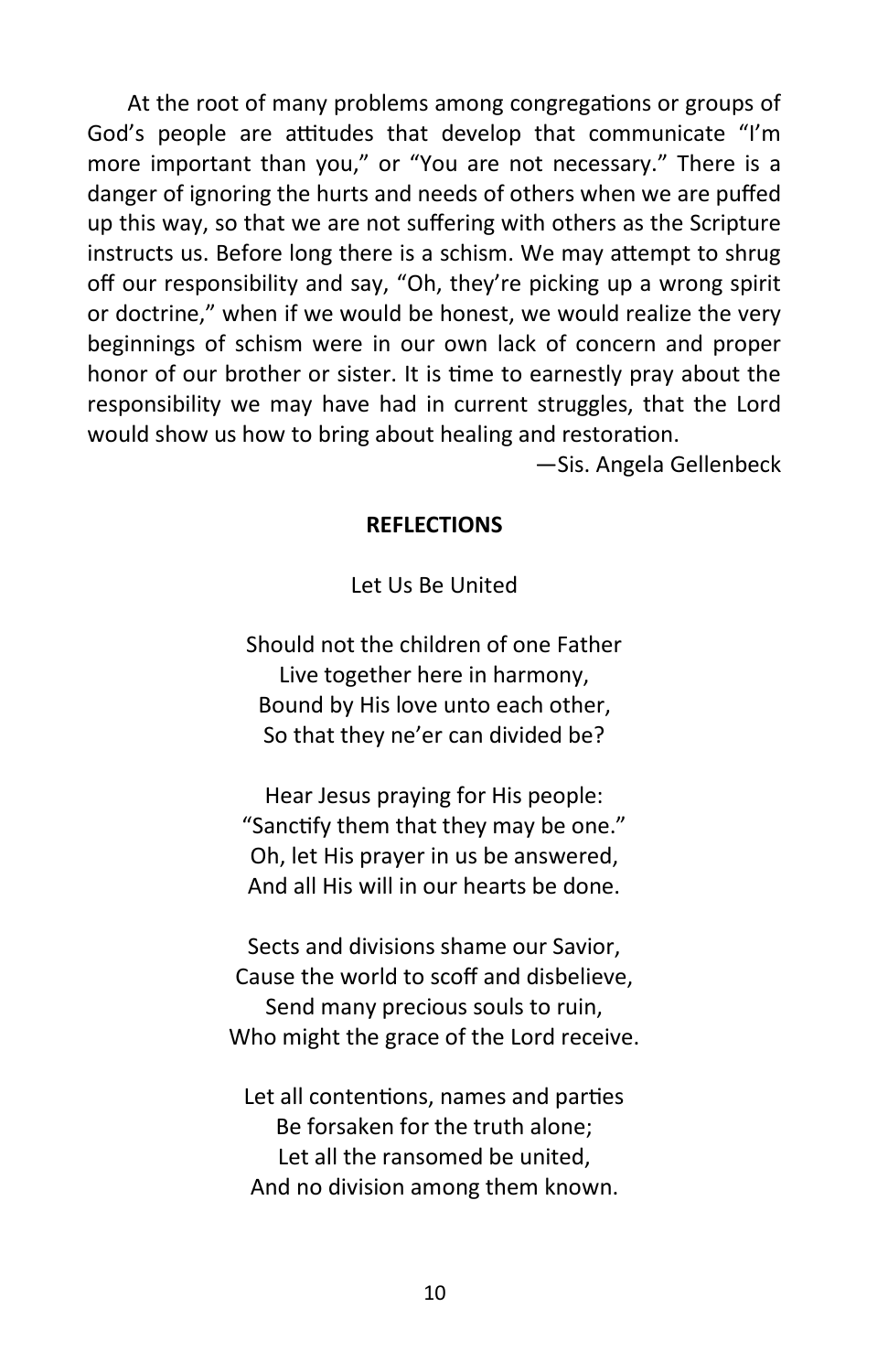Chorus:

He hath broken down the middle wall of partition, And in Him hath made us one: He hath saved us from the sin of strife and division, Through the precious cleansing blood of His dear Son.

> —C. W. Naylor, #130, *Truth In Song*, published by the Gospel Trumpet Company, 1907 —Submitted by Bro. Harlan Sorrell

## **OCTOBER 15, 2017**

## **THE UNITY (ONENESS) OF BELIEVERS, PART TWO**

## *One BRIDEGROOM, One BRIDE*

Ephesians 5:22 Wives, submit yourselves unto your own husbands, as unto the Lord.

23 For the husband is the head of the wife, even as Christ is the head of the church: and he is the saviour of the body.

24 Therefore as the church is subject unto Christ, so let the wives be to their own husbands in every thing.

25 Husbands, love your wives, even as Christ also loved the church, and gave himself for it;

26 That he might sanctify and cleanse it with the washing of water by the word,

27 That he might present it to himself a glorious church, not having spot, or wrinkle, or any such thing; but that it should be holy and without blemish.

28 So ought men to love their wives as their own bodies. He that loveth his wife loveth himself.

29 For no man ever yet hated his own flesh; but nourisheth and cherisheth it, even as the Lord the church:

30 For we are members of his body, of his flesh, and of his bones.

31 For this cause shall a man leave his father and mother, and shall be joined unto his wife, and they two shall be one flesh.

32 This is a great mystery: but I speak concerning Christ and the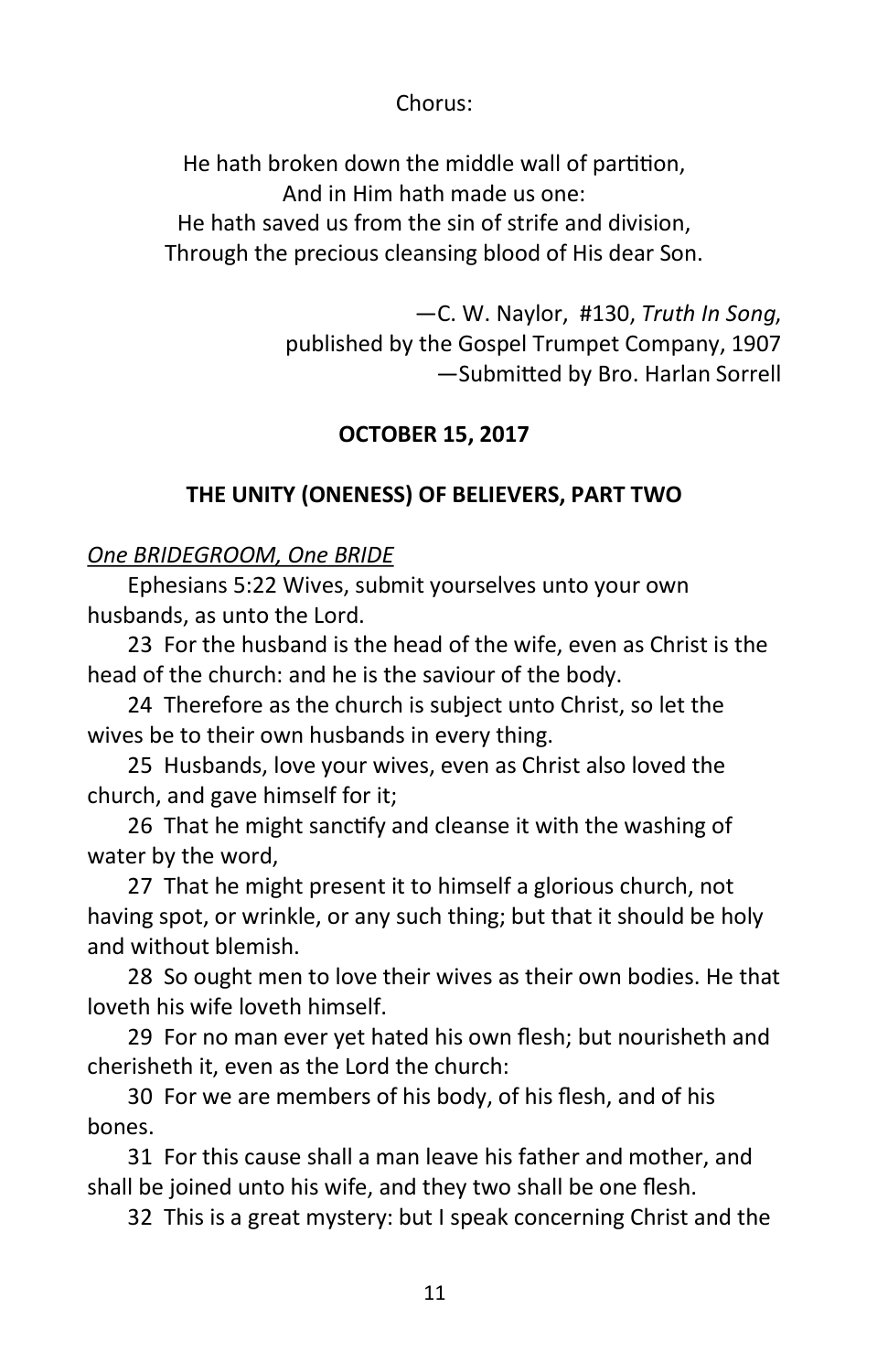church.

33 Nevertheless let every one of you in particular so love his wife even as himself; and the wife see that she reverence her husband.

Revelation 19:7 Let us be glad and rejoice, and give honour to him: for the marriage of the Lamb is come, and his wife hath made herself ready.

8 And to her was granted that she should be arrayed in fine linen, clean and white: for the fine linen is the righteousness of saints.

Revelation 21:9b ...Come hither, I will shew thee the bride, the Lamb's wife.

10 And he carried me away in the spirit to a great and high mountain, and shewed me that great city, the holy Jerusalem, descending out of heaven from God,

11 Having the glory of God: and her light was like unto a stone most precious, even like a jasper stone, clear as crystal.

**MEMORY VERSE**: And I John saw the holy city, new Jerusalem, coming down from God out of heaven, prepared as a bride adorned for her husband. —Revelation 21:2

**CENTRAL THOUGHT:** God instituted marriage as an illustration of this great spiritual truth: there is one bridegroom, Christ; and one bride, the Church, which He purchased with His own blood. When we are redeemed by His blood we become part of that one bride and are united to Christ; by the same redemption we are also made members of one another.

## **WORD DEFINITIONS**

Ephesians 5:23 "Saviour": deliverer; preserver.

Ephesians 5:27 "Glorious": honorable; splendid; gorgeous. "Figuratively equal to *free from sin*" (*Thayer's Greek Lexicon*).

Ephesians 5:29 "Nourish": nurture; bring up to maturity; feed. "Cherish": nourish; keep warm; foster with tender care; comfort.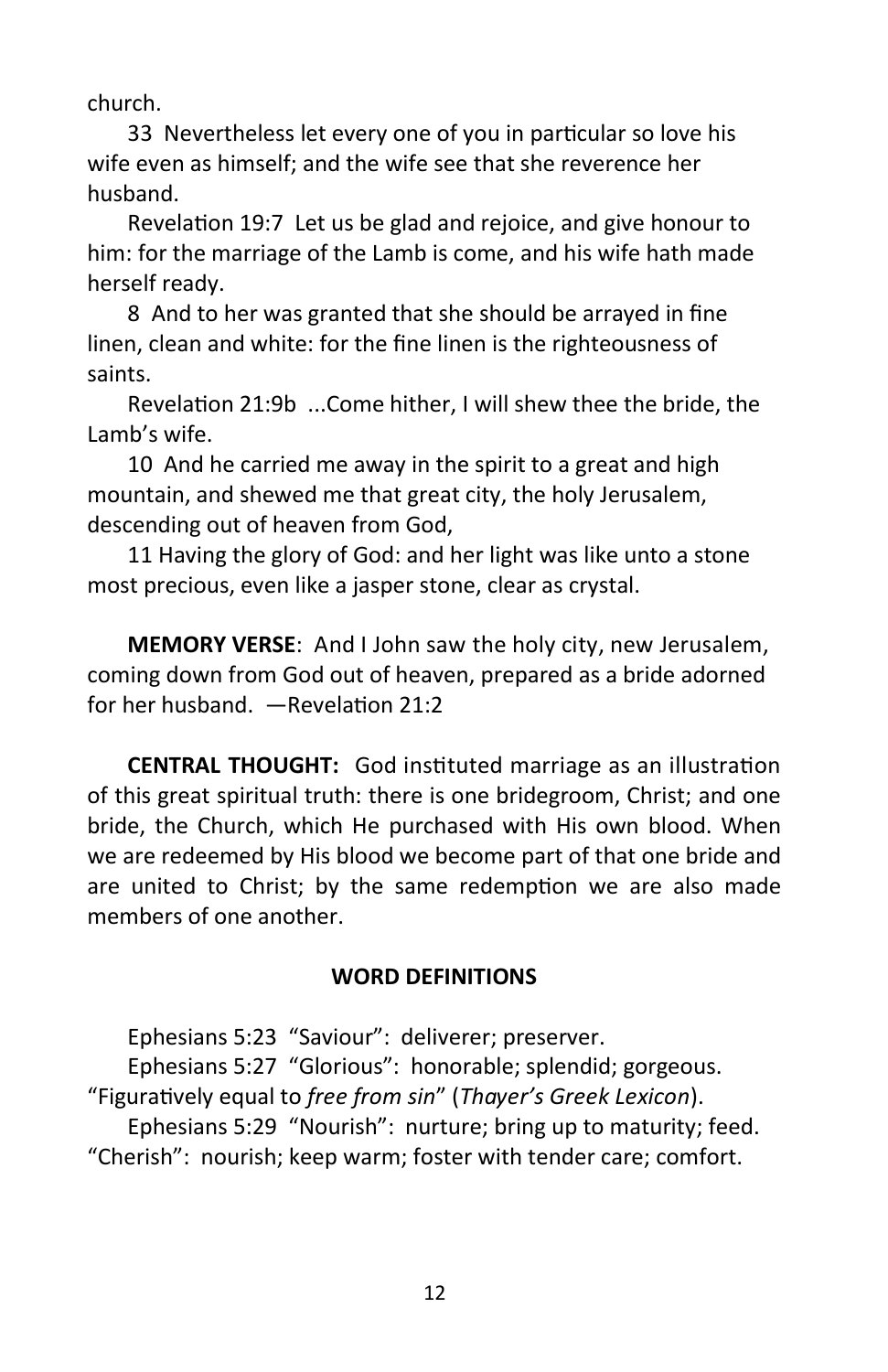Today's lesson draws from both the story of the creation of man in lesson one and Paul's comparison of the human body to the body of believers in lesson two. Here Paul presents the analogy of marriage, which typifies Christ and His bride.

The analogy is not the first in the Scriptures. Many times the prophets referred to the relationship between God and his people, Israel, as a marriage; in idolatrous times, Israel is presented as an adulteress wife or a harlot.

The relationship portrayed in the Song of Solomon points forward to the love between Christ and His bride.

Isaiah prophesied that in the times of the Messiah, the "land"— God's chosen inheritance of holy people—would be "married," and that He would rejoice over "her" as a bridegroom rejoices over his bride (Isaiah 62:4-5).

Hosea's message was of the devoted way God wooed his wayward people back to Him (Hosea 2:19-20).

In the New Testament, John the Baptist referred to Jesus as being the bridegroom who has the bride (John 3:29). Paul's writings allude to this same concept several times, as well.

In I Corinthians 15:45 Paul compares the first man, Adam, with Christ, Who is called "the last Adam." What a thrilling connection! Consider: from the first Adam's rib, the Lord God made Eve, "the mother of all living." Out of the last Adam's side came the church, His bride, purchased "with his own blood." To the Galatians Paul wrote that the church, the New Jerusalem (which John saw coming down from God out of heaven and called "The Lamb's wife"), is "the mother of us all." To Eve, Adam said, "This is now flesh of my flesh and bone of my bone." Of Jesus, Paul said, "We are members of His flesh and of His bones."

This important truth is integral to the doctrines concerning Biblical marriage, the church of God, and the unity of God's people.

—Sis. Angela Gellenbeck

## **DISCUSSION:**

1. *A Comparison:* Of what is marriage a type? Discuss the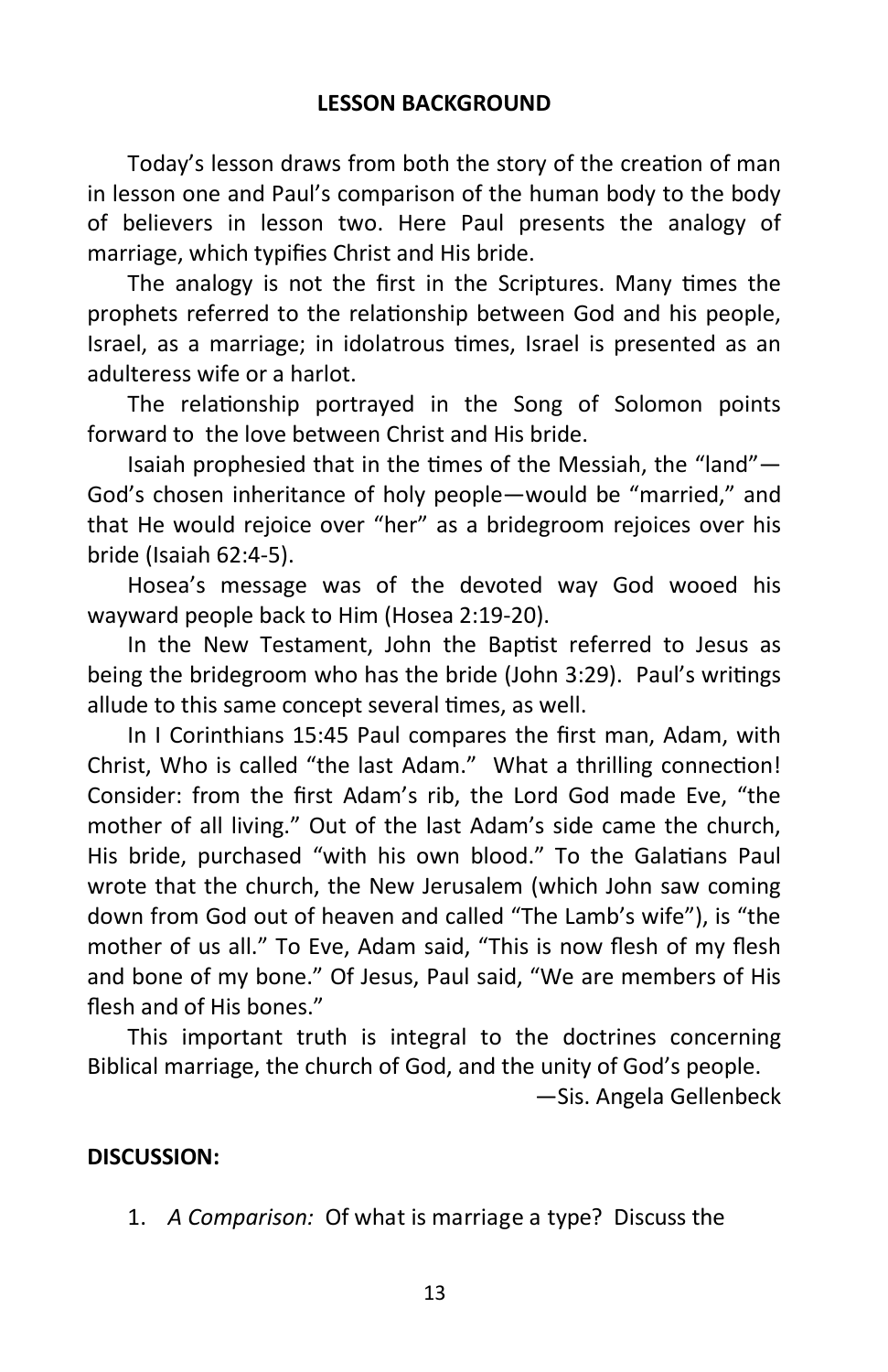different parts of the analogy.

2. *A Mystery:* Give your thoughts on *why* Paul calls this a mystery.

## **COMMENTS AND APPLICATION**

My heart has been very thrilled and stirred by the importance God has placed on oneness. His desire was to have unity and fellowship with every living soul—a *vertical* relationship, if you will. God desired oneness, unity and fellowship between His children—a *horizontal* relationship—the result of oneness with Christ. The spiritual and physical relationship in a natural marriage, which were instituted to portray the relationship between Christ and the Church, were all present in God's design from the very beginning of time and were His crowning creation. That was the setting forth of a great PURPOSE and a great mystery unknown throughout many ages, which was fulfilled and completed in Jesus Christ.

I'm thrilled because I'm glimpsing a beautiful vision, of both marital unity and Christian unity. I'm stirred because I see how satan has sabotaged unity over and over. I see it as the goal, the possibility. Like the human body, it is fearfully and wonderfully planned and made. Fearful because it can be thwarted and hindered by sin and disobedience. Full of wonder because of the way the Scriptures, from beginning to end, fit together to present a complete, beautiful plan!

I am challenged to the quest and the possibilities. In marriage, how can we better experience true unity and present to the world a clear picture of God's plan? With my brothers and sisters in the whole scope of humanity, how can I better relate and enter into a greater bond of sympathy and compassion for them? How can I make life more about US and less about ME? In the body of Christ those who, being redeemed by His blood, are baptized into one body by one Spirit—how may I experience greater and more perfect unity and harmony? I am seeking earnestly. Will you seek too?

—Sis. Angela Gellenbeck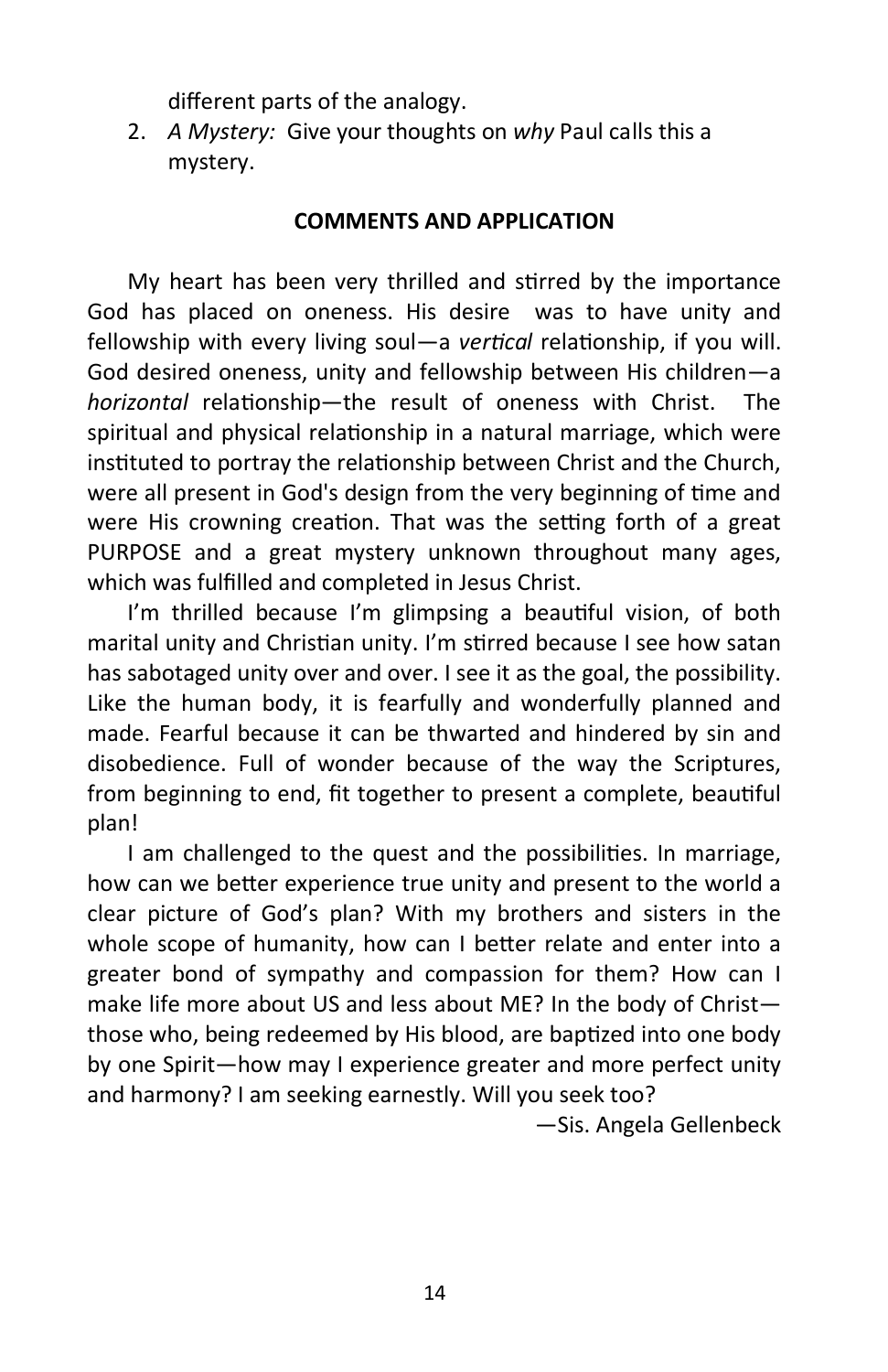## **REFLECTIONS**

Adam Clarke writes, "*We find that the authority of the man over the woman is founded on his love to her, and this love must be such as to lead him to risk his life for her. As the care of the family devolves on the wife, and the children must owe the chief direction of their minds and formation of their manners to the mother, she has need of all the assistance and support which her husband can give her; and, if she performs her duty well, she deserves the utmost of his love and affection.*

*The husband is to love his wife, the wife to obey and venerate her husband; love and protection on the one hand, affectionate subjection and fidelity on the other. The husband should provide for his wife without encouraging profuseness; watch over her conduct without giving her vexation; keep her in subjection without making her a slave; love her without jealousy; oblige her without flattery; honour her without making her proud; and be hers entirely, without becoming either her footman or her slave. In short, they have equal rights and equal claims; but superior strength gives the man dominion, affection and subjection entitle the woman to love and protection. Without the woman, man is but half a human being; in union with the man, the woman finds her safety and perfection*."

—Sis. LaDawna Adams

## **OCTOBER 22, 2017**

## **THE UNITY (ONENESS) OF BELIEVERS, PART THREE**

## *One Family*

John 11:51b ...being high priest that year, he [Caiaphas] prophesied that Jesus should die for that nation;

52 And not for that nation only, but that also he should gather together in one the children of God that were scattered abroad.

John 17:11 And now I am no more in the world, but these are in the world, and I come to thee. Holy Father, keep through thine own name those whom thou hast given me, that they may be one, as we are.

20 Neither pray I for these alone, but for them also which shall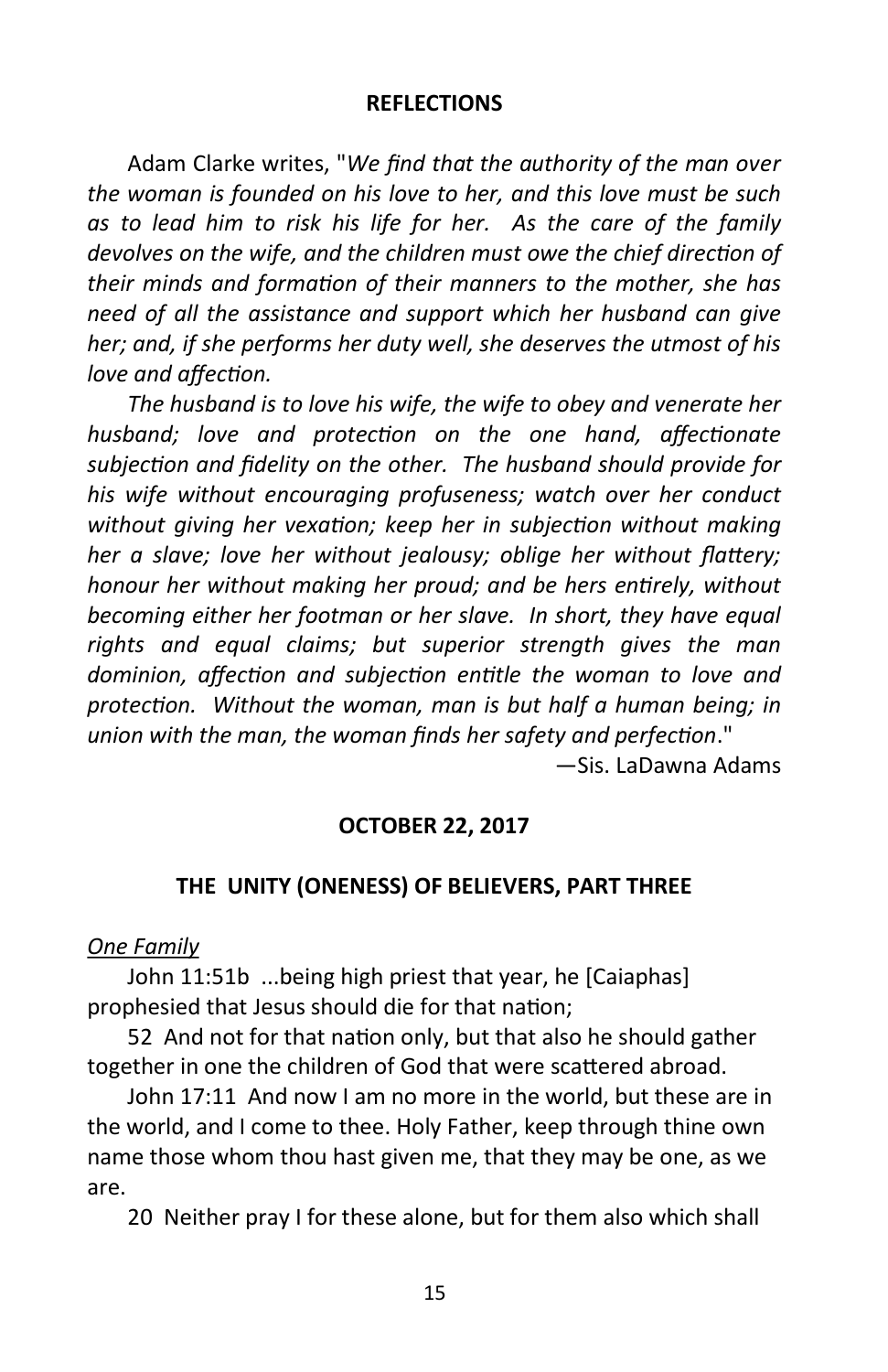believe on me through their word;

21 That they all may be one; as thou, Father, art in me, and I in thee, that they also may be one in us: that the world may believe that thou hast sent me.

Ephesians 1:10 That in the dispensation of the fullness of times he might gather together in one all things in Christ, both which are in heaven, and which are on earth; even in him.

Ephesians 2:13 But now in Christ Jesus ye who were sometimes far off are made nigh by the blood of Christ.

14 For he is our peace, who hath made both one, and hath broken down the middle wall of partition between us;

15 Having abolished in his flesh the enmity, even the law of commandments contained in ordinances; for to make in himself of twain one new man, so making peace;

16 And that he might reconcile both unto God in one body by the cross, having slain the enmity thereby:

18 For through him we both have access by one Spirit unto the Father.

19 Now therefore ye are no more strangers and foreigners, but fellowcitizens with the saints, and of the household of God;

20 And are built upon the foundation of the apostles and prophets, Jesus Christ himself being the chief corner stone;

21 In whom all the building fitly framed together groweth unto an holy temple in the Lord:

22 In whom ye also are builded together for an habitation of God through the Spirit.

**MEMORY VERSE:** For this cause I bow my knees unto the Father of our Lord Jesus Christ, of whom the whole family in heaven and earth is named. —Ephesians 3:14-15

**CENTRAL THOUGHT:** Jesus' purpose for taking on humanity and dying as a substitute for mankind was not only to save us from our sins but also to unite us into one family, making us, through Him, spiritual brothers and sisters, and taking away, by His death, the walls that separate us.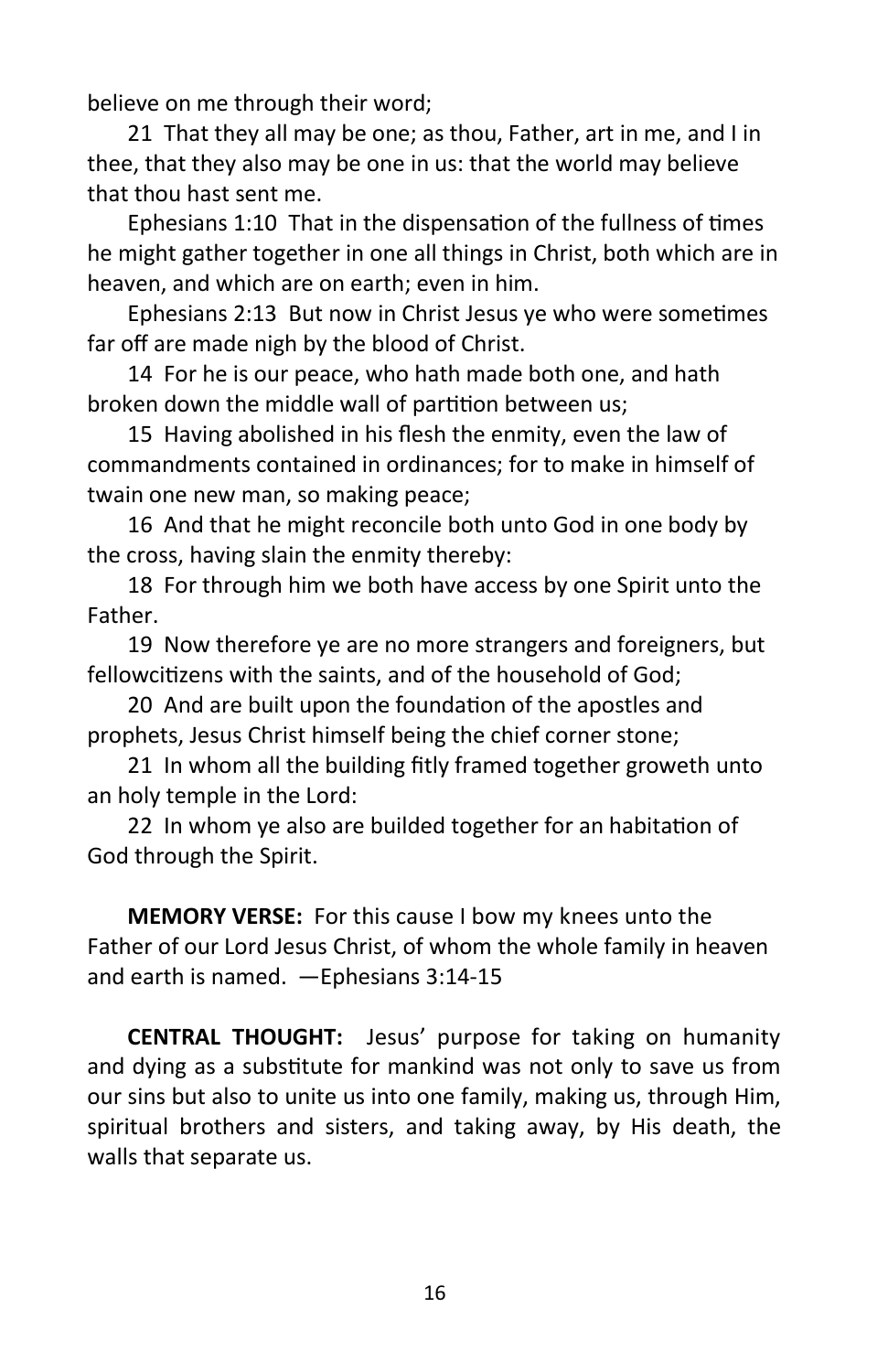John 11:51b "And being high priest that year, he prophesied…": "The high priest was believed in ancient times to have the power of drawing from Urim and Thummim the Divine decisions as to future events (Exodus 28:30; Numbers 27:21), and Caiaphas, as priestprophet, may thus have conveyed an awful and sublime truth through base and evil dispositions" (*Pulpit Commentary*).

Ephesians 1:10 "Dispensation": the "plan for the management of any sort of business: and here it means the dispensation of the Gospel, that plan by which God has provided salvation for a lost world; and according to which he intends to gather all believers, both Jews and Gentiles, into one Church under Jesus Christ, their head and governor" (*Clarke's Commentary*).

Ephesians 2:13 "Ye who were sometimes far off are made nigh." A reference to Isaiah 57:19, "I create the fruit of the lips; Peace, peace to him that is afar off, and to him that is near, saith the Lord."

2:14 "For he is our peace": He is our *peace offering*. Colossians 1:20 says He "made peace through the blood of His cross." "The middle wall": barrier. "Of partition": hedge; fence. "There was a twofold wall of partition, one the inner wall, severing the Jewish people from entrance to the holy part of the temple where the priests officiated, the other the outer wall, separating the Gentile proselytes from access to the court of the Jews (compare Eze 44:7; Ac 21:28). Thus this twofold wall represented the Sinaitic law, which both severed all men, even the Jews, from access to God (through sin, which is the violation of the law), and also separated the Gentiles from the Jews. As the term 'wall' implies the strength of the partition, so 'fence' implies that it was easily removed by God when the due time came" (*Jamieson-Fausset-Brown Bible Commentary*).

Ephesians 2:15 "Having abolished in his flesh the enmity, even the law of commandments contained in ordinances": "Abolish" means *to render inoperative or useless*. Christ abolished the *letter*  of the law, but established the *spirit* of it.

Ephesians 2:19 "Stranger": guest; foreigner; alien. "Foreigner": temporary dweller; sojourner. "In this chapter the Church of God is compared to a city, which, has a variety of privileges, rights, etc., founded on regular charters and grants. The Gentiles, having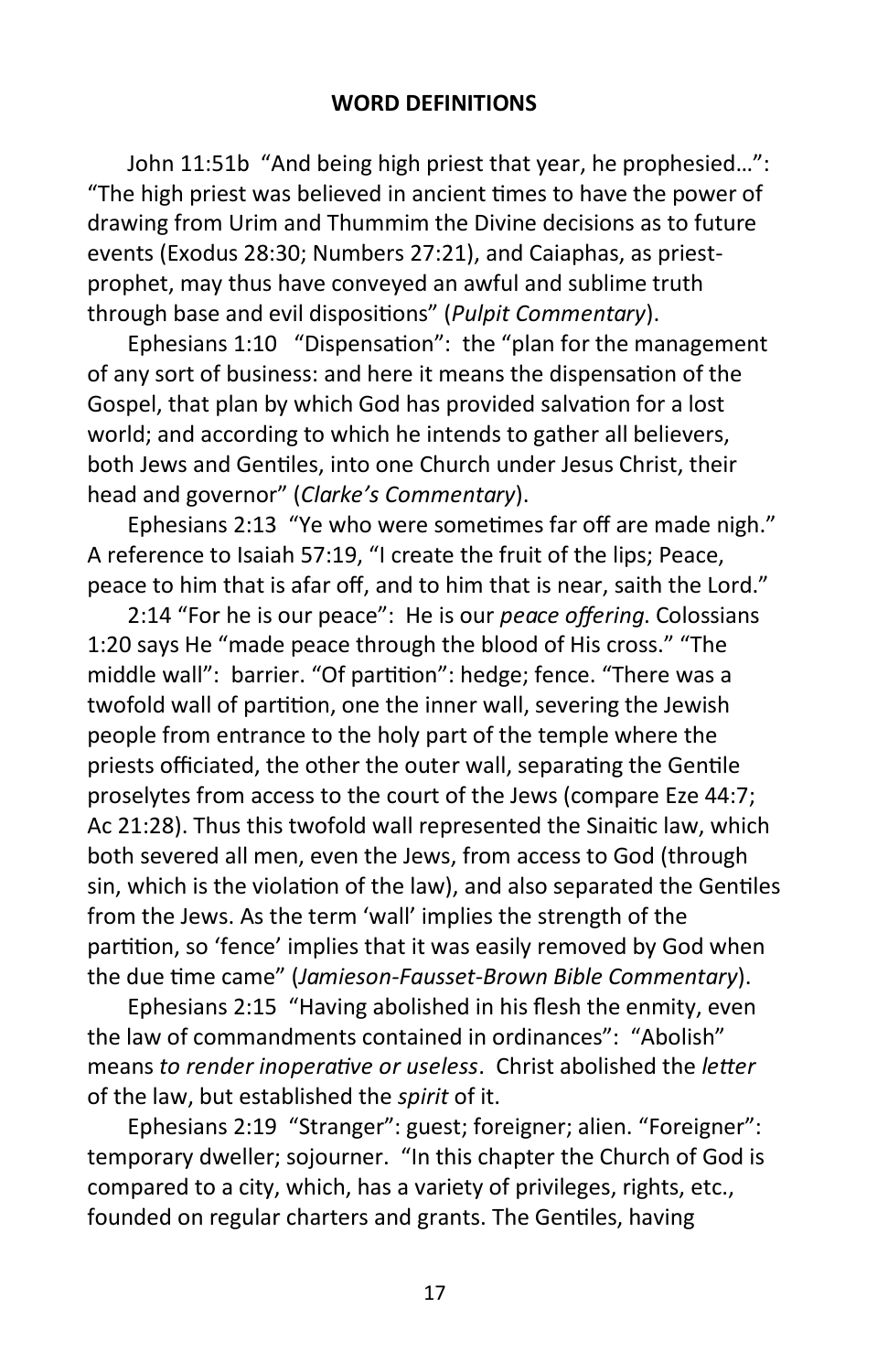believed in Christ, are all incorporated with the believing Jews in this holy city. Formerly, when any of them came to Jerusalem, being strangers, they had no kind of rights whatever; nor could they, as mere heathens, settle among them. Again, if any of them, convinced of the errors of the Gentiles, acknowledged the God of Israel, but did not receive circumcision, he might dwell in the land, but he had no right to the blessings of the covenant; such might be called sojourners—persons who have no property in the land, and may only rent a house for the time being" (*Clarke's Commentary*).

## **LESSON BACKGROUND**

John, hearing the prophecy given by Caiaphas, expounded its meaning and no doubt connected it with Jesus' earlier teaching about the Good Shepherd bringing "other sheep" into His "one fold" (John 10:16). John is also the only Gospel writer who includes Jesus' prayer for the unity of His disciples (Chapter 17). This emphasis on unity is carried on further in his three epistles, as he teaches about fellowship and love of the brethren.

Paul's epistle to the Ephesians compares the church of God to several different things: the human body, a marriage, a family or household, and a temple, or building. Each of these analogies completes the picture in our minds of God's plan for oneness.

I wish I could convey the thrill that came with reading and studying for this lesson! I literally ran out of space trying to include all the word definitions that make these verses so meaningful. Let me challenge each of you to make this your own personal study throughout the next few weeks.

—Sis. Angela Gellenbeck

## **DISCUSSION:**

- 1. *Household Member:* Share what this means to you.
- 2. *To Gather into One:* Explain the two-fold, complete purpose of Jesus' sacrificial death.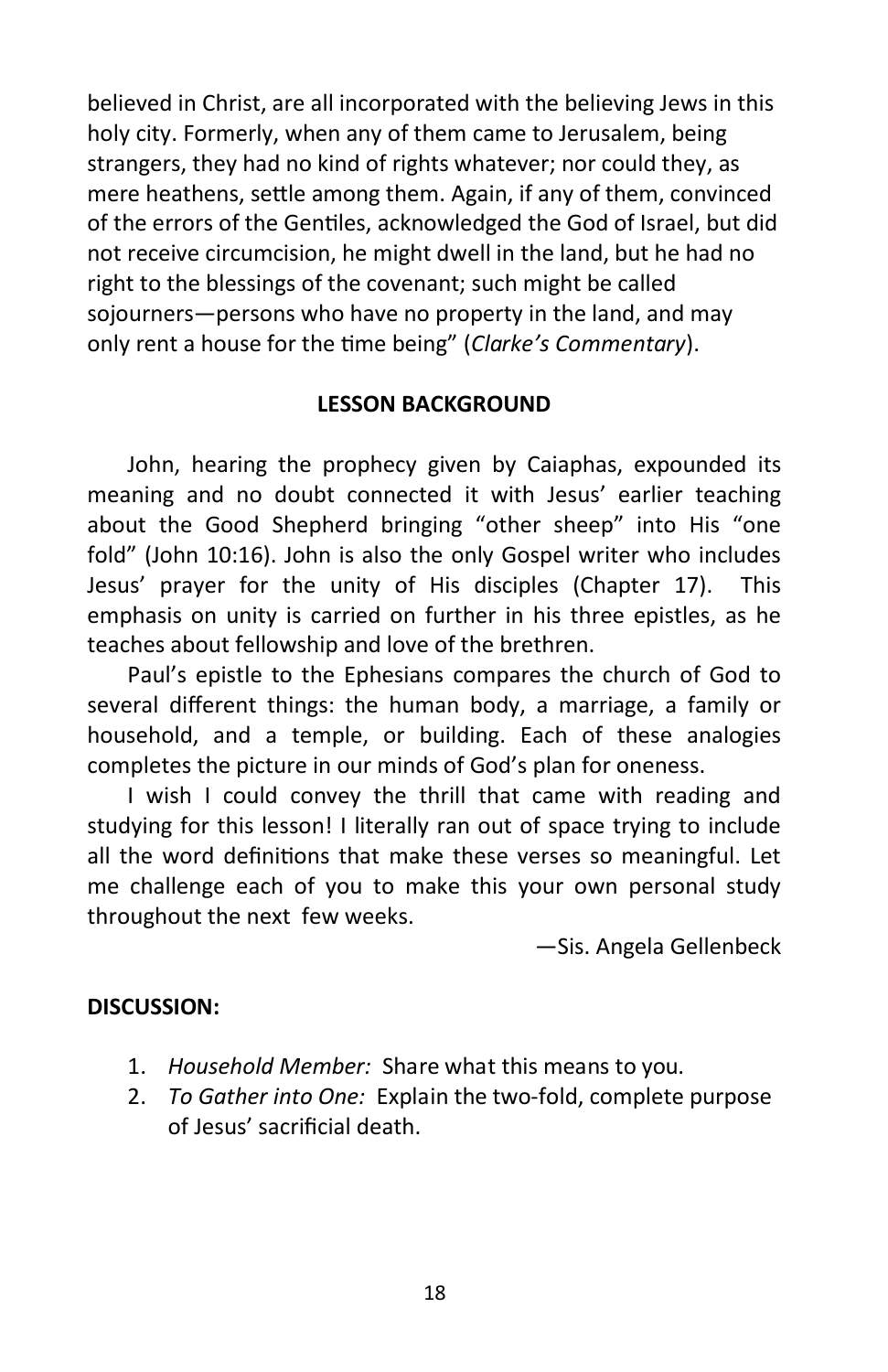Surely our hearts are moved with wonder and joy as we see Christ's purpose unfolding in this lesson! He not only came to save us but to *gather* us. To take us from being alienated and separated from Him and from each other to being household members in one home, children of one Father, brothers and sisters in one family, sheep of one fold!

Paul ends the second chapter of Ephesians with the idea of stones built together into one building. Peter also teaches this, calling us "lively stones" that are built into a "spiritual house" (I Peter 2:5). I love this concept, as I see it picked up also by John in the Revelation. Here we see the same elements—stones, walls, a foundation, a temple—also being combined with the analogy of the Bride, the Lamb's wife, and the Holy City, the New Jerusalem.

The essential element of this whole picture is the indwelling Spirit of God. Without that, there is no spiritual birth into one family; there are no living stones, no inhabited building or temple, no city of light. There is no marriage, no union, and there is no unity between fellow members. The law could not accomplish this blessedness; nor can religious expressions, dogma, or practices. It is the Spirit of God alone filling every believer that makes the glorious union of Christ and His bride, the true fellowship between God and man, and the blessed unity between brethren.

—Sis. Angela Gellenbeck

## **REFLECTIONS**

There is something inherently beautiful about the family—one cohesive unit where we learn the basic principles needed to navigate through life. We learn how to love, how to share, how to work with one another. We learn the dynamics of authority and discipline and cooperation. We experience joys and disappointments and the support and encouragement of those we love and those who love us.

Family is the foundation of our society and love is what holds it together. Every institution whether social or otherwise is a product of the family. Every person ever born, in some way or another, lives within the context of family life—related by blood, by marriage or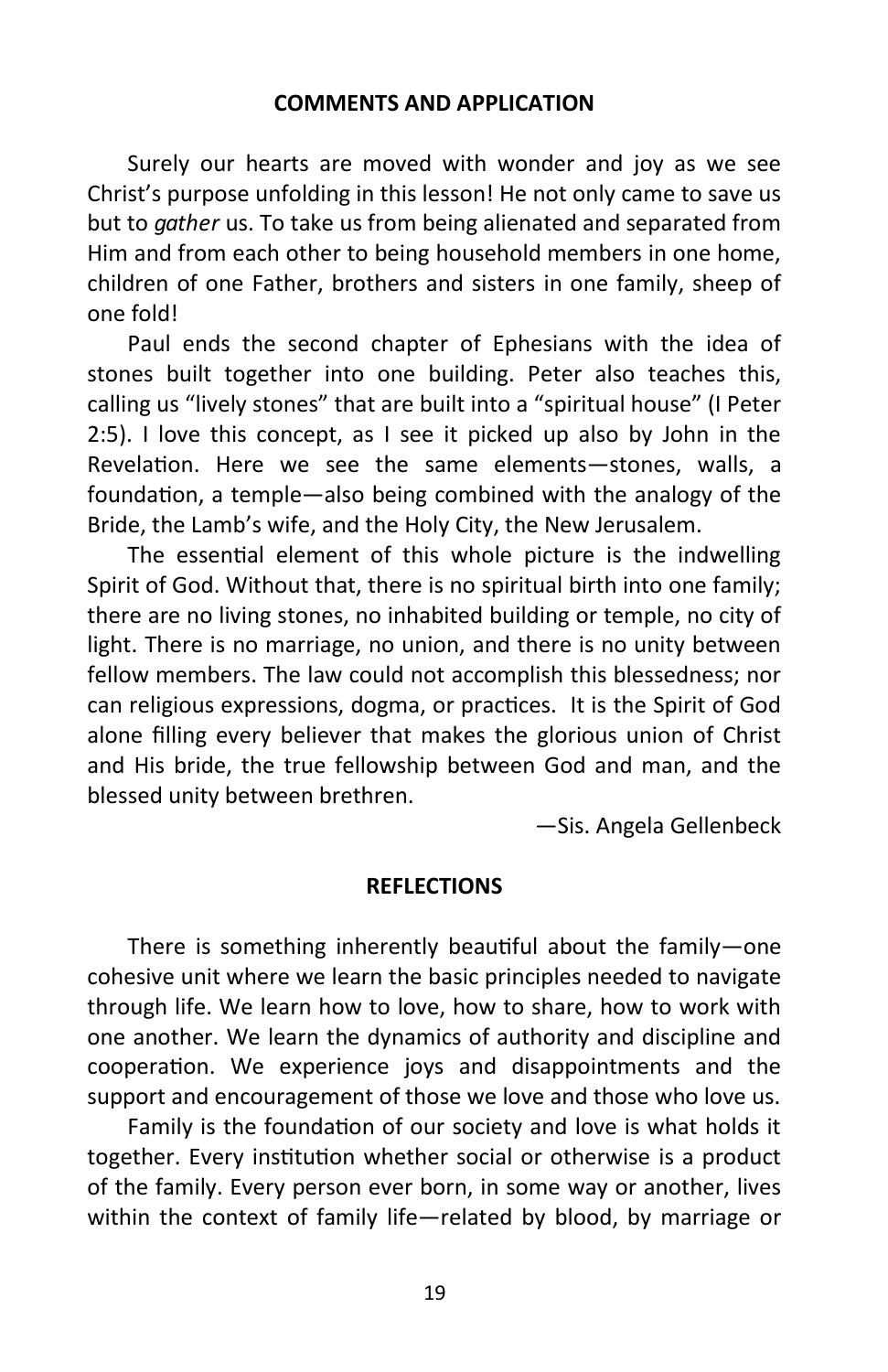adoption.

But we are currently experiencing a ruthless attack on the family unit and a hideous redefining of the structure and norms of family life. Marriage, an institution of God, has been savagely redefined. The family, the moral compass of society, has been brutally restructured. But this does not change God's original plan or purpose. His plan has always been for the family of God to reach the families of men.

When the world grew so wicked that the only alternative was to destroy it, God used a family to reinstate his righteousness and reclaim proper worship. Today He uses the church family to promote his love and to show the world the beauty of oneness.

If the family unit is broken we will see the rippling effects of that brokenness throughout society. If the church—our spiritual family, is fractured, the catastrophic damage will ripple throughout the world and throughout the ages. It is imperative that we endeavor to keep the unity of the Spirit. The world yearns for it. Christ died for it and we have a duty to live it out as an example to mankind.

—Bro. Darrell Johnson

## **OCTOBER 29, 2017**

## **BIBLICAL DIVISION**

Matthew 10:34 Think not that I am come to send peace on earth: I came not to send peace, but a sword.

35 For I am come to set a man at variance against his father, and the daughter against her mother, and the daughter in law against her mother in law. (See also verse 21.)

36 And a man's foes shall be they of his own household.

37 He that loveth father or mother more than me is not worthy of me: and he that loveth son or daughter more than me is not worthy of me. (See also Luke 14:26-27.)

Romans 16:17 Now I beseech you, brethren, mark them which cause divisions and offences contrary to the doctrine which ye have learned; and avoid them.

18 For they that are such serve not our Lord Jesus Christ, but their own belly; and by good words and fair speeches deceive the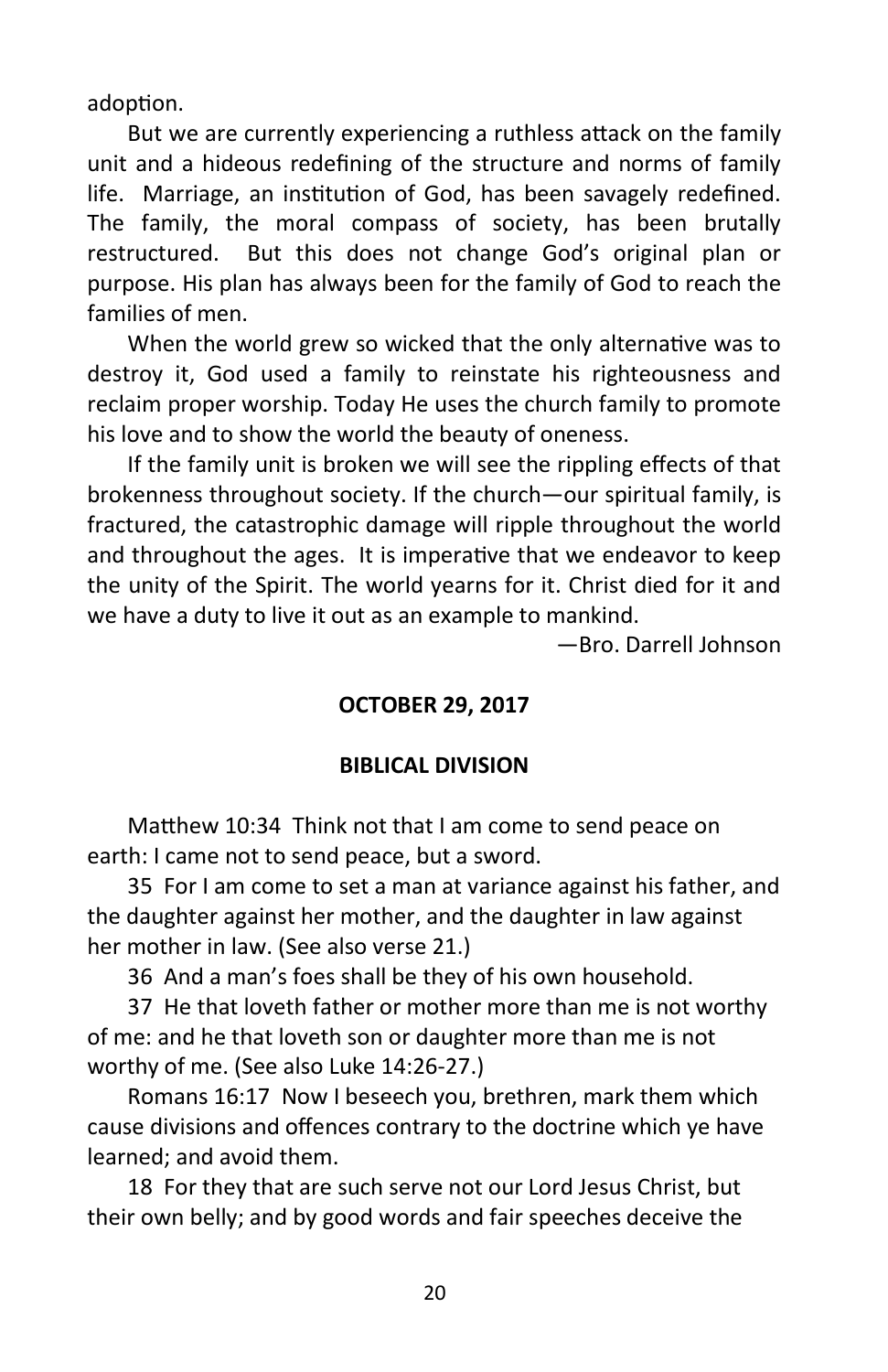hearts of the simple.

II Corinthians 6:17 Wherefore come out from among them, and be ye separate, saith the Lord, and touch not the unclean thing; and I will receive you. (See verses 4-16; also Isaiah 52:11.)

Ephesians 5:11 And have no fellowship with the unfruitful works of darkness, but rather reprove them.

II Thessalonians 3:6 Now we command you, brethren, in the name of our Lord Jesus Christ, that ye withdraw yourselves from every brother that walketh disorderly, and not after the tradition which he received of us. (See also I Corinthians 5:11, I Timothy 6:3-5 and II Timothy 3:5)

I John 4:1 Beloved, believe not every spirit, but try the spirits whether they are of God: because many false prophets are gone out into the world.

**MEMORY VERSE:** And I heard another voice from heaven, saying, Come out of her, my people, that ye be not partakers of her sins, and that ye receive not of her plagues. —Revelation 18:4

**CENTRAL THOUGHT**: Alongside Scriptural admonitions concerning the unity of the brethren are warnings that a division must be made between truth and error, clean and unclean, darkness and light; even between close family members when some have a mind to follow Christ and others do not.

## **WORD DEFINITIONS**

II Thessalonians 3:6 "Disorderly": Not in proper arrangement; irregular (morally); undisciplined. "Tradition": instruction passed on from one generation to the next.

## **LESSON BACKGROUND**

Making a separation between good and evil was not an unfamiliar thing to the new Jewish Christians. Clear back in Noah's time people were known as either "sons of God" or "sons of men." Abraham was called to leave his idolatrous family and nation and remove to another land. The Israelites were commanded to make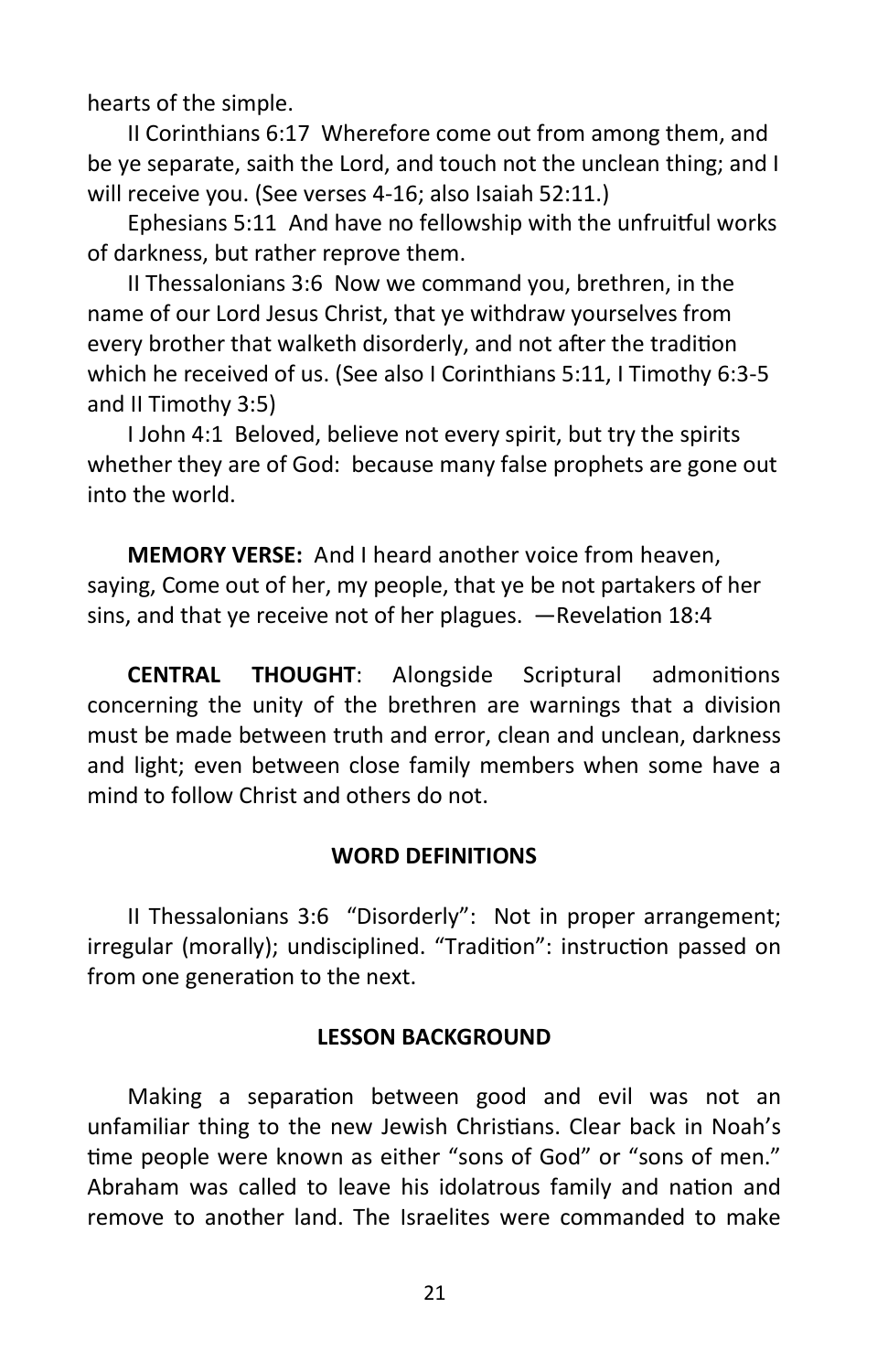distinctions between clean and unclean in their diet, hygiene, marriages, and worship. They could not marry nor intermingle with the idol-worshipping people of Canaan; rather they were commanded to destroy them (Numbers 33 50-56; Deuteronomy 13).

In the tabernacle worship, the anointing oil which was poured on the high priest was described later by the Psalmist as a symbol of the precious unity of the brethren (Psalm 133). Yet in its very design and function it was kept pure and free from contaminants and prohibited from personal use or use on strangers (Exodus 30). A separation is implied.

In this lesson, Jesus informed His disciples that peace in the heart doesn't necessarily bring peace among people; even in the home the follower of Jesus may experience persecution and bitter division from loved ones who are "of this world." Paul's instructions to the saints at Rome, Corinth, Ephesus and Thessalonica were to mark and avoid those who cause division or bring offenses (they are not really serving Christ); to come out of unequal yokes or unions with unbelievers or idolaters, echoing the call given by the prophet Isaiah; to have no fellowship with those whose works were produced by spiritual darkness; and to withdraw from those whose lives were disorderly. John warned about false prophets and spirits that were anti-Christ, and the voice from heaven which he heard while the revelation was given, warned to flee from fallen, apostate religion—Babylon—and not be partakers of the sins there.

Throughout the Old Testament and continuing on into the New, God put a clear command to His people to keep a separation between righteousness and unrighteousness, clean and unclean, light and darkness, true worship and idolatry.

—Sis. Angela Gellenbeck

## **DISCUSSION:**

- 1. *Foes in His Own Home:* Explain or give examples of what this means.
- 2. *The Right Attitude:* If a division must be made, describe the attitude one must have in keeping with Jesus' commands to love one another.
- 3. *The Balance*: By "withdraw" does the apostle mean simply to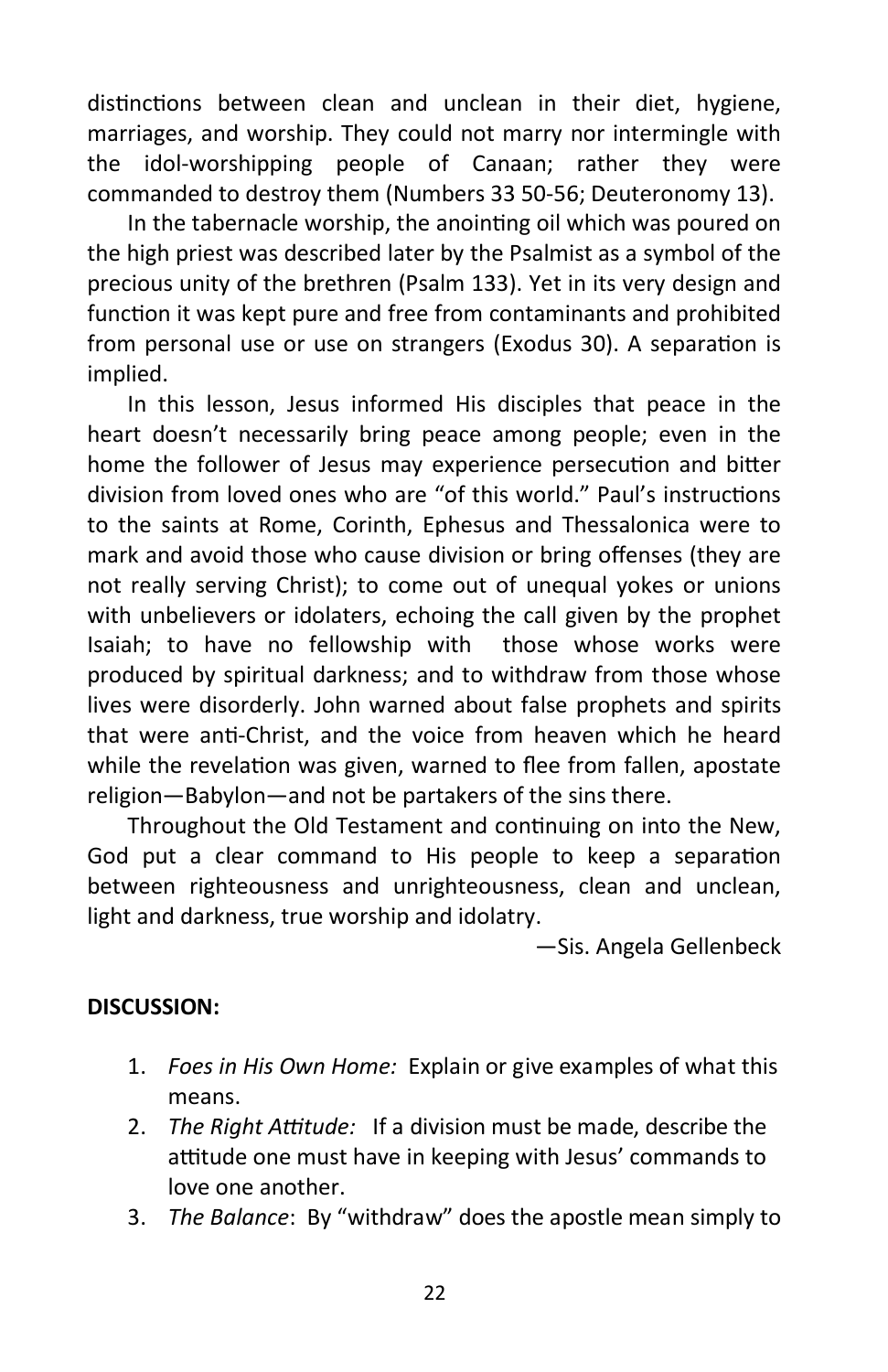avoid or break fellowship? How do we balance between warning, praying for, trying to win, and breaking fellowship?

4. *A Distinction:* Name the specific things which bring about a Biblical division. Over which things should there NOT be division? (Think about it! Cite Scriptures!)

## **COMMENTS AND APPLICATION**

The one disclaimer in this series of lessons on unity is the solemn fact that there *are* Biblical reasons why two may not walk any longer together. It is a delicate balance, and while I do not wish to make it more difficult than it is, here are things to consider prayerfully:

God hates divorce, or the splitting up of the marital union. He hates the sowing of discord among brethren. But He also hates false doctrine, dishonesty, pride, and idolatry. When a soul would follow the Lord all the way and those with whom he or she is closely united either by family, marriage, or church affiliation make it their choice to closely fellowship with the idolatry of this world, doctrines of devils, apostate religion (Babylon), or lifestyles of pride or dishonesty, there will come a separation. Many times a choice has to be made to serve the Lord or sever the relationship. (Concerning an unbelieving spouse, the Bible is clear that if the unbeliever is pleased to stay married to the believer, the believing spouse must do his or her best to live, married, in such a way as to win the spouse to Christ.)

Many times the persons who are choosing a different way do the separating and walk away. But sometimes when there is clearly no spiritual agreement between individuals because one has chosen a hypocritical or dishonest lifestyle, or the doctrines of the group admit to sinful and/or unbiblical doctrines and practices, the one desiring to obey the Lord must not fellowship with such any longer.

Such a decision calls for much prayer, holy wisdom and discernment. Things should be done *in the right time and in the right way.* Precious souls are involved. Most of the time when children and young people are involved, a division results in their disillusionment and rebellion against anything religious altogether. There are great wounds and deep hurts that are rarely, if ever, healed. Certainly such a decision should be the absolute last resort. It should not be made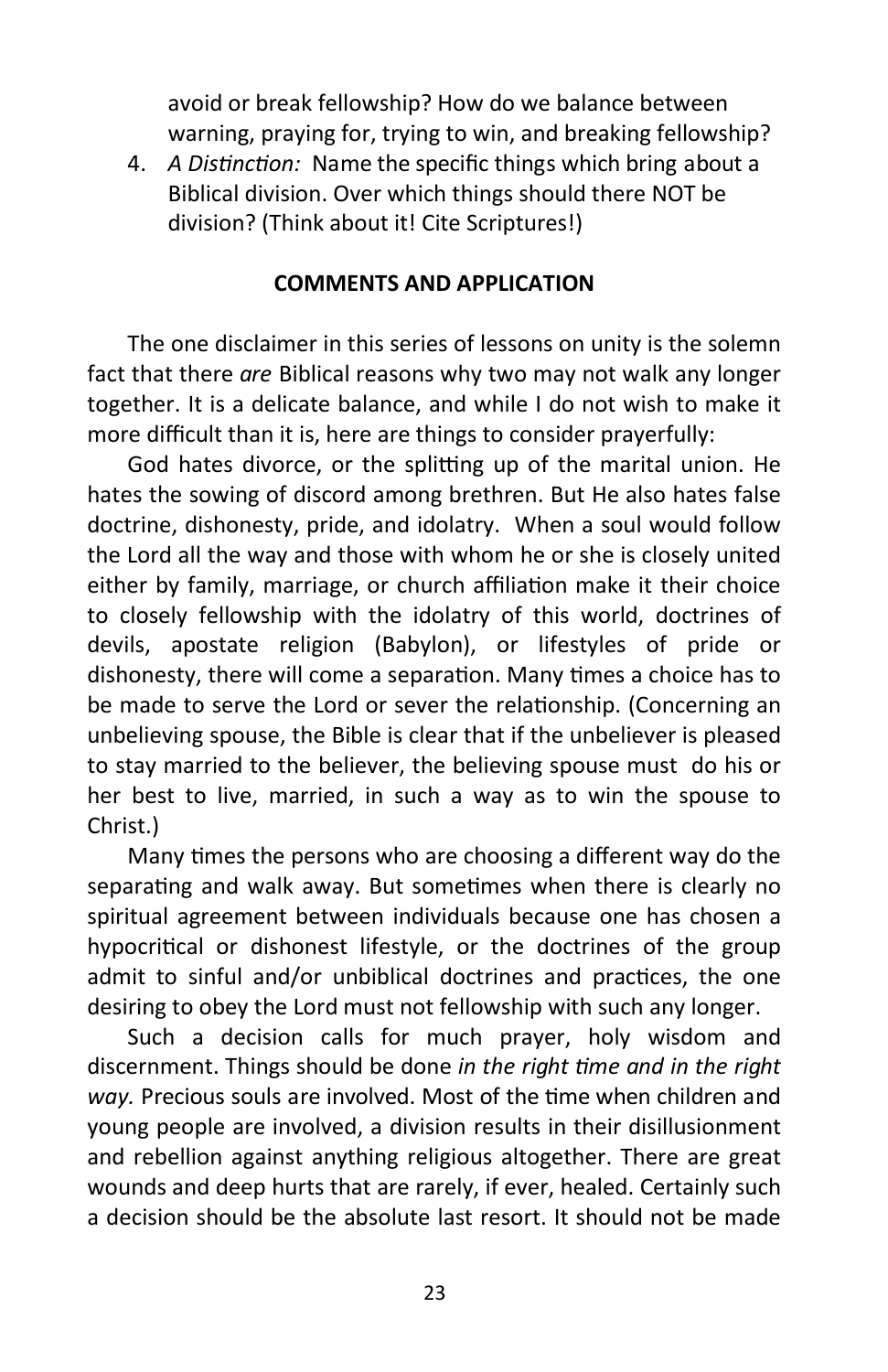because of hurt feelings, wounded pride, personal agenda, ambition, personality conflicts, or minor differences of opinion.

—Sis. Angela Gellenbeck

## **REFLECTIONS**

God established a division between species in the plant and animal world. These divisions are not to be broken down. Leviticus 19:19 says, "Ye shall keep my statutes. Thou shalt not let thy cattle gender with a diverse kind: thou shalt not sow thy field with mingled seed: neither shall a garment mingled of linen and woollen come upon thee." Planting corn and wheat together in the same field dissipates both crops. Planting together different kinds of the same seed may even result in useless fruit. "And God made the beast of the earth after his kind, and cattle after their kind, and every thing that creepeth upon the earth after his kind: and God saw that it was good" (Genesis 1:25). God created every species to remain in its kind.

Greek mythology has depicted crossing different kinds of animals and men, which is an abomination to the Lord (See Leviticus 11:43- 47 and Leviticus 18:23-30). God made the chromosomes of animals to vary in length, shape, and number from one kind of animal to another. Because each different kind of animal has its own unique number and arrangement of chromosomes, when animals mate their chromosomes split apart and must line up and match up with each other before they can combine to form a fertilized egg! It's like God put a certain combination lock on each kind of animal to keep them in their distinct kind. What great order and clarity our God put into His creation! He knew beforehand what man in his depraved state would try to do. God's requirements for reproduction make it a perversion for man to mix what God created to be separate.

In Deuteronomy 22:11 it speaks of the separation of divers kind of fibers. "Thou shalt not wear a garment of divers sorts." Think about having a coat one-half wool and one-half linen. What would happen when it got wet? Linen is made from fibers of flax plants; it is strong and cool, and it shrinks very little. Wool is durable and warm, but wool shrinks to roughly half of its original size. Wool fibers are 1.5 to 2 inches long; linen fibers are 6 to 40 inches long. Because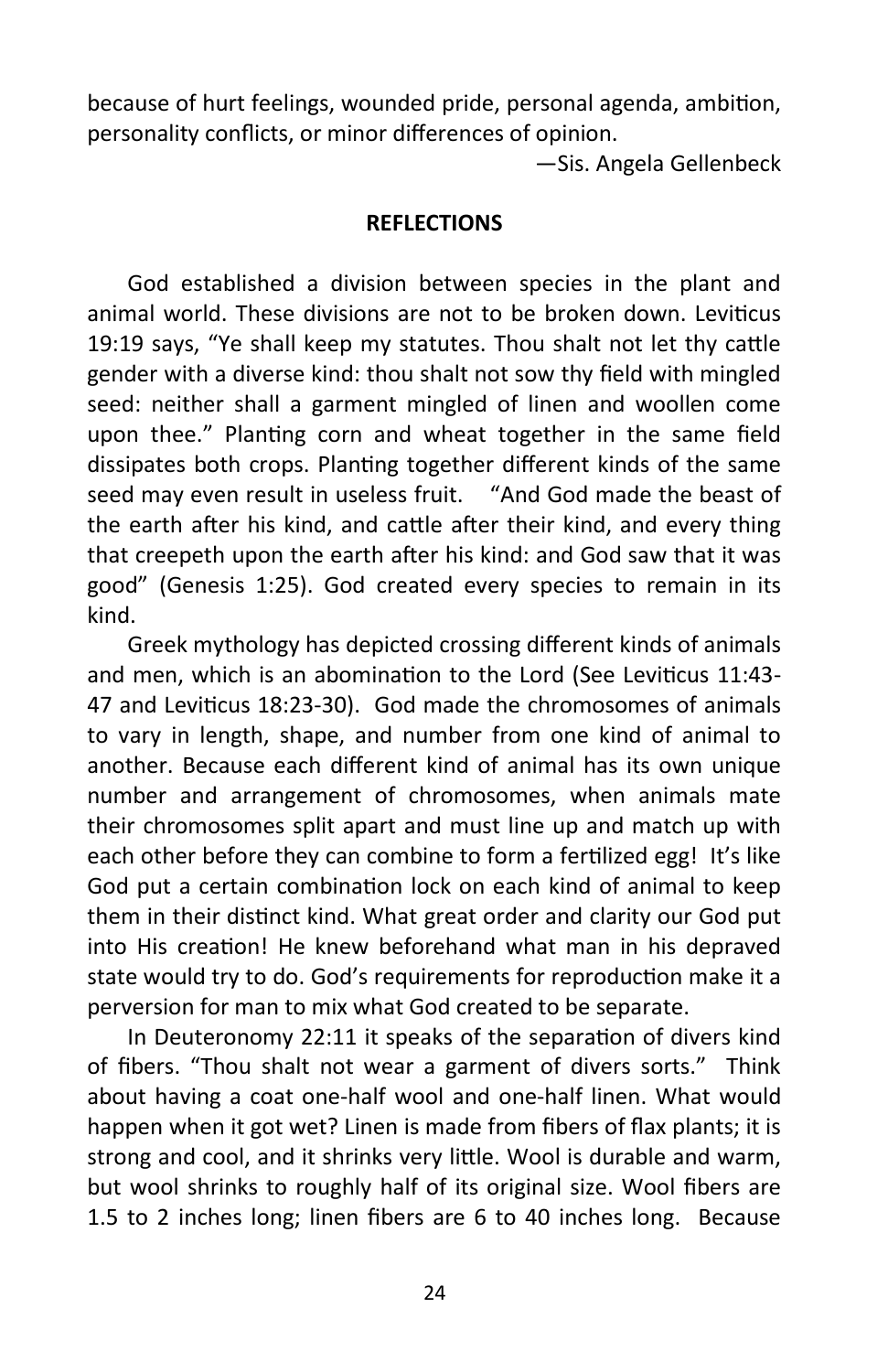only fibers of similar lengths can successfully be spun together, one cannot spin wool and linen together into a durable thread. Blending the two together would result in a fabric that would literally tear itself apart when washed and dried.

God has given us counsel concerning separation from unbelievers. "Make no covenant with the inhabitants of the land" (Exodus 34:12-16). "Separate the precious from the vile" (Jeremiah 15:19). "Be ye not unequally yoked together with unbelievers" (II Corinthians 6:14). I Peter 2:9 tells us we are a peculiar people chosen by God and not to be mixed with the world. Read Ephesians 5:6-17. We were in darkness but are now the children of light.

—Bro. James Bell

## **NOVEMBER 5, 2017**

## **RESPECT OF PERSONS**

James 2:1 My brethren, have not the faith of our Lord Jesus Christ, the Lord of glory, with respect of persons. (See also Jude 16.)

2 For if there come into your assembly a man with a gold ring, in goodly apparel, and there come in also a poor man in vile raiment;

3 And ye have respect to him that weareth the gay clothing, and say unto him, Sit thou here in a good place; and say to the poor, Stand thou there, or sit here under my footstool:

4 Are ye not then partial in yourselves, and are become judges of evil thoughts?

5 Hearken, my beloved brethren, Hath not God chosen the poor of this world rich in faith, and heirs of the kingdom which he hath promised to them that love him?

6 But ye have despised the poor. Do not rich men oppress you, and draw you before the judgment seats?

7 Do they not blaspheme that worthy name by the which ye are called?

8 If ye fulfil the royal law according to the scripture, Thou shalt love thy neighbour as thyself, ye do well:

9 But if ye have respect to persons, ye commit sin, and are convinced of the law as transgressors.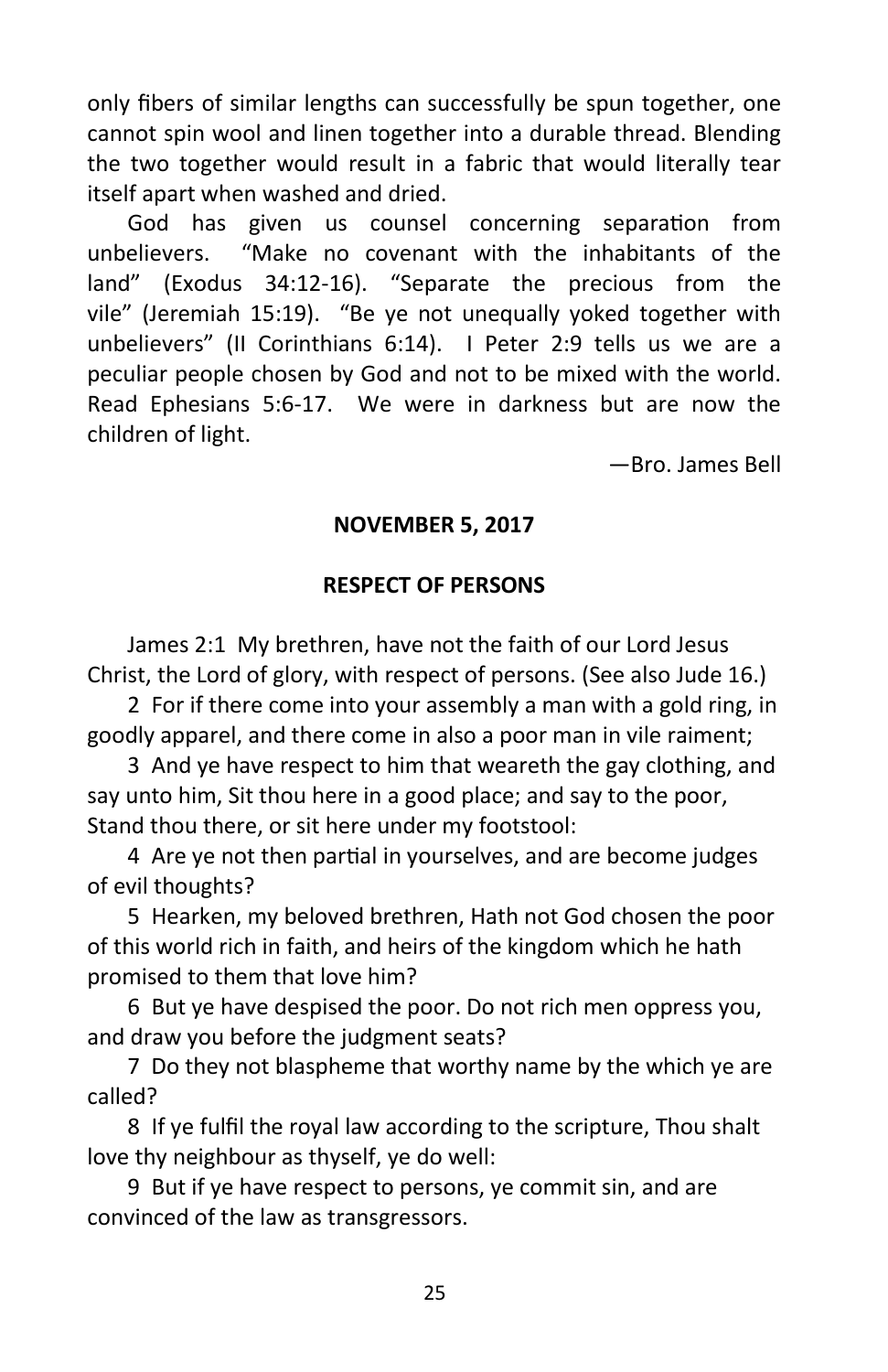10 For whosoever shall keep the whole law, and yet offend in one point, he is guilty of all.

11 For he that said, Do not commit adultery, said also, Do not kill. Now if thou commit no adultery, yet if thou kill, thou art become a transgressor of the law.

12 So speak ye, and so do, as they that shall be judged by the law of liberty.

**MEMORY VERSE**: But the wisdom that is from above is first pure, then peaceable, gentle, and easy to be intreated, full of mercy and good fruits, without partiality, and without hypocrisy. —James 3:17

**CENTRAL THOUGHT:** One of the main hindrances to unity is an attitude of respect of persons. Applying the truths of brotherhood and Christian oneness will set us free from this common human tendency and bring about the equality among brethren that allows for the blessed and holy unity of the Spirit.

## **WORD DEFINITIONS**

James 2:1 "Respect of persons": partiality; personal favoritism. "The fault of one who when called on to requite or to give judgment has respect to the outward circumstances of men and not to their intrinsic merits, and so prefers, as the more worthy, one who is rich, high-born, or powerful, to another who is destitute of such gifts" (*Thayer's Greek Lexicon*). (See also word definition for Acts 10:34 on page 3.)

James 2:2 "A man with a gold ring": "Those who valued themselves upon the richness and luxury of their dress, were accustomed to deck their fingers with a considerable number of costly and valuable rings, frequently wearing several upon one finger" (*Benson Commentary*). "Vile raiment": sordid or dirty clothing.

James 2:3 "Ye have respect": look on with favor; give special regard or special attention. "Footstool": to subject; reduce under one's power; place under one's dominion.

James 2:4 "Partial": to separate; make a distinction;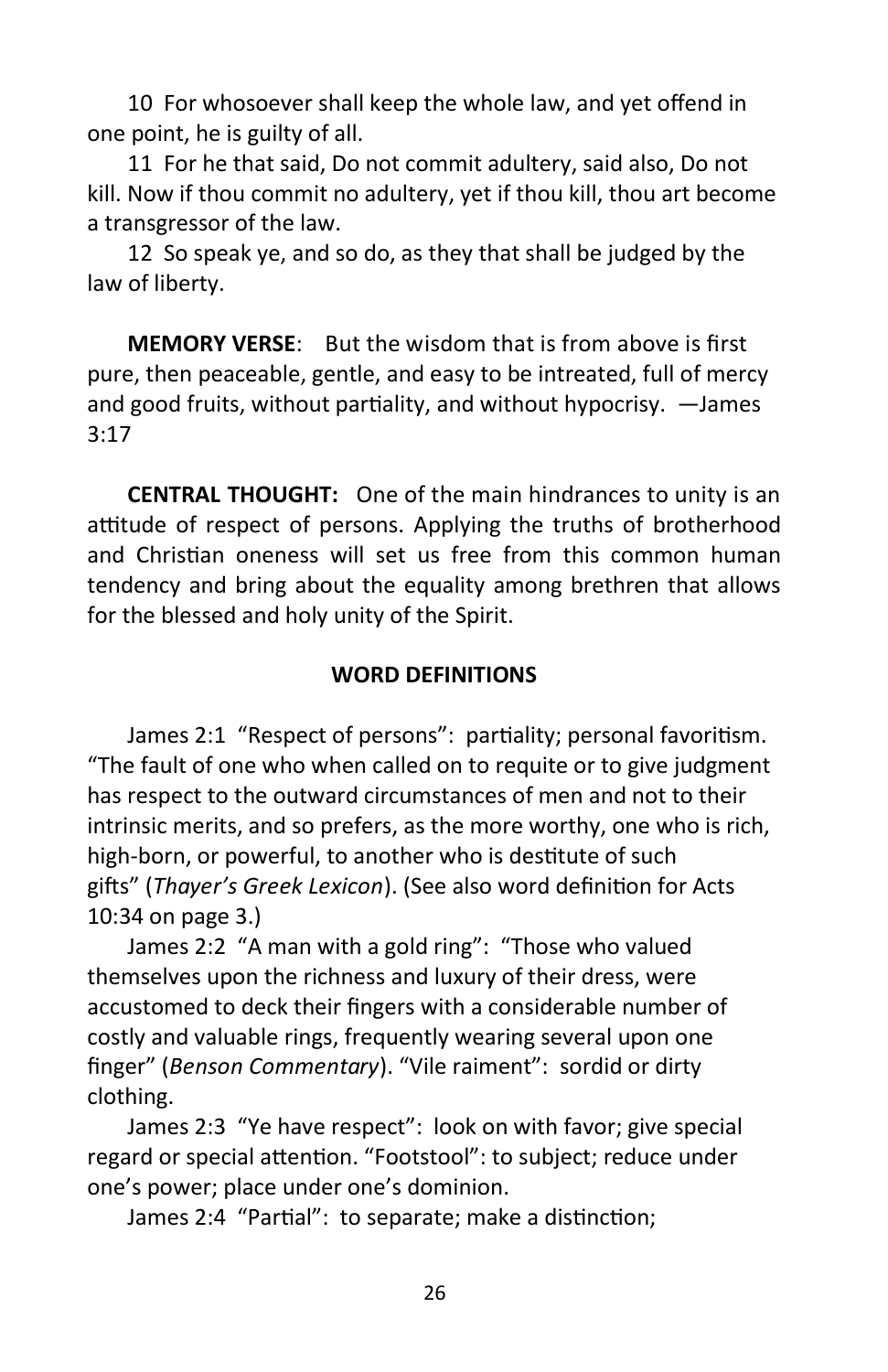discriminate. "Judges of evil thoughts": evil-thinking judges.

## **LESSON BACKGROUND**

The law of Moses contained several commands concerning respect of persons; some of them specific to matters of judging. Judges were not to honor the person of the mighty (Leviticus 19:15), and in the case of the captains who aided Moses in deciding cases between brethren, they were to listen to the "small as well as the great" (Deuteronomy 1:17).

Job, when speaking to his friends, admonished that God would reprove those who secretly had respect of persons in their hearts (Job 13:10). This lets us know that outwardly we may feel societal pressure to stand for "equal rights," but within still have preferential attitudes, disdain for those we feel are "less than," and desires to curry favor with those we feel have more importance.

In the book of Malachi, the priests and Levites of that time were reproved by the Lord for many things; for corrupting the law and causing people to stumble, for profaning the covenant, and for being partial in the way they handled the law (Malachi 2:9).

The Jews, then, were familiar with God's laws concerning equal treatment of brethren. But with the establishing of His Church and the bringing in of the Gentiles, there were many hurdles as different groups of people were now brothers and sisters in Christ and members together of the same body. Paul, writing to Timothy about the proper treatment of young and older men and women, church elders, and widows, gave him a charge to honor and serve them "without preferring one before another, doing nothing by partiality" (I Timothy 5:21). Partiality: "It means literally the 'inclination' of the scales to one side or the other, and hence a 'bias' of the mind to one party or the other. The balance of justice in the hands of Timothy was to be equal" (*Pulpit Commentary*).

The Scriptures in our lesson were given by James, and this book is considered universal, not written to any specific congregation or city, but to believers everywhere. James does not refer to himself as being an apostle, but merely calls himself a "servant of God."

—Sis. Angela Gellenbeck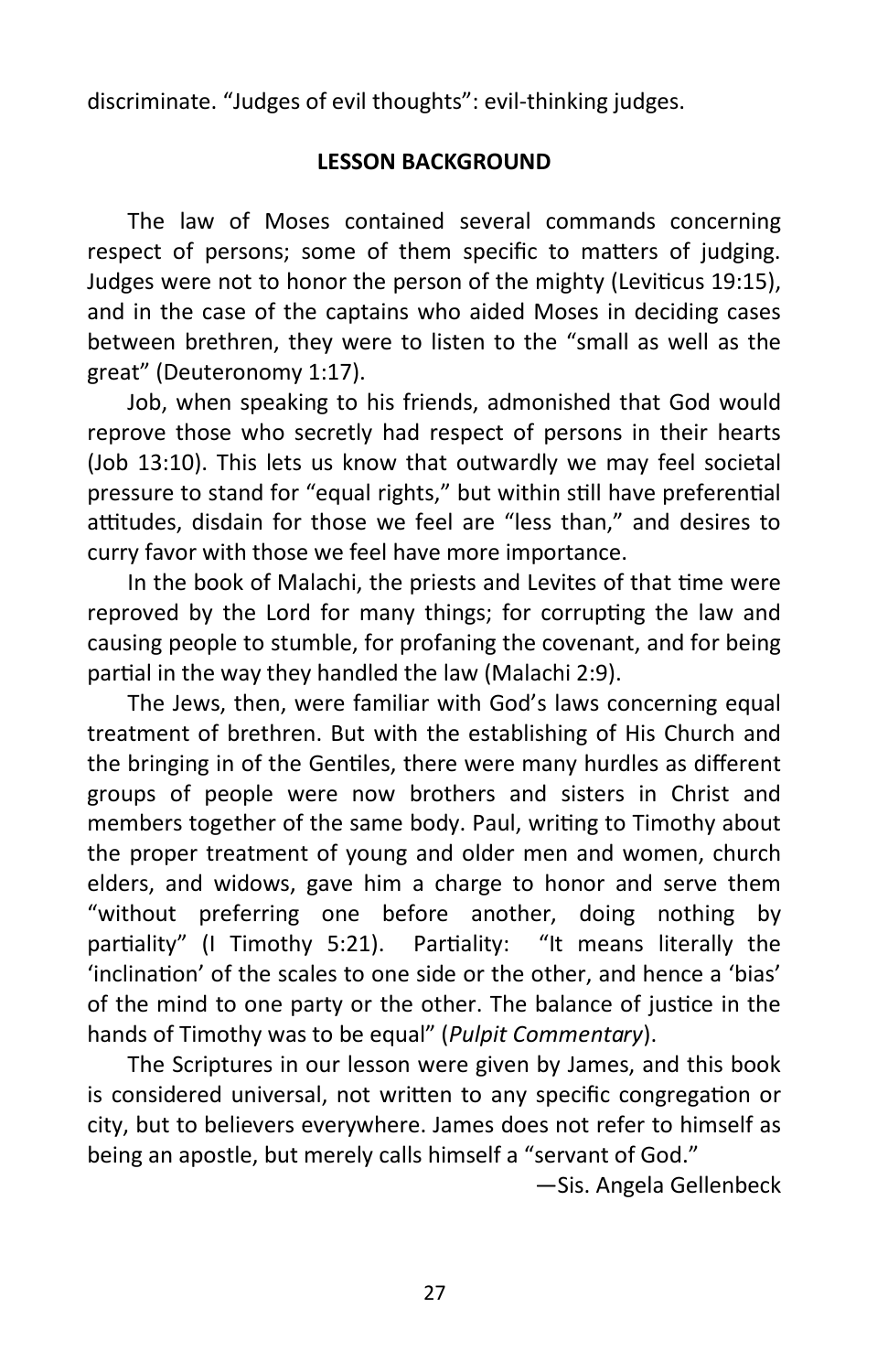## **DISCUSSION:**

- 1. *Calling It What It Is: James said respect of persons is*
- 2. *All Are Equal:* Is any race, color, nationality, ethnicity, or economic status more important in God's sight than another? Are any of them considered "less than" in His sight? What should be our response?
- 3. *To-Do List:* If you were the teacher of this lesson, what "homework" might you prescribe?

#### **COMMENTS AND APPLICATION**

Preferential treatment of others for reasons of ethnic origin, wealth or social status has been a problem in every generation.

But this is our time; this is our day. We cannot fix the problems and mistakes of the past. We can, however, serve *our* generation. We can look deep into our own behaviors: our thoughts, motives, mental habits, traditions. Do we carry deep-seated resentment toward other groups of people? Do we prefer as friends those of our own color, social status, congregation or age group? How do we feel when someone from "another group" is given a place of honor, responsibility or power? Are we "surprised" when people we have inwardly considered somewhat "beneath us"—be honest!—turn out to be articulate, responsible, refined or truly spiritual? If certain people, groups or situations make us uncomfortable, have we explored the reasons why? Do we realize that groups of people right around us are treated unjustly or unfairly, yet remain silent and content to allow it to happen? What is our responsibility as saints of God as we consider that 11 a. m. Sunday morning is known as the most segregated hour in America? Have we ever prayed—earnestly prayed—or fasted about this situation? How willing are we to be a voice, a friend, a welcoming host, a comfortable guest, a true brother or sister to all?

These are questions for us all to consider. Lord, am I truly obeying the scriptures in our lesson today? Do I truly have a heart and spirit pure and free from respect of persons?

—Sis. Angela Gellenbeck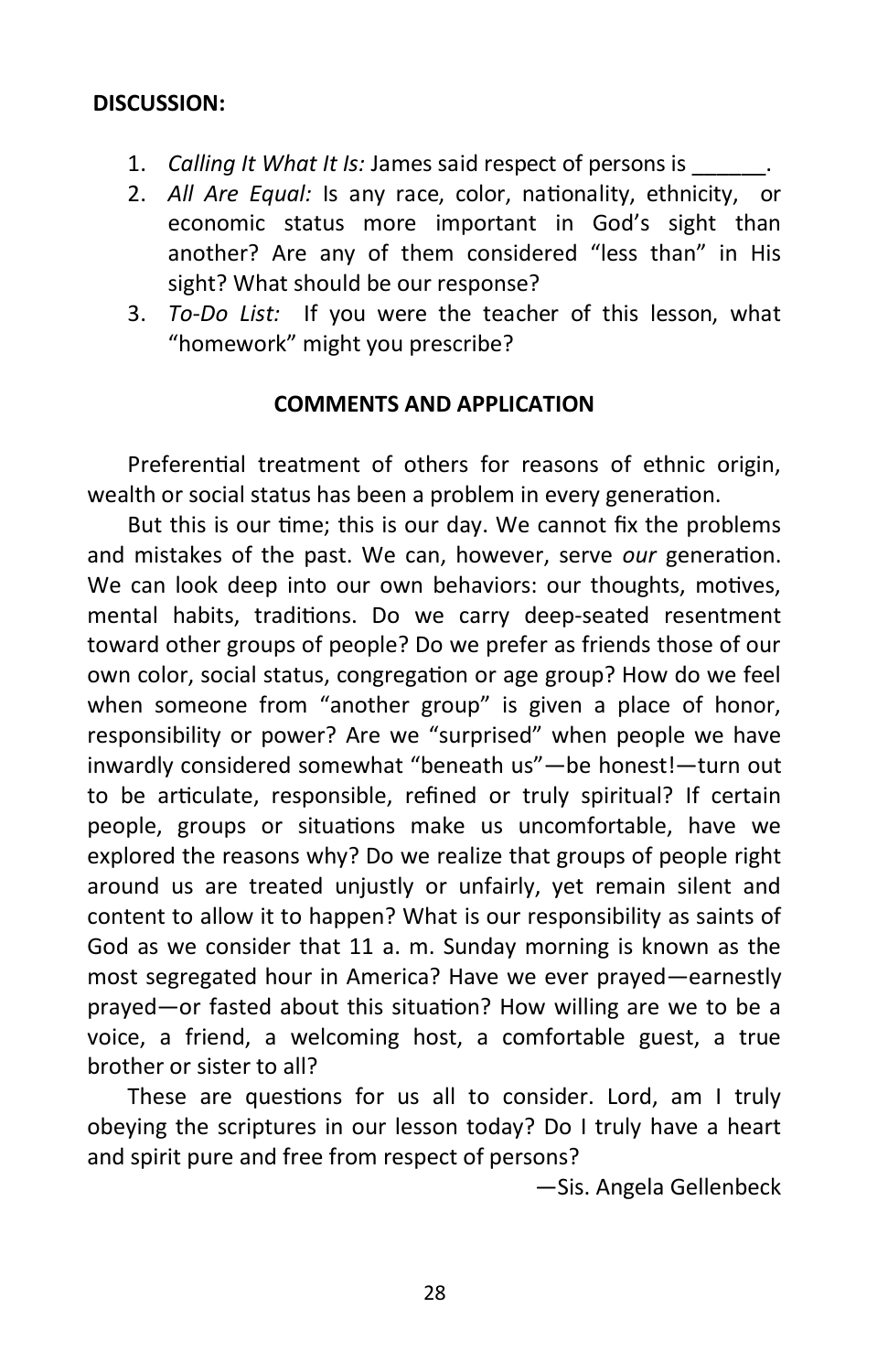#### **REFLECTIONS**

"Don't you know that you are my favorite *oldest* son?" My mother has often used this remark with me, both as a child and even in adulthood, particularly when asking me to perform some favor. Through the years, I've heard her use a modified version with my other six siblings, being careful not to show favoritism to any of us, as both my parents always strove to be sensitive to exhibitions of partiality among their children. In fact, they did their best to establish that each of us was special and favored by assigning each one of us a day of the week on which we were given a special seat at the dinner table, received a special treat, and got to pray next to "Daddy and Mommy" during devotion. How each one of us cherished our special day, and the thought of begrudging each other the opportunity to feel loved and wanted never occurred to us.

However, throughout history, partiality has been a destructive force in tearing apart families, as well as bringing division among God's people. It is also something that isn't so easy to root out and is easily passed from generation to generation. Think of how the favoritism shown by Abraham to Isaac, who was the son of promise, appears to have led to Isaac favoring Esau over Jacob, who was less rugged and manly, while Rebecca favored Jacob in return. This in turn may have caused Jacob to love Joseph, the oldest son of his favorite wife, Rachel, above all his other many children, leading to generations of heartache and ruin, the affects of which are still evident in the world to this day.

It is good to know that God does not respect any person above another. No matter what our physical appearance, our intellect, our skin color, our gender, our family heritage, our age, or any other traits that distinctly identify us, our Creator loves and cares for each of us, and we are all special to Him!

Because of this, just as the Pharisee received no justification for commending himself over the Publican, the rank sinner who wasn't anything like him, God will hold accountable those who consider themselves superior to others around them and don't treat all of God's creation with love and respect.

—Bro. Fari Matthews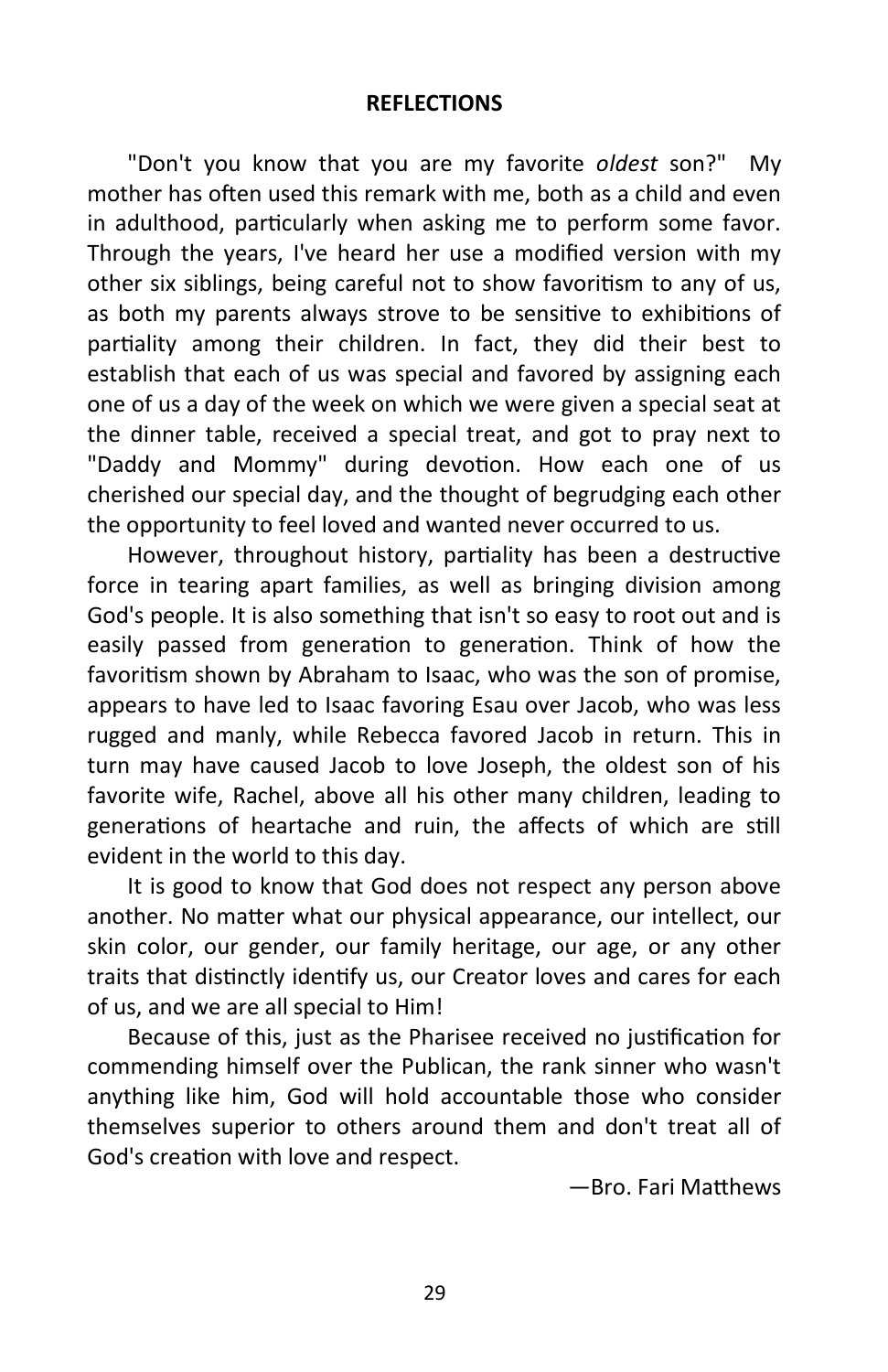## **NOVEMBER 12, 2017**

## **SUPERIORITY**

Deuteronomy 7:6 For thou art an holy people unto the Lord thy God: the Lord thy God hath chosen thee to be a special people unto himself, above all people that are upon the face of the earth.

7 The Lord did not set his love upon you, nor choose you, because ye were more in number than any people; for ye were the fewest of all people:

8 But because the Lord loved you, and because he would keep the oath which he had sworn unto your fathers, hath the Lord brought you out with a mighty hand, and redeemed you out of the house of bondmen, from the hand of Pharaoh king of Egypt.

I Chronicles 29:14 But who am I, and what is my people, that we should be able to offer so willingly after this sort? for all things come of thee, and of thine own have we given thee.

Romans 12:3 For I say, through the grace given unto me, to every man that is among you, not to think of himself more highly than he ought to think; but to think soberly, according as God hath dealt to every man the measure of faith. (See also verses 4-8.)

16 Be of the same mind one toward another. Mind not high things, but condescend to men of low estate. Be not wise in your own conceits.

I Corinthians 4:6 And these things, brethren, I have in a figure transferred to myself and to Apollos for your sakes; that ye might learn in us not to think of men above that which is written, that no one of you be puffed up for one against another.

7 For who maketh thee to differ from another? and what hast thou that thou didst not receive? now if thou didst receive it, why dost thou glory, as if thou hadst not received it? (See also I Corinthians 3:1-8.)

I Corinthians 8:2 And if any man think that he knoweth any thing, he knoweth nothing yet as he ought to know.

Galatians 6:3 For if a man think himself to be something, when he is nothing, he deceiveth himself.

Philippians 2:3 Let nothing be done through strife or vainglory; but in lowliness of mind let each esteem other better than themselves.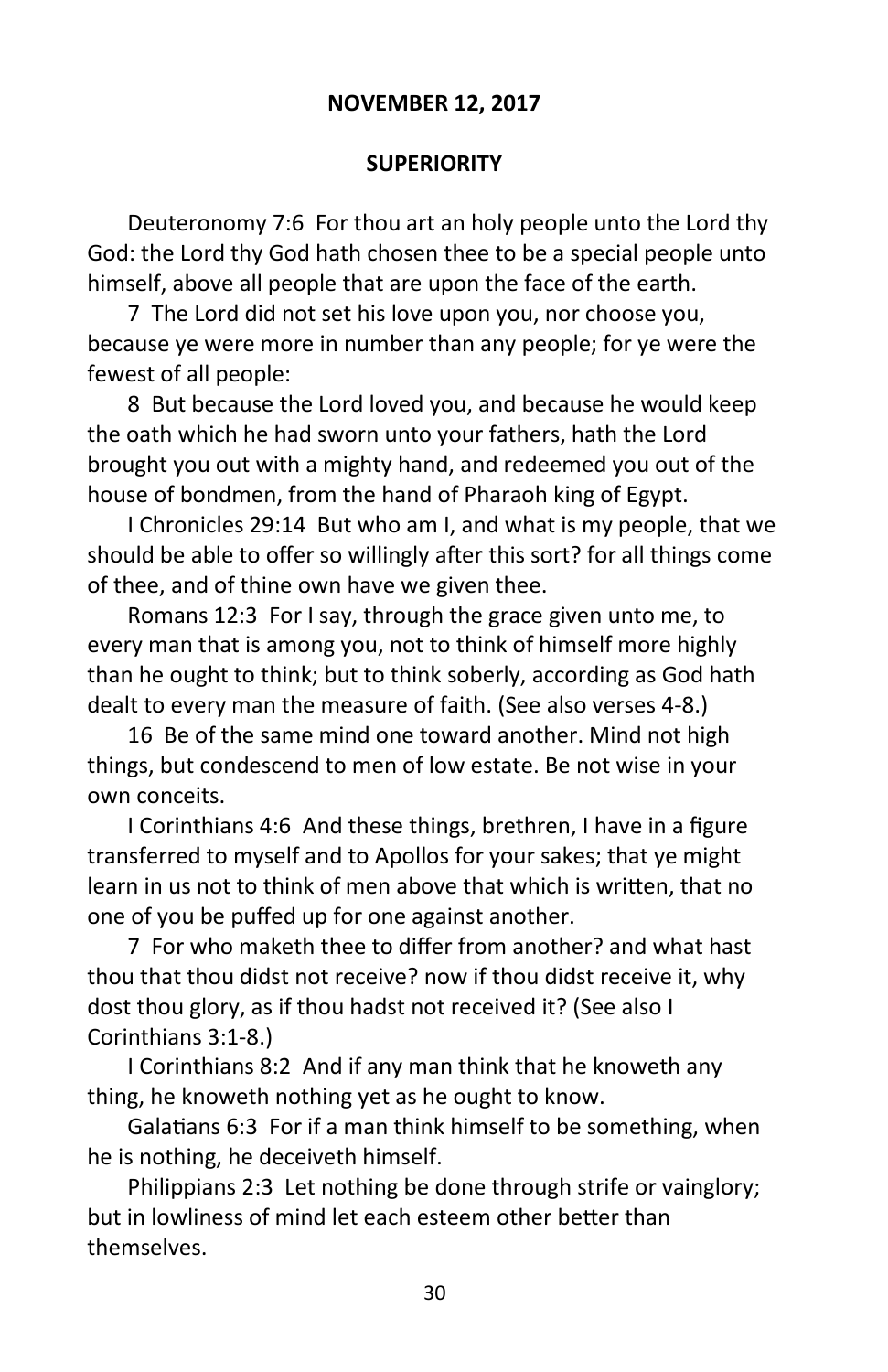4 Look not every man on his own things, but every man also on the things of others.

**MEMORY VERSE:** Let us not be desirous of vain glory, provoking one another, envying one another. —Galatians 5:26

**CENTRAL THOUGHT:** We are loved as God's cherished treasure, not because we are superior, but because God is love, and in His plan and purpose has chosen us in love. Therefore we ought not to think more highly—nor lower—of ourselves than we ought to think, but consider the reality before God, that we are all equal in His sight and everything we have comes from Him. Because we are secure in God's love, we are then free to prefer others over ourselves without feeling threatened.

## **WORD DEFINITIONS**

Deuteronomy 7:6 "Special people": one's own treasured possession; valued property; from a root meaning *to closely shut up*. Same word as "jewels" in Malachi 3:17.

Deuteronomy 7:7 "Fewest": little.

Romans 12:3 "Think soberly": Be minded unto sobermindedness; to have the thoughts and feelings habitually turned in a certain direction; to keep sobriety of mind constantly in view as the object or ideal towards which all the thoughts and feelings converge" (*Ellicott's Commentary for English Readers*). "But as we must not be proud of our talents, so we must take heed lest, under a pretence of humility and self-denial, we are slothful in laying out ourselves for the good of others. We must not say, I am nothing, therefore I will sit still, and do nothing; but, I am nothing in myself, and therefore I will lay out myself to the utmost, in the strength of the grace of Christ. Whatever our gifts or situations may be, let us try to employ ourselves humbly, diligently, cheerfully, and in simplicity; not seeking our own credit or profit, but the good of many, for this world and that which is to come" (*Matthew Henry's Commentary*).

Romans 12:16 "Condescend": to allow oneself to be carried away with; experience with others the force of that which carries away; yield or submit to lowly things, conditions and employments.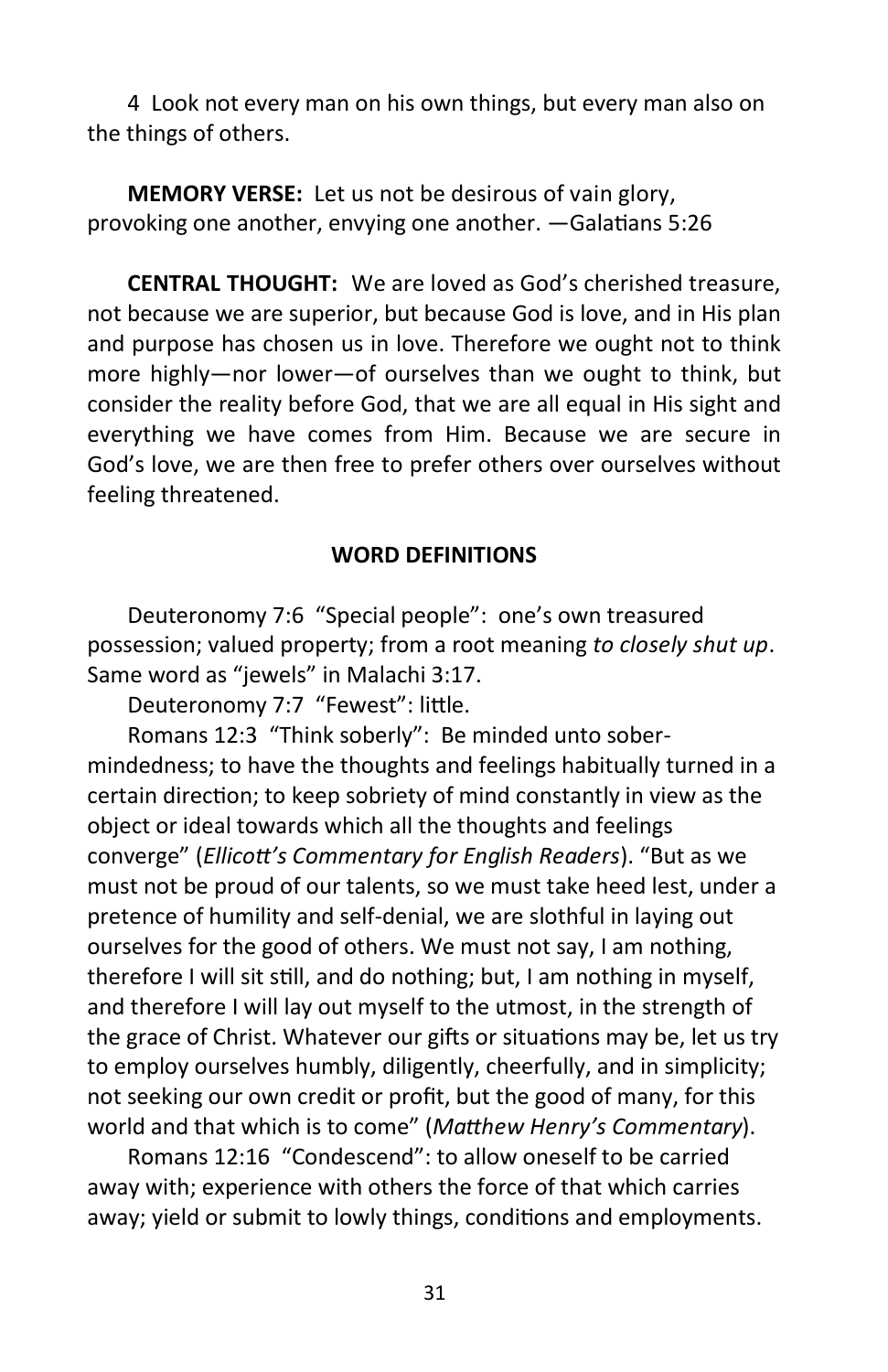"Be content with mean and low things in life, and disdain not to take notice of and converse with, men in a low condition, whether in things temporal or spiritual; who may be poor in this world, be very ignorant and illiterate, as to general knowledge and learning; be men of mean parts and abilities, of very small gifts, and be weak in faith and experience; condescend to their weaknesses, bear their infirmities, and become all things to them for their good, and God's glory: consider the apostle is writing to citizens of Rome, who might be tempted to look upon themselves above others, and to look disdainfully upon others, as [Roman] citizens too often do on country people, as if they were below them, as persons of low life to them" (*Gill's Exposition of the Entire Bible*).

Philippians 2:3 "Strife": rivalry; ambition. "Vainglory": empty, cheap pride; groundless self-esteem.

Galatians 5:26 "Vain glory" (The adjective form—vain glorious): driven by delusions of personal grandeur.

## **LESSON BACKGROUND**

Recalling that many of the struggles of the early church had to do with the Jewish Christians receiving as *brethren* the Gentile converts, having come from a background of viewing them as "dogs," or "swine," and esteeming themselves as set-apart and treasured jewels in God's sight, let us review the Scriptures where God had given them such distinction. We find that God reminded them constantly that it had nothing to do with them; rather, it was His love and Divine purpose and plan to use them as *vessels* to reach all people in uttermost parts of the world and draw them to Him. They weren't special, the best, the greatest number, the most righteous; in fact, they were stubborn, self-willed, and ungrateful for their blessings. They despised the land they had been given. They tossed His laws behind their backs.

Many of Jesus' parables dealt with their attitudes of superiority. Paul's writings to the different congregations had much to do with the natural, human tendency toward self-aggrandizement and partisanship. In fact, at the root of apostasy was the lifting up of those who were in places of authority; esteeming position, prestige and power above humility and the reproach of the cross. It is the

32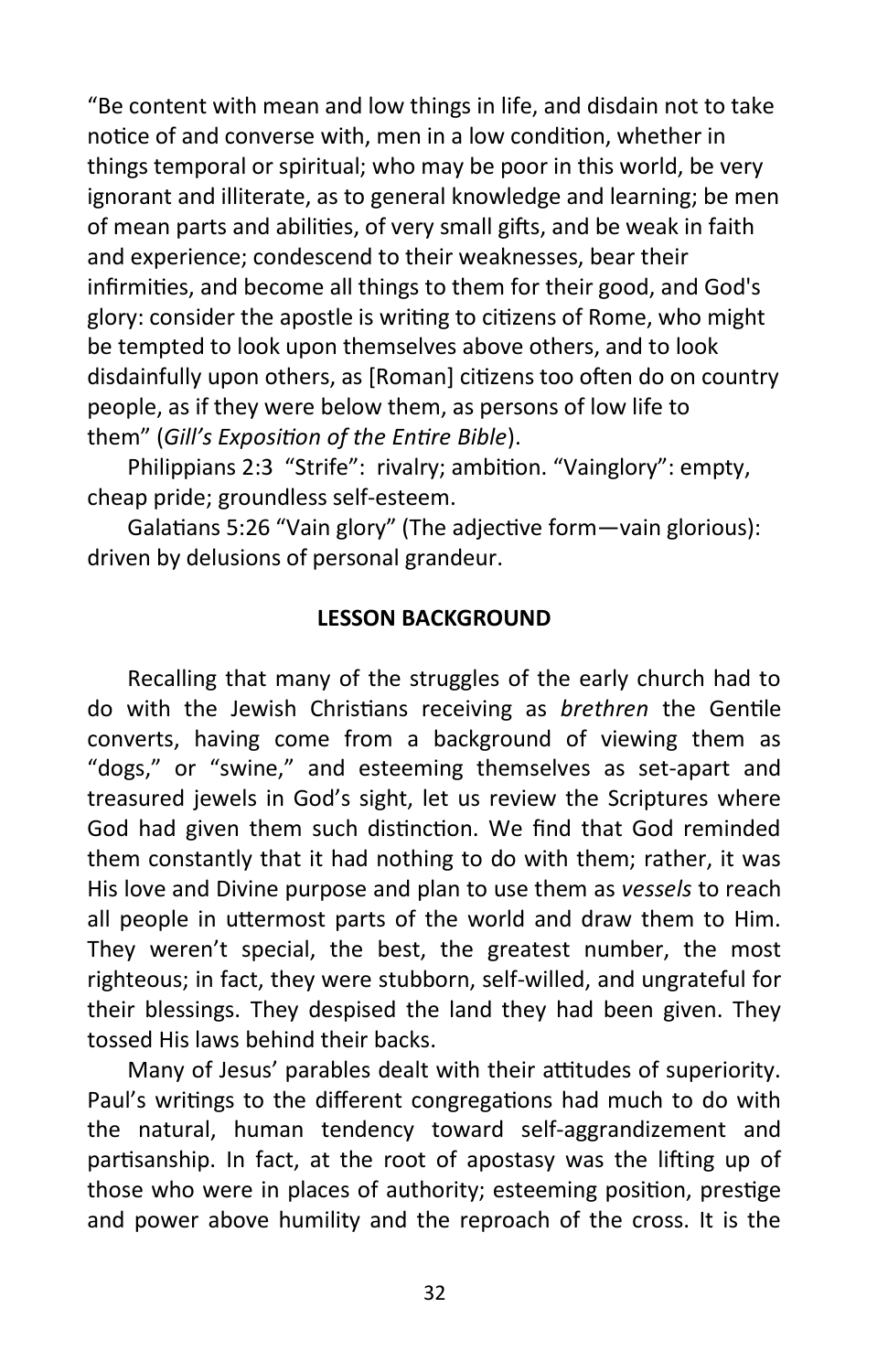very same struggle we face today.

—Sis. Angela Gellenbeck

## **DISCUSSION:**

- 1. *Special Treasure:* Why were the Israelites considered thus?
- 2. *The Promise to Their Fathers:* What was that oath? (Hint: Abraham)
- 3. *Differences:* Are they reasons to feel superior or inferior to another?
- 4. *Dangers:* Summarize the main spiritual pitfalls that endangered the early church and the church today.

## **COMMENTS AND APPLICATION**

There is a close link between the respect of persons studied in last week's lesson and the superiority attitude in our lesson today. One is definitely motivated by the other. The answer to the problem is the humility and self-denial Jesus so often taught His disciples, and the source for that is the cross—dying with Him, laying down ourselves, giving our lives for the brethren. Another term describing that process is "ego-slaying." It takes that to be in the place for the Holy Spirit to fill our lives. "Yet not I, but Christ liveth in me."

Are we willing to totally lay down our lives—our ambitions, preferences, positions, hopes, dreams, schemes, reputations—for one another? Do we gladly prefer one another—"outdo one another" in showing honor one to another; do we truly esteem the other better than ourselves? Oh, how beautiful is mutual honor when observed in a family, and especially God's family!

We are called to make this our rule of living wherever we live in society. In the office, on the worksite, on the bus, in the school, in houses of government, in the courtroom, on social media, in our friendships, neighborhoods—even in traffic going down the highway. Yield. Put others first. Genuinely put yourself in another's place, to feel how he feels, to walk where he has walked, to experience what he has experienced, before ever a judgment is made concerning him. This is how Christ loved. He *became* us—put Himself in our place; THEN He was exalted to be Lord and Judge of all. Let us follow Him!

—Sis. Angela Gellenbeck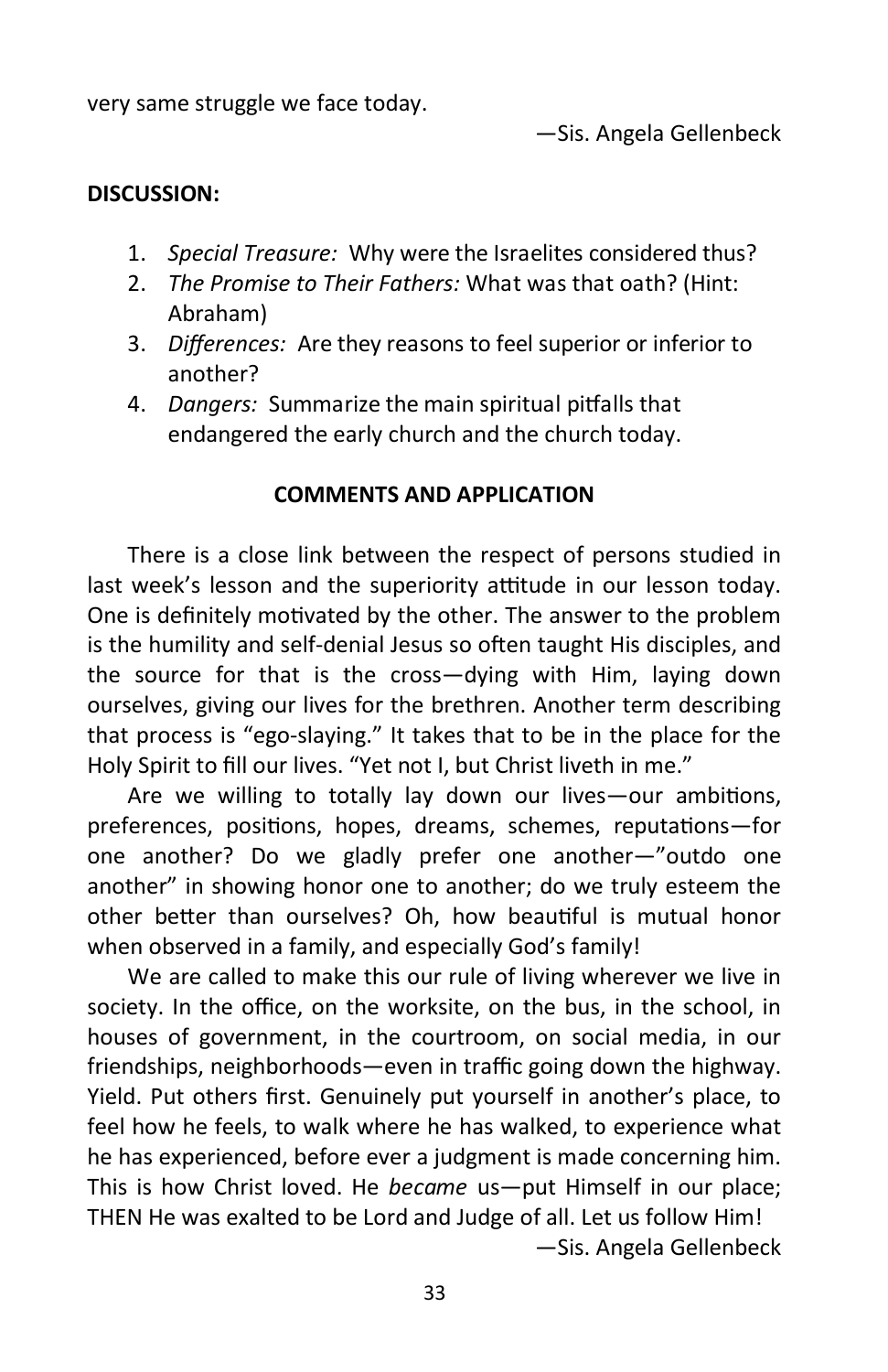#### **REFLECTIONS**

The events that took place at the White Supremacist rally at Charlottesville, Virginia in August of this year truly demonstrated the depravity of carnal, unregenerate and unsanctified human hearts. The root of all such behavior is pride and selfishness. "But if ye have bitter envying and strife in your hearts, glory not, and lie not against the truth. This wisdom descendeth not from above, but is earthly, sensual, devilish. For where envying and strife is, there is confusion and every evil work. But the wisdom that is from above is first pure, then peaceable, gentle, and easy to be intreated, full of mercy and good fruits, without partiality, and without hypocrisy" (James 3:14- 17).

Paul tells us in Acts 17:26 that God "hath made of one blood all nations of men for to dwell on all the face of the earth." The fact is, all the variations of skin color, hair texture and color, stature and size, personality traits, etc., have cropped out from Noah's family his three sons and their wives—who escaped the destruction of the great flood that destroyed the old world. This should tell us that God loves "variety." "Who maketh thee to differ from another?" And why should any one of us "be puffed up for one against another?"

Let us remember that when dealing with any fellow human being we are dealing with a unique piece of God's creation. We should never think for a moment that we are superior to or better than them. Instead, let us think about this: "All flesh is as grass, and all the glory of man as the flower of grass. The grass withereth, and the flower thereof falleth away." (1 Pet. 1:24). Our bodies are all headed for the grave! After your body has laid there awhile, how much better looking do you think you will be than the others in the cemetery?

> "'Tis meet that the creature dependent For even the breath that we draw, Should feel very grateful, and humbly Serve God in His beautiful law. 'Tis low, 'tis low, low down at His feet we bow; 'Tis low, 'tis low, 'tis low at His feet we bow."

—D. S. Warner, verse 2 and chorus of #92 in *Echoes From Heaven*  —Bro. Harlan Sorrell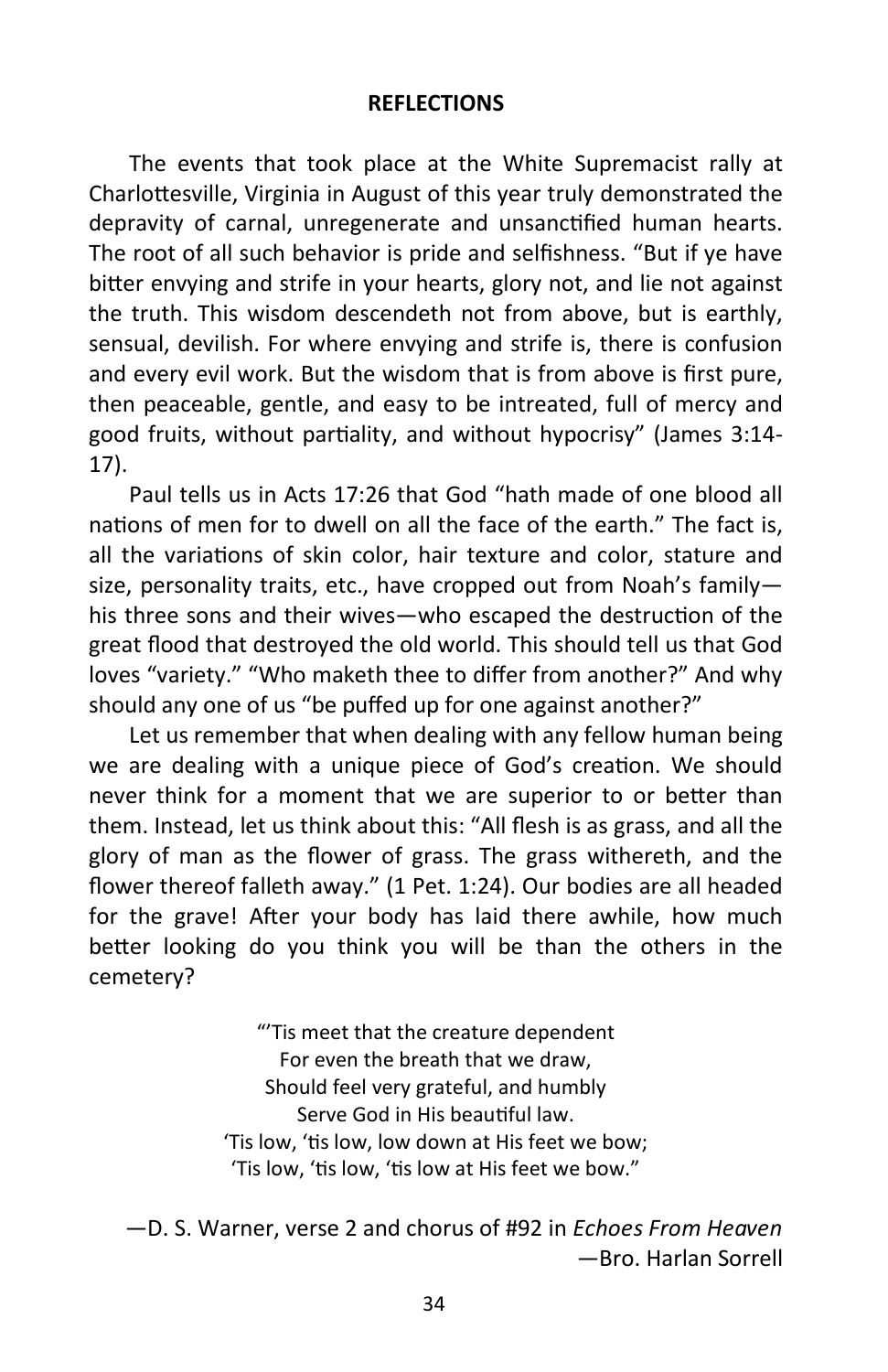### **NOVEMBER 19, 2017**

#### **ENVY**

#### *The Philistines Envied Isaac*

Genesis 26:12 Then Isaac sowed in that land, and received in the same year an hundredfold: and the Lord blessed him.

13 And the man waxed great, and went forward, and grew until he became very great:

14 For he had possession of flocks, and possession of herds, and great store of servants: and the Philistines envied him.

15 For all the wells which his father's servants had digged in the days of Abraham his father, the Philistines had stopped them, and filled them with earth.

16 And Abimelech said unto Isaac, Go from us; for thou art much mightier than we.

#### *Joseph's Brethren Envied Him*

Genesis 37:3 Now Israel [Jacob] loved Joseph more than all his children, because he was the son of his old age: and he made him a coat of many colours.

4 And when his brethren saw that their father loved him more than all his brethren, they hated him, and could not speak peaceably unto him.

### *Saul Envied David*

I Samuel 18:6 And it came to pass as they came, when David was returned from the slaughter of the Philistine, that the women came out of all cities of Israel, singing and dancing, to meet king Saul, with tabrets, with joy, and with instruments of musick.

7 And the women answered one another as they played, and said, Saul hath slain his thousands, and David his ten thousands.

8 And Saul was very wroth, and the saying displeased him; and he said, They have ascribed unto David ten thousands, and to me they have ascribed but thousands: and what can he have more but the kingdom?

9 And Saul eyed David from that day and forward.

**MEMORY VERSE:** But if ye have bitter envying and strife in your hearts, glory not, and lie not against the truth. For where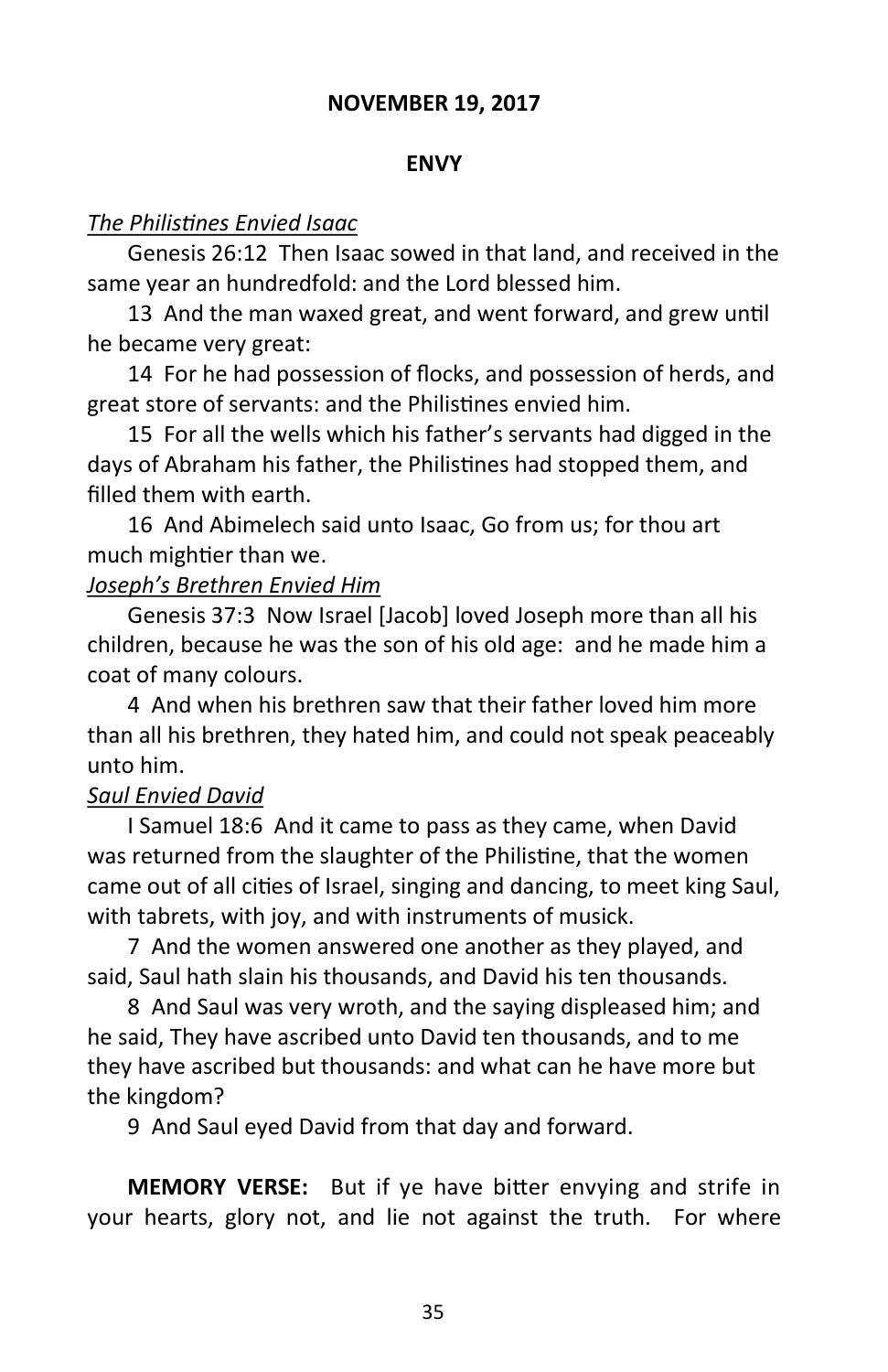envying and strife is, there is confusion and every evil work. —James 3:14, 16

**CENTRAL THOUGHT:** The lessons from the lives of Isaac, Joseph and Saul reveal that envy brings strife and division between close friends and brothers.

#### **WORD DEFINITIONS**

Genesis 26:12 "An hundredfold": A hundred measures of barley for every measure he sowed; an exceptional return—the usual rate in Palestine was thirty to a hundred-fold.

#### **LESSON BACKGROUND**

In Genesis we learn that Isaac's father Abraham had enjoyed good relationships with the Philistines among whom he sojourned. The king, Abimelech, was actually a God-fearing man of integrity. He and his chief captain entered into a covenant with Abraham that neither of them would harm or deal falsely with the other. Sadly, however, when Abraham's son Isaac began to prosper greatly, we read that the Philistines "envied" him. This began a long, tempestuous, warring relationship between the Israelites and the Philistines. Historically, it seems they spent all their time and resources trying to get the best of the Israelites. In recent archaeological finds there are hints as to how much their strife and rivalry affected their lives. While they had a few war champions of great height, many of their remains show signs of malnourishment and stunted growth. They produced and consumed great amounts of fermented beverages .

*http://www.foxnews.com/science/2016/12/21/contents-firstdiscovered-philistine-cemetery-revealed.html )*

Both Zephaniah and Zechariah later prophesied of their complete annihilation, which was fulfilled around the 5th century BC. While reading these verses and learning of the discoveries, this verse came to my mind: "Envy [is] the rottenness of the bones" (Proverbs 14:30). What a grim reminder!

There are also great lessons to be learned from the story of Jacob's sons. Because he unwisely favored Joseph, the older sons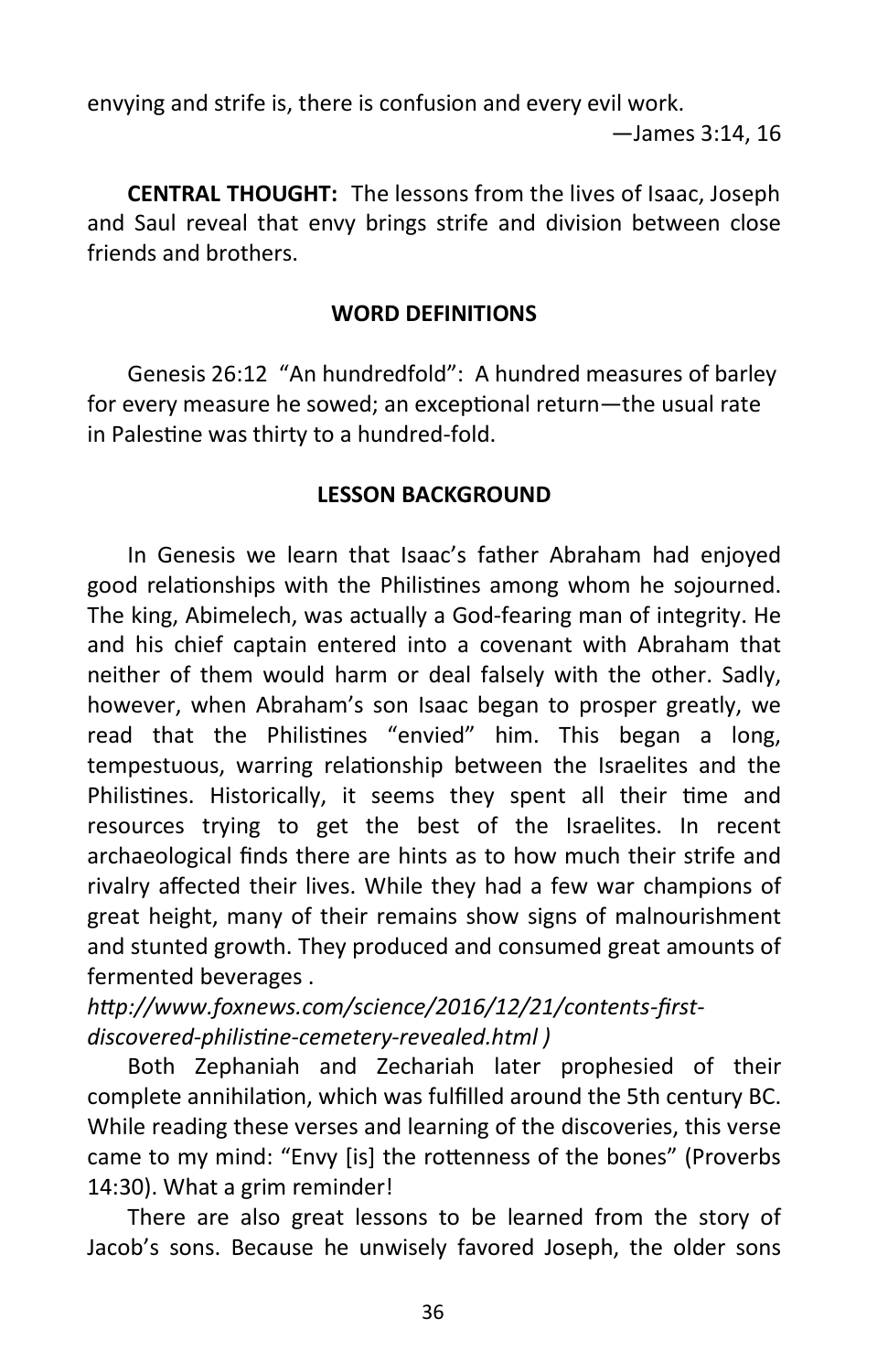plotted to kill him, then changed their minds and sold him into Egypt, a move that was surely turned into good by God, who was with Joseph and used him as an instrument to save the world from starvation in the time of famine. Envy between brothers certainly had tragic consequences in this story, until God moved upon them and through Joseph's forgiveness and reconciliation, things ended well.

A tragic end to King Saul was also the result of envy that he allowed to grow in his heart toward young David, who had courageously faced the giant and wrought a great deliverance for Israel. Saul, also angry because God had chosen David to be Israel's next king, tried to kill David many times, was taken over by an evil spirit, and died a gruesome death, forsaken by God.

The memory verse from James reminds the New Testament church that envy and strife brings confusion and division, in contrast to godly wisdom, which is pure, peaceable and gentle.

—Sis. Angela Gellenbeck

## **DISCUSSION:**

- 1. *Trouble's Beginnings:* What seems to be the reason for years of strife between the Philistines and the Israelites?
- 2. *Triumph:* What brought an end to the strife between Joseph and his brethren?
- 3. *Tragic Consequences:* What was the end result of Saul's envy?

## **COMMENTS AND APPLICATION**

Envy seems to follow closely behind attitudes of superiority and respect of persons. It is the carnal response to being made to feel "less than" and must be dealt with—crucified. Envy will destroy relationships if allowed to remain. If someone else has humbled themselves and is experiencing the grace of God working in his or her life, the carnal reaction of envy is to criticize or belittle the good things that are being manifested. Financial blessings in one's life can be a secret—or not so secret—source of envy in another. If God has placed an individual in a place of responsibility that may have been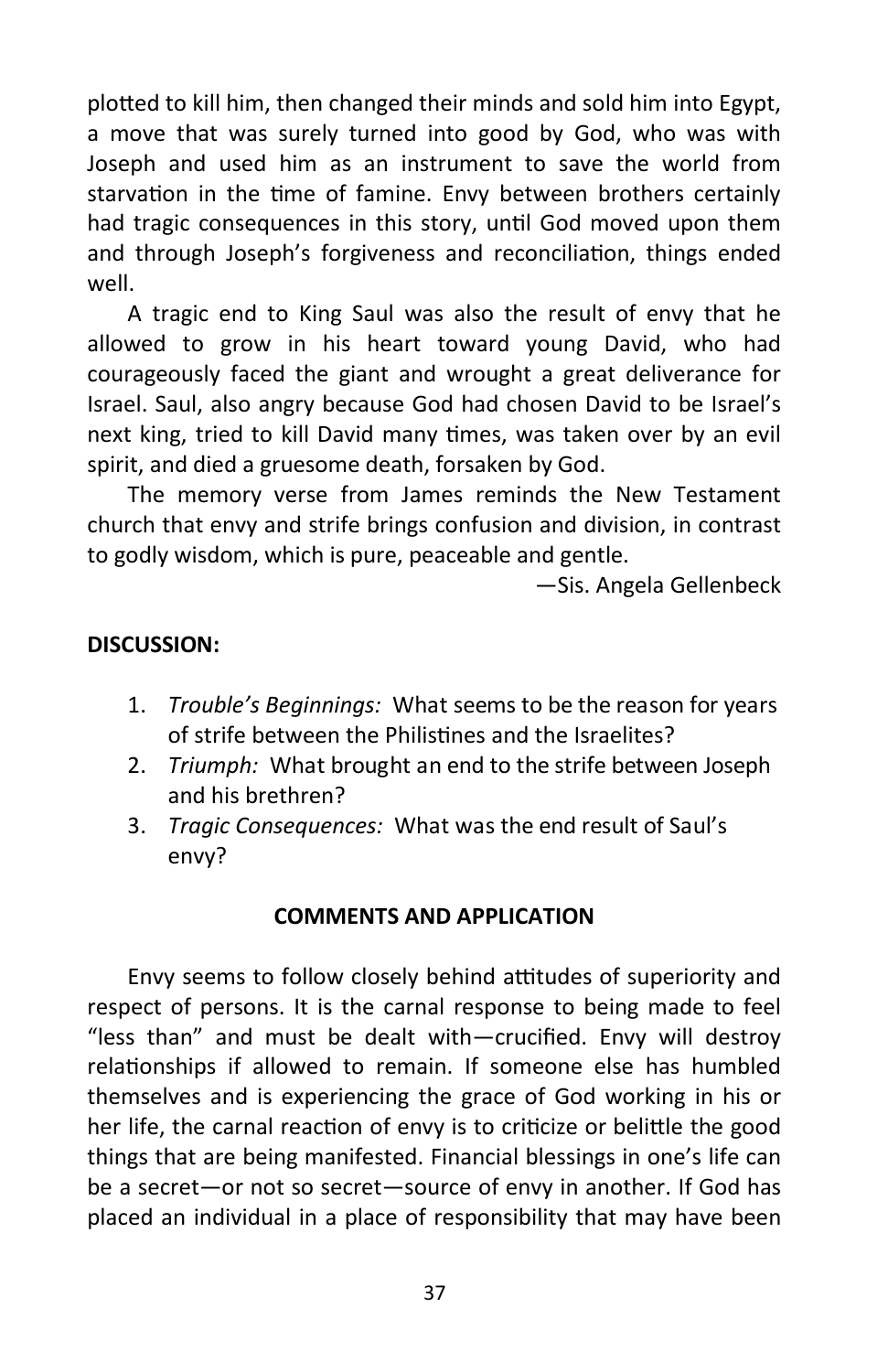the secret ambition of someone else, envy in the heart will resent that one and bring opposition. It may be subtle; it may be quite open, but it's still ugly.

Humility is truly the end of strife; both sides—the one who has been put in a position of leadership and the one who feels "less than"—need the grace of humility to enjoy the peaceful unity God intended to be in His church. This humility can only come through the Holy Spirit of God filling, refining, purging of all carnality and selfinterest. How we need to be filled with the Spirit! If the Word given in this lesson has spoken to our hearts and revealed a need, let us diligently, earnestly make a full consecration and cry for His power! —Sis. Angela Gellenbeck

#### **REFLECTIONS**

We have been richly blessed in so many different ways. It hardly seems possible that we would be tempted to be envious, but we see it on every side. It seems to be at the bottom of almost every crime committed: drug dealing, gambling, and murder. Envy also plays a role in jealousy, contention, discontentment, and greed. It has been personified as a green-eyed monster.

I remember listening to a lesson in our children's library that dealt with envy. It gave a good solution called T.T.Y.O. Tend To Your Own. If the grass is greener on the other side of the fence, then water and fertilize the grass on your side of the fence. A cup of contentment goes a long way towards eliminating this menacing foe. Take time to assess the blessings the Lord has given you.

—Sis. LaDawna Adams

#### **NOVEMBER 26, 2017**

#### **EVIL SPEAKING**

Leviticus 19:16 Thou shalt not go up and down as a talebearer among thy people: neither shalt thou stand against the blood of thy neighbor: I am the Lord.

Psalm 15:1 Lord, who shall abide in thy tabernacle? who shall dwell in thy holy hill?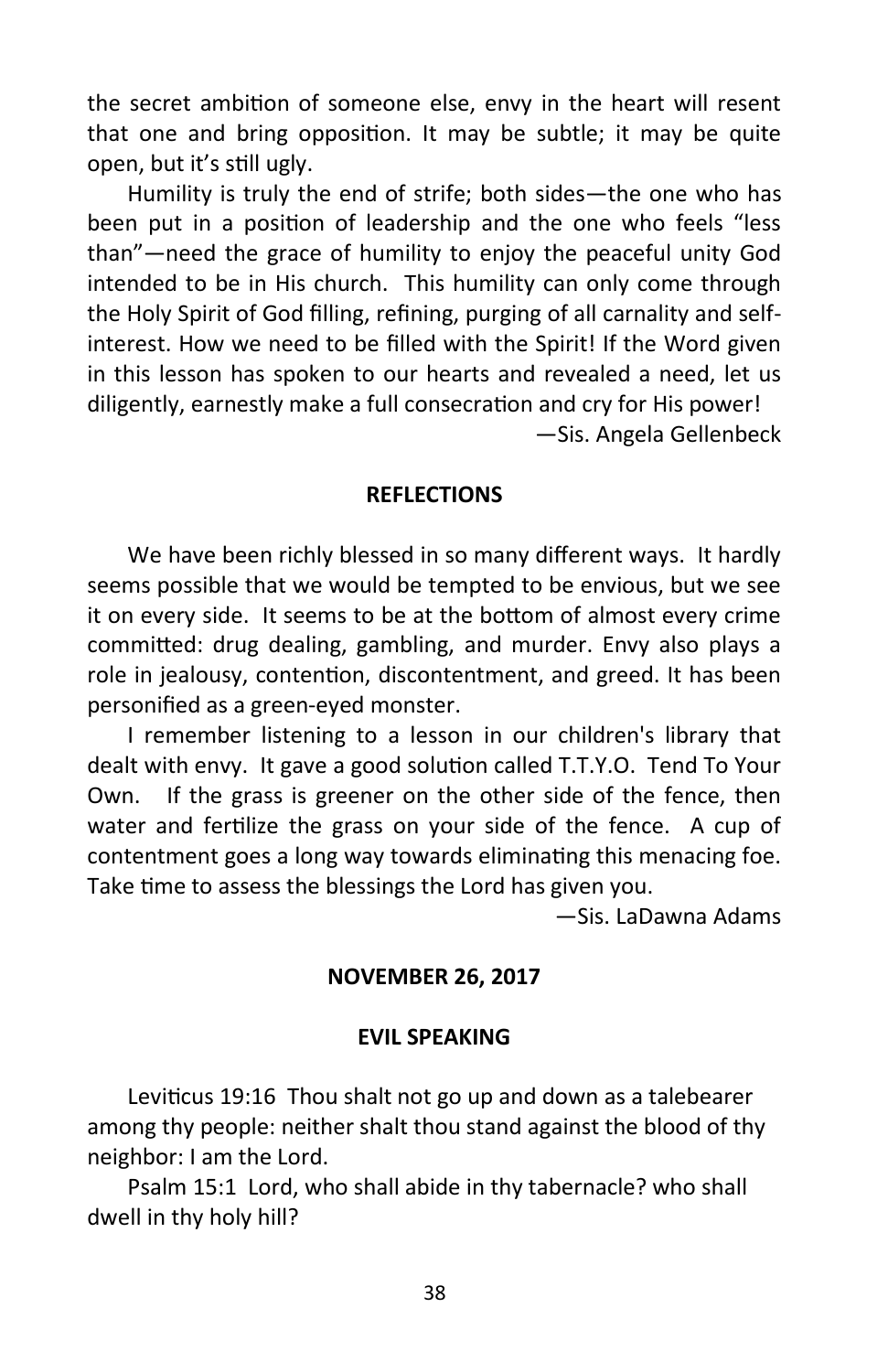3 He that backbiteth not with his tongue, nor doeth evil to his neighbor, nor taketh up a reproach against his neighbor.

Proverbs 10:18 He that hideth hatred with lying lips, and he that uttereth a slander, is a fool.

Proverbs 11:9 An hypocrite with his mouth destroyeth his neighbor: but through knowledge shall the just be delivered.

13 A talebearer revealeth secrets: but he that is of a faithful spirit concealeth the matter.

Proverbs 15:1 A soft answer turneth away wrath: but grievous words stir up anger.

Proverbs 16:28 A froward man soweth strife: and a whisperer separateth chief friends.

Proverbs 26:20 Where no wood is, there the fire goeth out: so where there is no talebearer, the strife ceaseth.

22 The words of a talebearer are as wounds, and they go down into the innermost parts of the belly.

Ephesians 4:29 Let no corrupt communication proceed out of your mouth, but that which is good to the use of edifying, that it may minister grace unto the hearers.

31 Let all bitterness, and wrath, and anger, and clamour, and evil speaking, be put away from you, with all malice.

James 4:11a Speak not evil one of another, brethren.

**MEMORY VERSE:** If any man among you seem to be religious, and bridleth not his tongue, but deceiveth his own heart, this man's religion is vain. —James 1:26

**CENTRAL THOUGHT:** Tale-bearing, slander, grievous and harsh words not only destroy souls and bring about strife between the brethren, but are reproved by the Lord, not allowed in His tabernacle (church), and are the mark of a hypocrite, whose religion is vain.

## **WORD DEFINITIONS**

Leviticus 19:16 "Go up and down as a talebearer": This refers to a peddler who goes around selling his wares. A scandal-monger; informer; slanderer. "Stand against the blood of thy neighbor": "Either, to put his life in danger by standing up as his accuser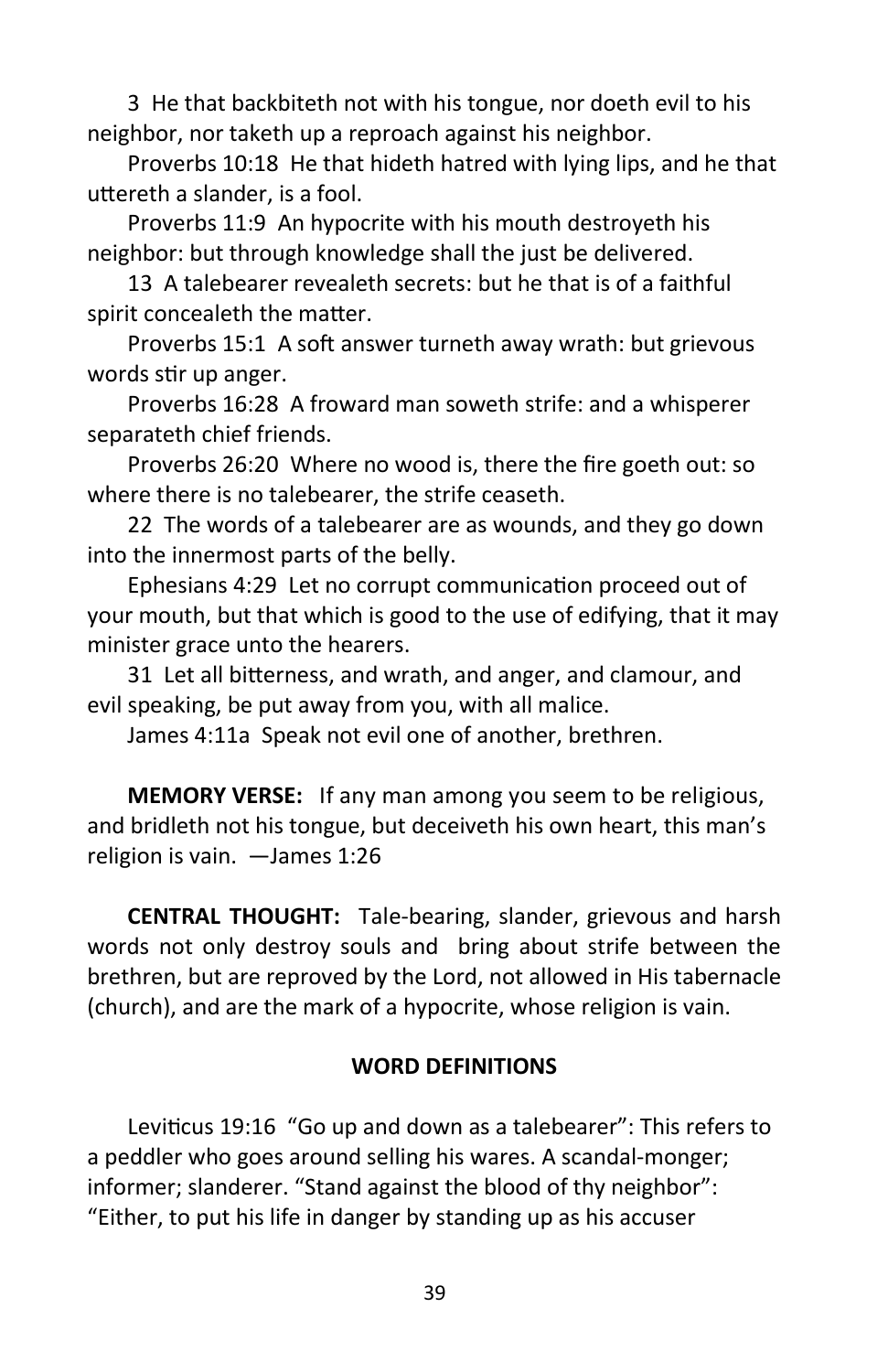(compare Matthew 26:60); or, to stand by idly when thy neighbor's life is in danger" (*Barnes' Notes on the Bible*).

Psalm 15:3 "Backbiteth": To go about on foot, as a spy, or to circulate unfavorable reports about others and privately, secretly behind their backs destroy their credit or reputation. "Reproach": "The Hebrew word has a striking derivation. Properly, the *stripping of the trees of autumn fruit*; so, stripping honour and reputation from a person" (*Ellicott's Commentary for English Readers*). "Does not raise any scandalous report on him himself, nor will he bear to hear one from another, much less will he spread one; nor will he suffer one to lie upon his neighbour, but will do all he can to vindicate him, and clear his character" (*Gill's Exposition of the Entire Bible*). "Nor doeth evil": any hurt or injury. "Neighbour": The word *neighbor* in this part of the verse refers to a close friend or companion. The second *neighbor* refers to someone who resides near you. The scriptures frequently signify "every man," even strangers or heathen, by the use of this word.

Proverbs 10:18 "He that hideth hatred": Someone "who pretends to be a friend and outwardly behaves as one, but inwardly nourishes and cherishes hatred in his heart, which he covers and conceals, till he has proper opportunity of showing it" (*Gill's*), as Judas Iscariot did to Jesus.

Proverbs 15:1 "Grievous": painful toil, hurt, or sorrow. This word comes from a word picturing an earthen vessel or idol, which was fashioned, then broken or shattered.

Ephesians 4:29 "Corrupt communication": rotten; useless; worthless; depraved thoughts expressed in words or speech.

Ephesians 4:31 "Clamour": loud cry; shriek; scream.

#### **LESSON BACKGROUND**

It is clear from these scriptures that the tongue is the instrument satan uses to divide brethren and destroy precious souls. It holds the power of death and life. A great emphasis is placed on the evils of tale-bearing. There is also much mentioned about flattery. Proper balance is needed: on one hand, we are not to gloss over evil with flattery, but to give proper reproof when it is needed. On the other, we are not to spread abroad our brother's faults and failings, but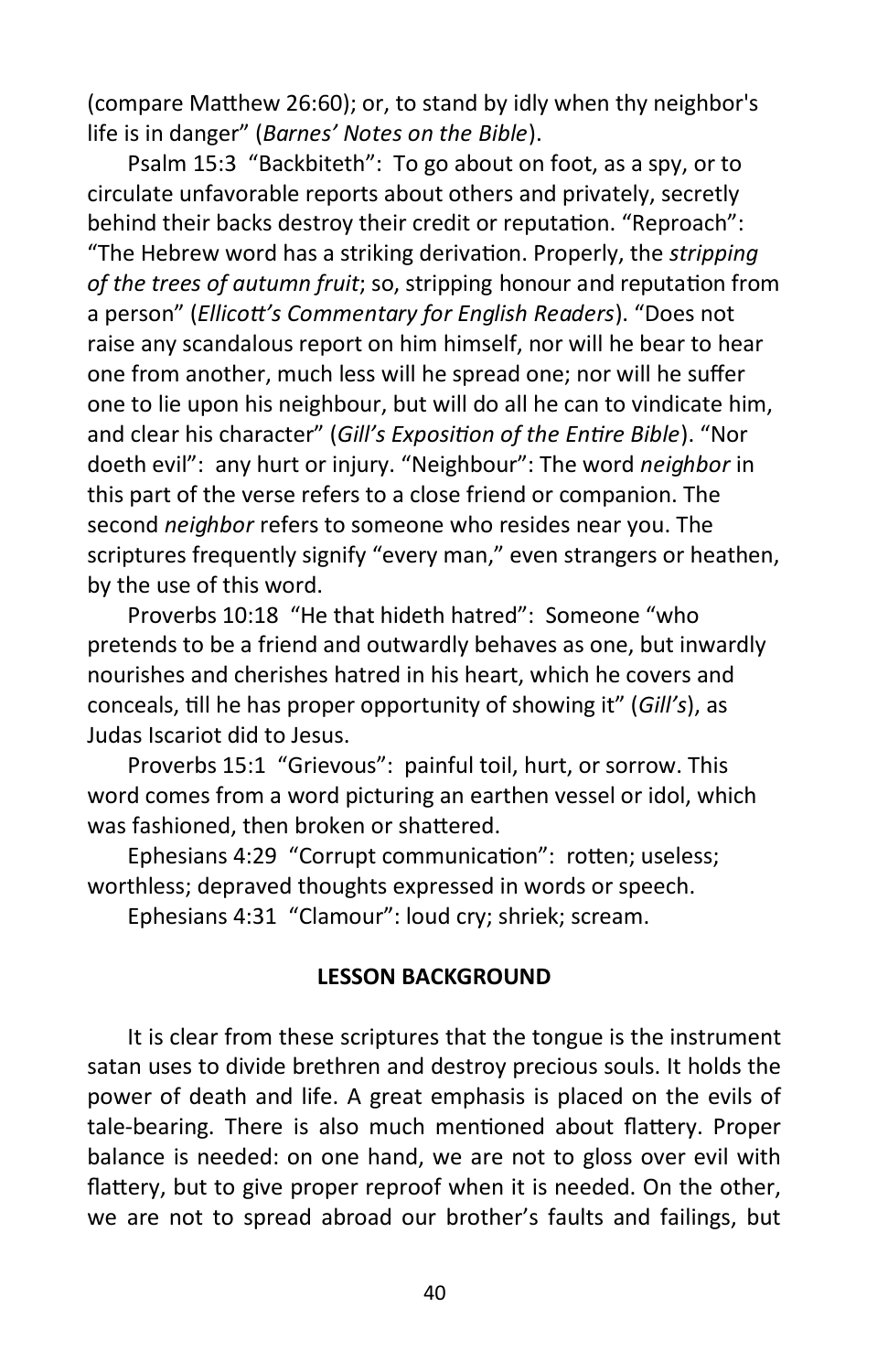cover them with charity.

Other scriptures inform us that the tongue can be a wellspring of wisdom; a tree of life, righteousness and health. A wise person's words are gracious, spoken in season, fitly spoken, forcible, seasoned with salt and edifying. Jesus gave us the solemn warning that our words will either justify or condemn us in the day of judgment. We will give an account for every idle word, He says, for our words reveal the abundance, or what overflows out of our hearts.

James mentions much about the tongue, especially in the third chapter. He reminds us that an unbridled tongue makes our profession of religion ENTIRELY VAIN! What a solemn warning! —Sis. Angela Gellenbeck

## **DISCUSSION:**

- 1. *Entrance Denied:* Where am I not allowed if I am a talebearer or a backbiter?
- 2. *Call It What It Is:* If I slander or destroy another with my words, I am called a can be and a can be and a set of  $\alpha$  and a set of  $\alpha$
- 3. *No-no's:* List the kinds of communication forbidden by the scriptures.

#### **COMMENTS AND APPLICATION**

Words that sow strife and separate brethren; grievous words that shatter hearts and cause pain and anger; screams of impatience and anger; insincere flattery that hides malicious backbiting; words that strip another of his reputation or lay his weaknesses bare; harsh words that judge or condemn—these all overflow from hearts full of superiority, pride, malice, envy, and dishonesty. The Bible is clear: people who do these things may be *among* the people of God, but they are not *in* the body. They are not part of God's church—His tabernacle; His holy hill. They are noxious weeds growing in the field of the world, evil trees that are not His planting. They are professors of a vain religion.

Jesus gave the answer: an axe laid at the root of the tree. Genuine repentance and His Holy Spirit to thoroughly purge His threshing floor of ungodly weeds and chaff. If we profess salvation and really want to do God's will, but have found ourselves coming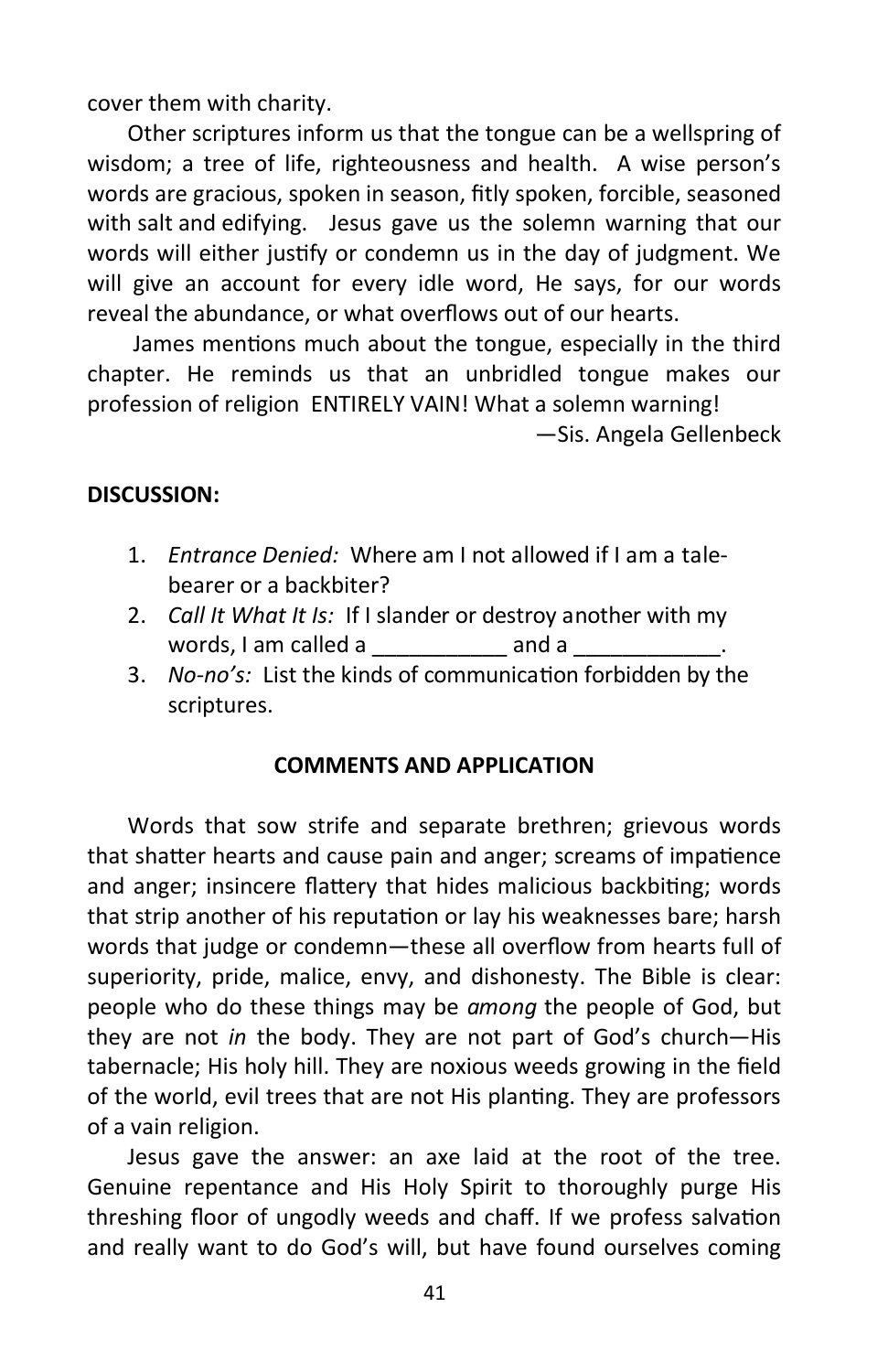short in this area, God is merciful to give us space to repent. Let us seek Him earnestly to cleanse our hearts and fill us with His Spirit so the abundance of our hearts—and the words from our mouths would only be holiness and peace.

—Sis. Angela Gellenbeck

### **REFLECTIONS**

I am intrigued by how often people get themselves into trouble by the things they say in a forum such as Twitter or Facebook. We consistently hear of those who have had to apologize or retract statements they've made simply because they did not understand the effect their words would have on those who would consume them. Speaking evil is not simply about the words spoken but also the context in which they are spoken, the timing as well as the motivation.

What is said may appear innocent enough but some words can have meaning that goes far beyond their dictionary definition. They can have attached to them, a history that ignites controversy and brings pain to its targeted audience. There can be innuendos and biases tucked surreptitiously into casual phrases. So not only must we refrain from speaking evil but we must shun even the appearance of doing so.

We must also understand that our words are not independent of our thoughts and our thoughts are not independent of our actions. If we speak evil of our fellow man or even think evil of them, we will act accordingly. And no amount of self-restraint can prevent our true feelings from eventually seeping into our actions though it may be subtle and virtually imperceptible.

As Christians, our words must be fitly spoken, both in private as well as in public. Now more than ever we need to show forth the love of Christ to our fellow men, not speak evil of them. We must ask the Lord to search our lives, our ideas and philosophies. We must seek the Lord to purge and purify our hearts and align our thoughts to that of the Holy Spirit.

If we can't say something nice about our fellow man, it is indeed in our best interest to not say anything at all. For the scripture tells us that by our words we shall be justified and by our words we shall be condemned.

—Bro. Darrell Johnson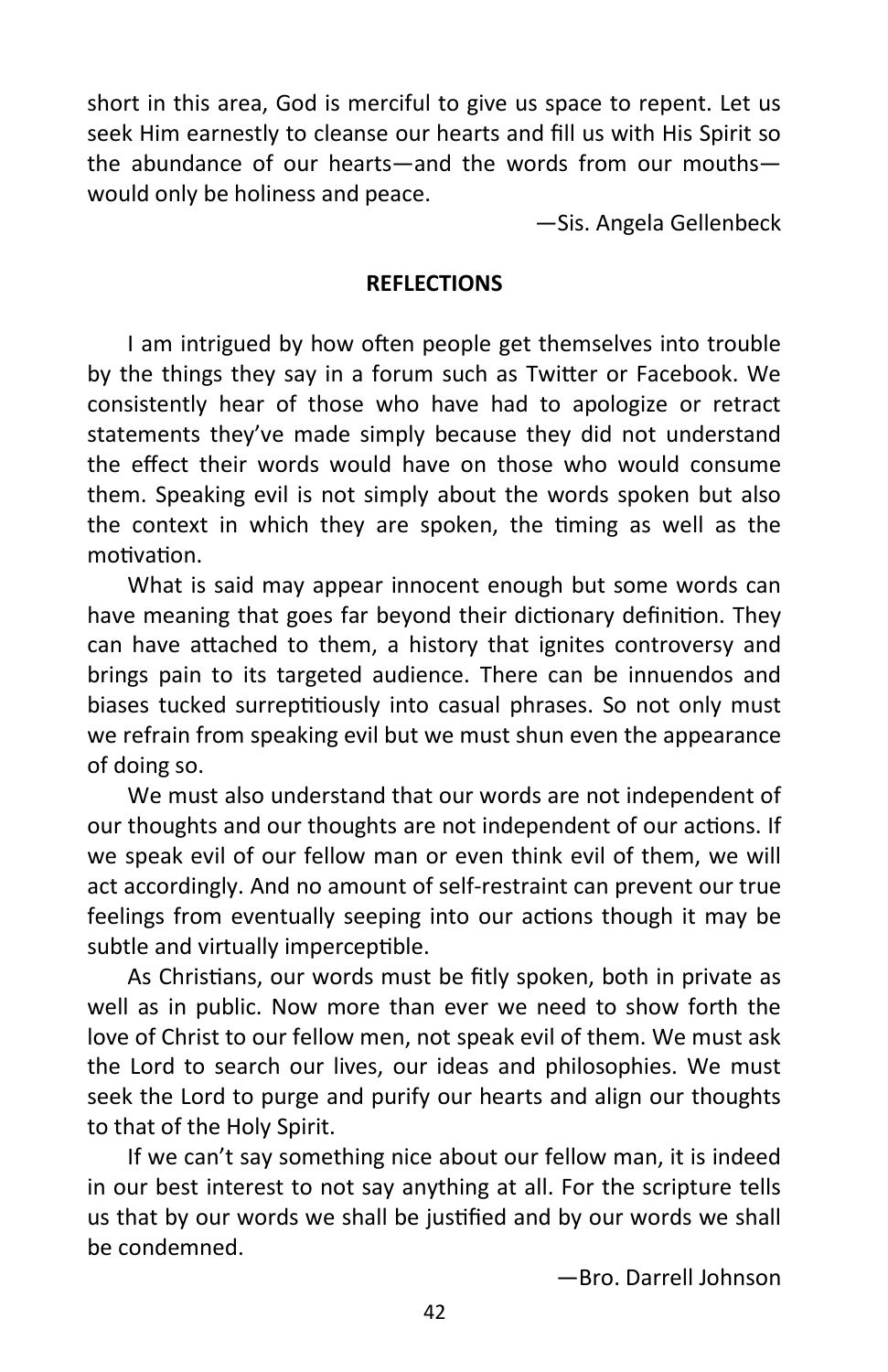# **DECEMBER 3, 2017**

#### **HURTS AND OFFENSES**

Matthew 18:7 Woe unto the world because of offences! for it must needs be that offences come; but woe to that man by whom the offence cometh!

Mark 9:42 And whosoever shall offend one of these little ones that believe in me, it is better for him that a millstone were hanged about his neck, and he were cast into the sea.

43 And if thy hand offend thee, cut it off: it is better for thee to enter into life maimed, than having two hands to go into hell, into the fire that never shall be quenched:

Romans 14:19 Let us therefore follow after the things which make for peace, and things wherewith one may edify another.

20 For meat destroy not the work of God. All things indeed are pure; but it is evil for that man who eateth with offence. (Also verses 15-17.)

21 It is good neither to eat flesh, nor to drink wine, nor any thing whereby thy brother stumbleth, or is offended, or is made weak.

I Corinthians 10:31 Whether therefore ye eat, or drink, or whatsoever ye do, do all to the glory of God.

32 Give none offence, neither to the Jews, nor to the Gentiles, nor to the church of God:

33 Even as I please all men in all things, not seeking mine own profit, but the profit of many, that they may be saved.

**MEMORY VERSE:** We then that are strong ought to bear the infirmities of the weak, and not to please ourselves. Let every one of us please his neighbor for his good to edification. —Romans 15:1-2

**CENTRAL THOUGHT:** We need to live with the thought in mind that our words and actions influence and affect others, and exercise utmost care that we do not hurt or offend any of our brethren for whom Jesus died.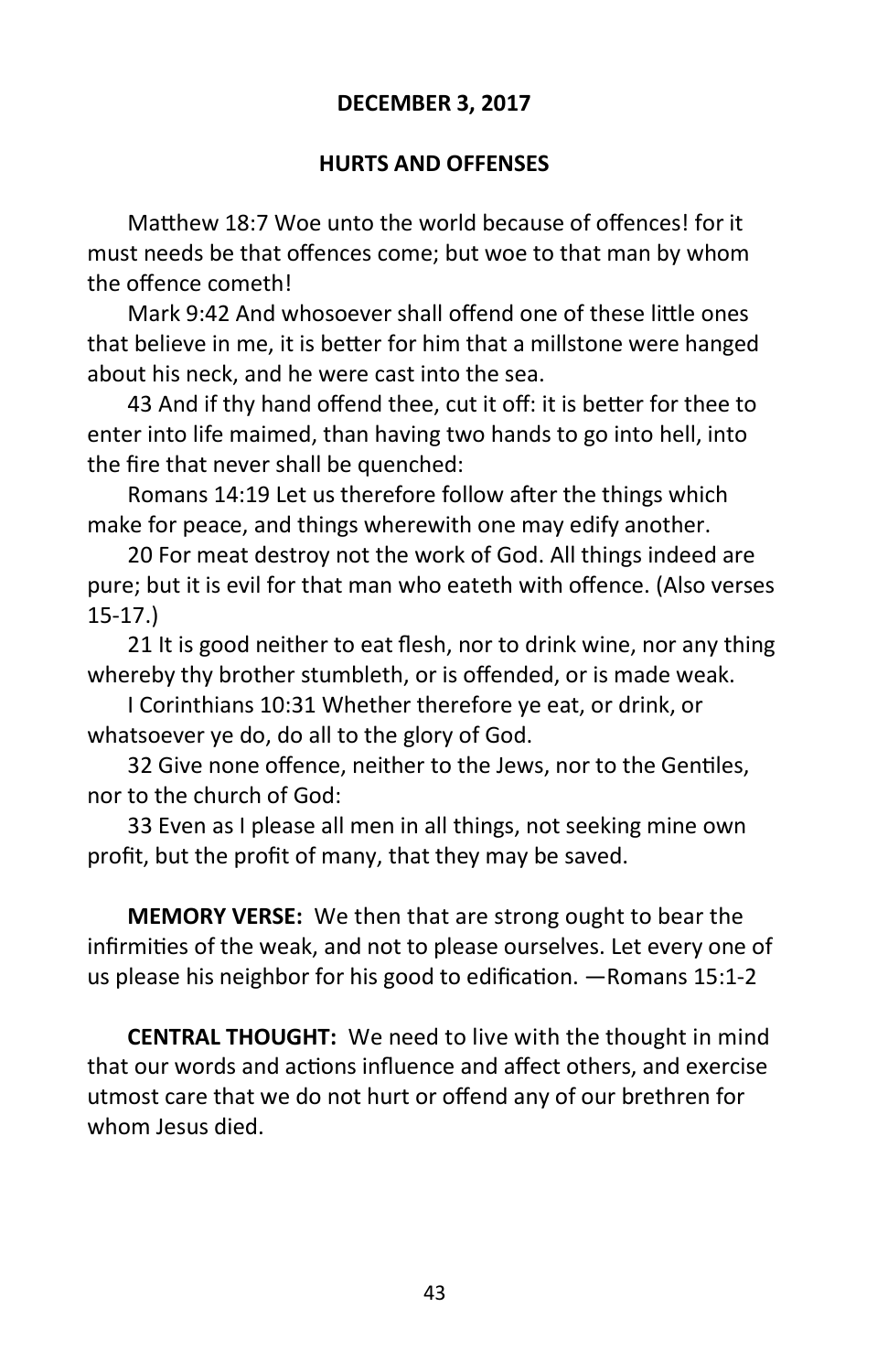Matthew 18:7 "Offences" (spelled *offenses* in modern English): a stick or bait (trigger) for a trap; a snare; a stumbling block; also, any person or thing by which one is drawn into error or sin. When applied to Christ in the Scripture, it means the native rock which rises up through the earth, causing the traveler to trip; hence, He was referred to as the stone of stumbling or the rock of offense.

Mark 9:43 "If thy hand offend thee, cut it off: it is better for thee to enter into life maimed…": "Not that there will be any such thing, as upon the resurrection, going into heaven without a limb; for the words are to be understood, not literally, but figuratively; and the sense is, it is better to part with every thing here, that is detrimental to a man's doing, or enjoying, what is spiritually good, and enter into eternal life; 'Than having two hands, to go into hell': Than by enjoying such persons and things, agreeable to the flesh, to the ruin of the soul, and be cast into hell" (*Gill's Exposition of the Entire Bible*).

I Corinthians 10:33 and Romans 15:1-2 "Please": from a primitive root meaning *to fit together;* to serve; to win someone's favor.

#### **LESSON BACKGROUND**

When I began studying the verses for this subject, I found the word *offense* to mean several different things in Scripture. There is the idea of Jesus being a stumbling block to the Jews, and therefore His cross as well, becoming an object at which they were offended. He also spoke of sufferings and persecutions which arise because of the Word offending souls who were excited about the Christian life at first, but not having the depth of consecration and perseverance to withstand hardships, give up their profession of faith.

Then there is the discussion concerning the strict Jews and how they were being offended by the liberty which the new Gentile Christians displayed in what they could eat or drink. It seems the Jewish Christians, being brought up not eating the marketplace meat which may or may not have been dedicated to idol worship, had a problem with the Gentiles, who, knowing their old idols didn't mean

44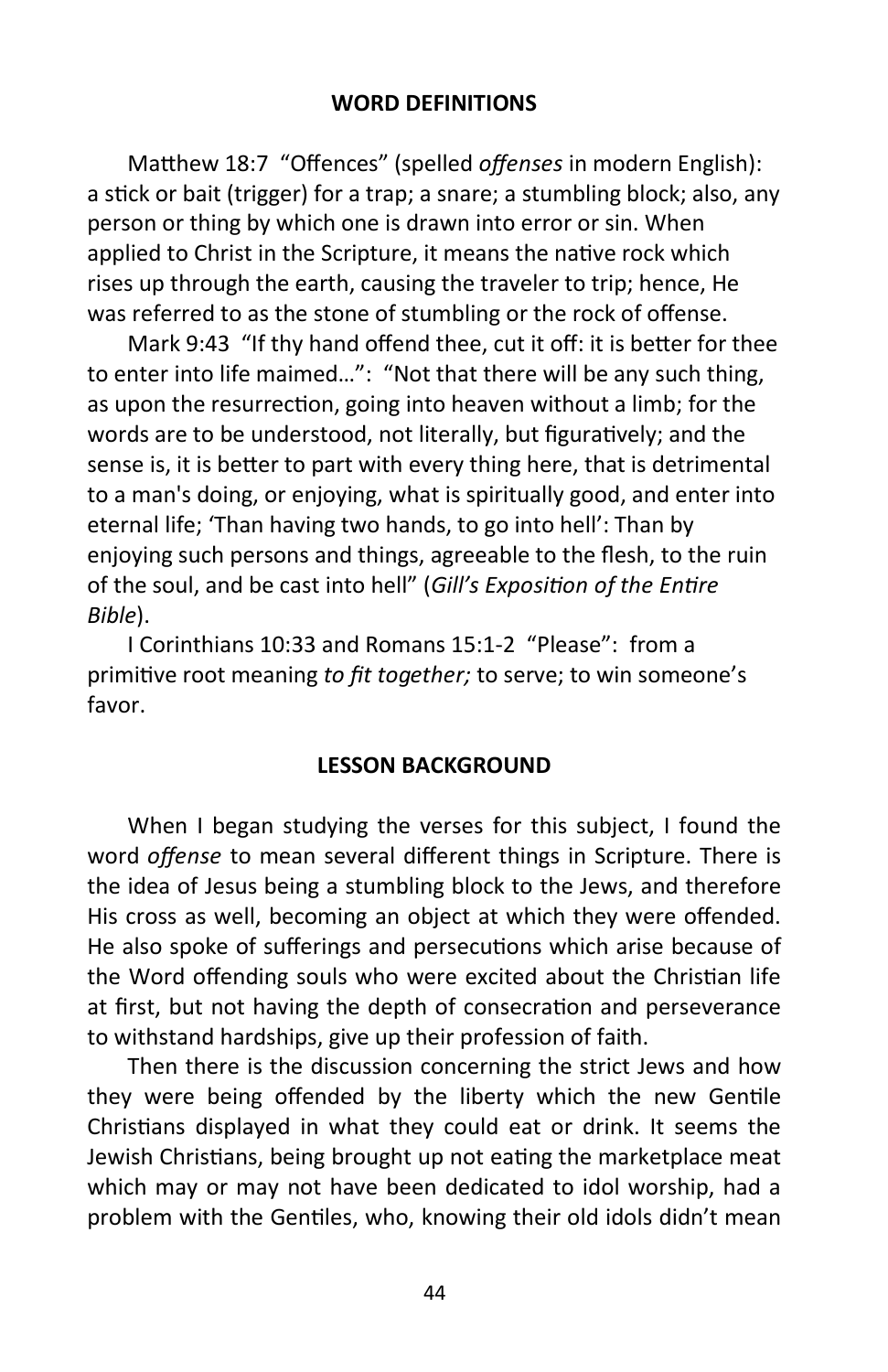a thing, weren't bothered by scruples concerning meat sold down at the market. The Jewish Christians, stumbling at this "offense," were tempted to give up their belief in Jesus altogether, and go back to their old religion. The Gentiles were tempted to despise those old judging Jews and go overboard displaying their "liberty." This of course was a hindrance to the sweet unity Christ wanted them to have.

I think Jesus looked ahead and realized the hurdles that would face the new church. His admonition called for carefulness in everyone; care lest the thing you were allowing made you indulge in fleshly living and doom your soul, and care lest you caused someone else to stumble and lose his soul. His pronounced "woe" lets us know the seriousness here. Paul continues dealing with this issue, and stresses the *motive* we should have in all our dealings with our brother or sister—that of their spiritual profit. Whatever we eat or drink or do, we should do it with the glory of God and the desire not to offend or make another weak. This pure motive for others' salvation and edification will go a long way in maintaining unity.

—Sis. Angela Gellenbeck

## **DISCUSSION:**

- 1. *Offenses Will Come:* Name some of the things which cause souls to become offended.
- 2. *Cut It Off:* What is Jesus's real meaning here?
- 3. *Meat or Drink:* Is he saying outward things are not important at all? What is he stressing?
- 4. *No Offense:* What attitude will keep us from offending others? What attitude will keep US from being offended?

## **COMMENTS AND APPLICATION**

Jesus cried "Woe," as an exclamation of sorrow that, with sinful men being what they are, offenses and temptations to sin would be inevitable. However, no one is without a choice. If we then *choose* to cause others to stumble, then a woe is pronounced upon *us*!

So we are presented with a choice as to how we deal with the hardships and offenses presented by the cross of Christ, which are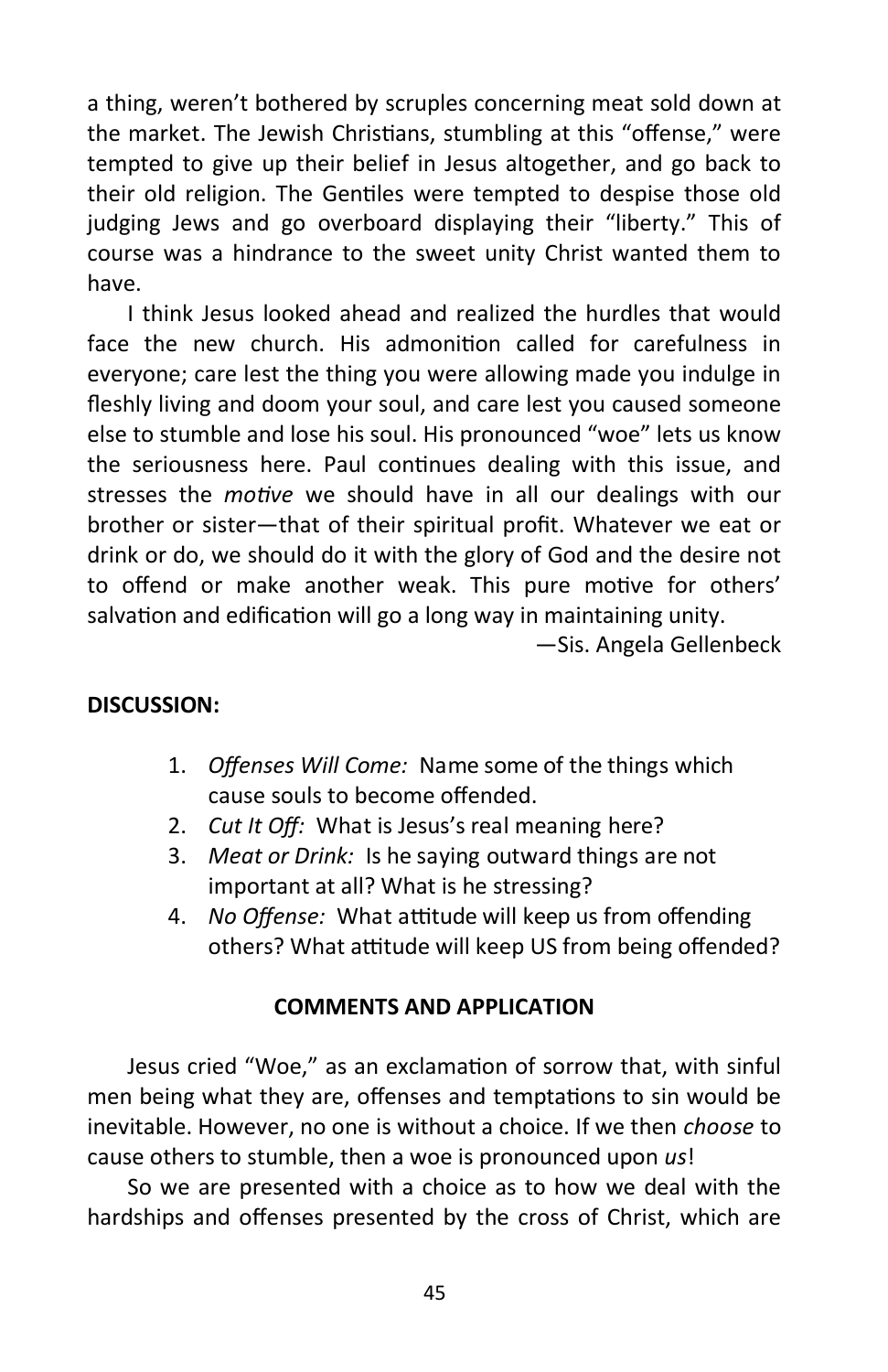going to come because we are no longer part of this world nor protected by it as its own. We don't belong, and we don't fit, and we need to accept that and rejoice in it. "Blessed is he whosoever is not offended in me," Jesus said. And the Psalmist rejoiced, "Great peace have they that love thy law, and nothing shall offend them."

We also need to accept the fact that we'll experience some trials and tests from our brothers or sisters in Christ. Getting along in a big family will have its adjustments. Hurts. Disappointments. Misunderstandings. I've found this to be true: if I live on the *defense* (very touchy about my rights, opinions, choices— whatever), I'm just open prey for others to *offend* me. But if I give others space to *be themselves*, express themselves, deal with God themselves; while at the same time releasing *myself* to God, for Him to deal with *me*, being assured that He loves me, I am set free from constantly being offended.

Our task then is to make sure we live purely before God and charitably toward our brothers and sisters. It is possible to live to please God and at the same time live with the motive and attitude to please our brethren, not because we're in bondage to them, but because we have a genuine care for their eternal souls.

—Sis. Angela Gellenbeck

#### **REFLECTIONS**

Our lesson is dealing with things that are common to mankind hurts and offenses. Reading in Ezekiel 47, a chapter portraying the gospel, we see that wherever it reached it brought healing, light and life. Notice that in verse 12 the trees growing on the banks of the river had fruit on them and it was never consumed. The fruit was for meat (spiritual nourishment) and the leaves were for medicine (for bruises and sores, the margin in my Bible says). Those bruises and sores were meant to be bound up and healed.

All hurts and offenses need the healing balm of the gospel applied to them. Old wounds with germs and corruption in them carry an odor that doesn't bring glory and honor to God. Passing under the cleansing fountain purges out all infection down to the root. Thank the Lord for the fountain!

I would like for every reader to look closely at the words of the song, "Does Jesus Care?"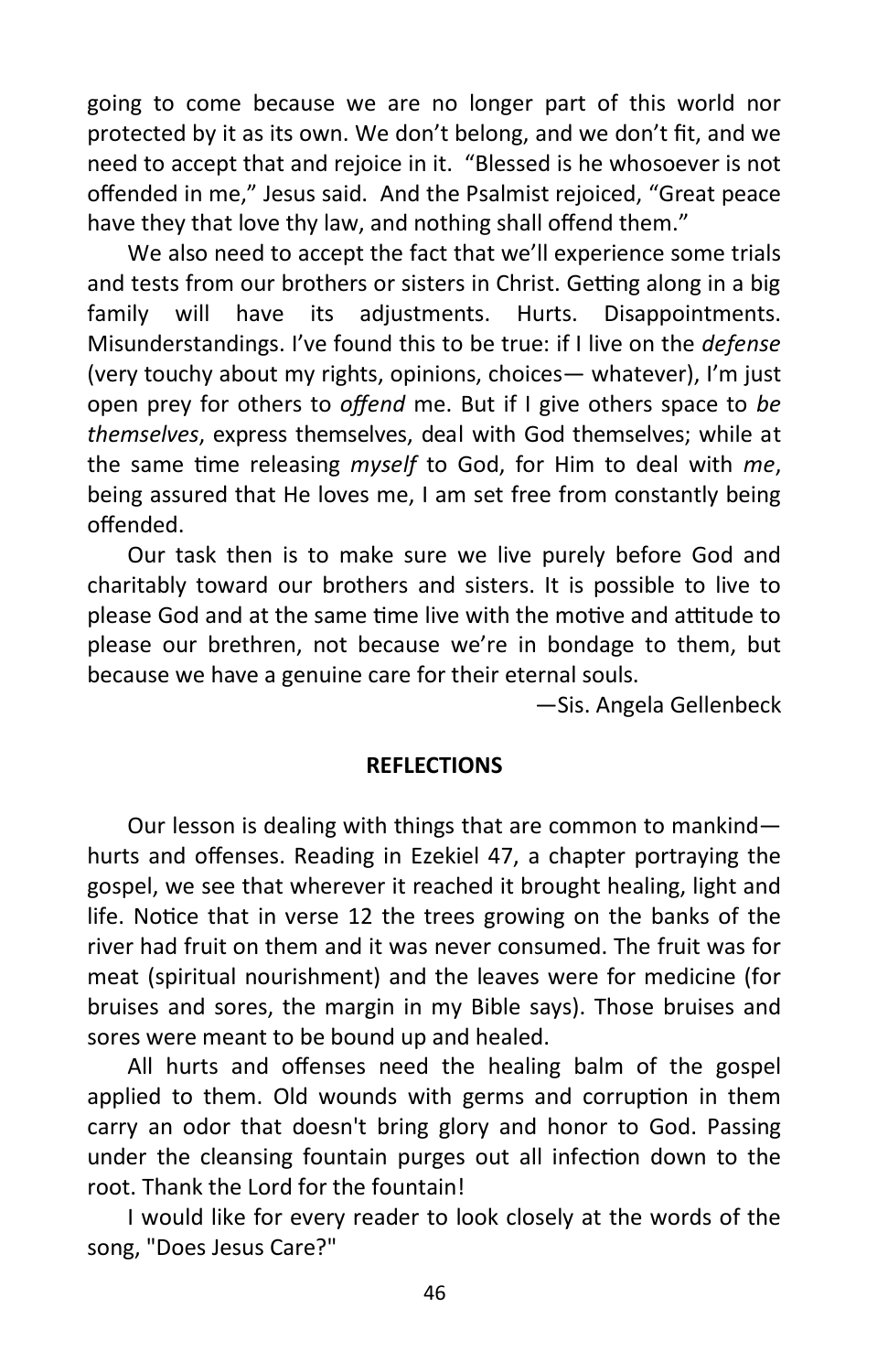"Does Jesus care when my heart is pained too deeply for mirth and song; As the burdens press, and the cares distress, and the way grows weary and long?

### Does Jesus care when my way is dark with a nameless dread and fear? As the daylight fades into deep night shades does He care enough to be near?

Does Jesus care when I've tried and failed to resist some temptation strong; When for my deep grief I find no relief, tho' my tears flow all the night long?

Does Jesus care when I've said "goodbye" to the dearest on earth to me, And my sad heart aches till it nearly breaks, is it aught to Him? Does He see?

Oh, yes, He cares, I know He cares! His heart is touched with my grief; When the days are weary, the long nights dreary, I know my Savior cares."

—Bro. James Bell

# **DECEMBER 10, 2017**

# **FORGIVENESS**

Genesis 50:15 And when Joseph's brethren saw that their father was dead, they said, Joseph will peradventure hate us, and will certainly requite us all the evil which we did unto him.

16 And they sent a messenger unto Joseph, saying, Thy father did command before he died, saying,

17 So shall ye say unto Joseph, Forgive, I pray thee now, the trespass of thy brethren, and their sin; for they did unto thee evil: and now, we pray thee, forgive the trespass of the servants of the God of thy father. And Joseph wept when they spake unto him.

18 And his brethren also went and fell down before his face; and they said, Behold, we be thy servants.

19 And Joseph said unto them, Fear not: for am I in the place of God?

20 But as for you, ye thought evil against me; but God meant it unto good, to bring to pass, as it is this day, to save much people alive.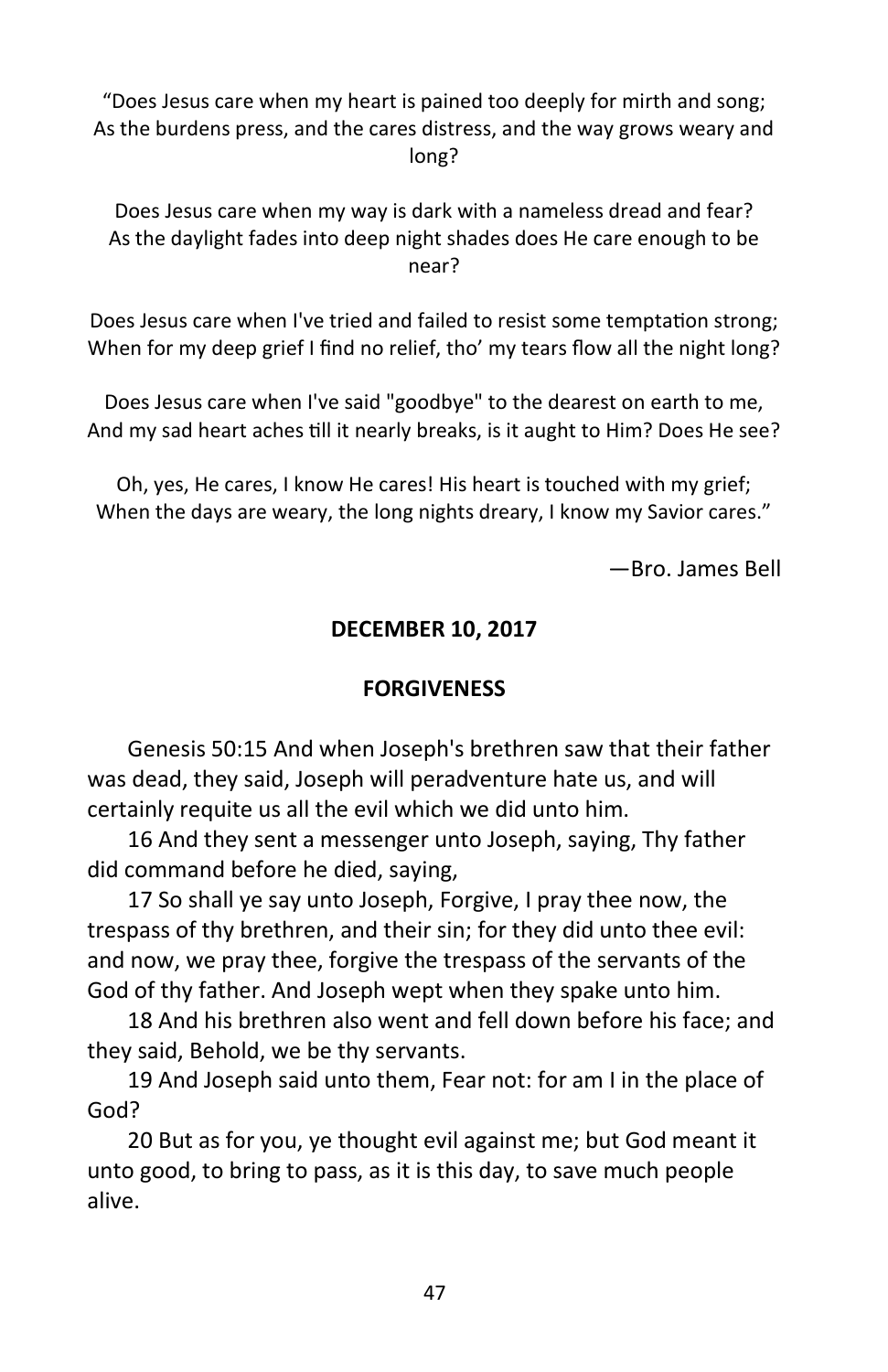21 Now therefore fear ye not: I will nourish you, and your little ones. And he comforted them, and spake kindly unto them.

Matthew 18:21 Then came Peter to him, and said, Lord, how oft shall my brother sin against me, and I forgive him? till seven times?

22 Jesus saith unto him, I say not unto thee, Until seven times: but, Until seventy times seven.

Mark 11:25 And when ye stand praying, forgive, if ye have ought against any: that your Father also which is in heaven may forgive you your trespasses.

26 But if ye do not forgive, neither will your Father which is in heaven forgive your trespasses.

Luke 17:3 Take heed to yourselves: If thy brother trespass against thee, rebuke him; and if he repent, forgive him.

4 And if he trespass against thee seven times in a day, and seven times in a day turn again to thee, saying, I repent; thou shalt forgive him.

5 And the apostles said unto the Lord, Increase our faith.

Ephesians 4:32 And be ye kind one to another, tenderhearted, forgiving one another, even as God for Christ's sake hath forgiven you.

Colossians 3:12 Put on therefore, as the elect of God, holy and beloved, bowels of mercies, kindness, humbleness of mind, meekness, longsuffering;

13 Forbearing one another, and forgiving one another, if any man have a quarrel against any: even as Christ forgave you, so also do ye.

**MEMORY VERSE:** Thou shalt not avenge, nor bear any grudge against the children of thy people, but thou shalt love thy neighbour as thyself: I am the Lord. —Leviticus 19:18

**CENTRAL THOUGHT:** By specific commands and clear examples we are taught by the Word to forgive from the heart those who have wronged us if we desire to be forgiven by God for our failures. A forgiving heart is essential for living in unity.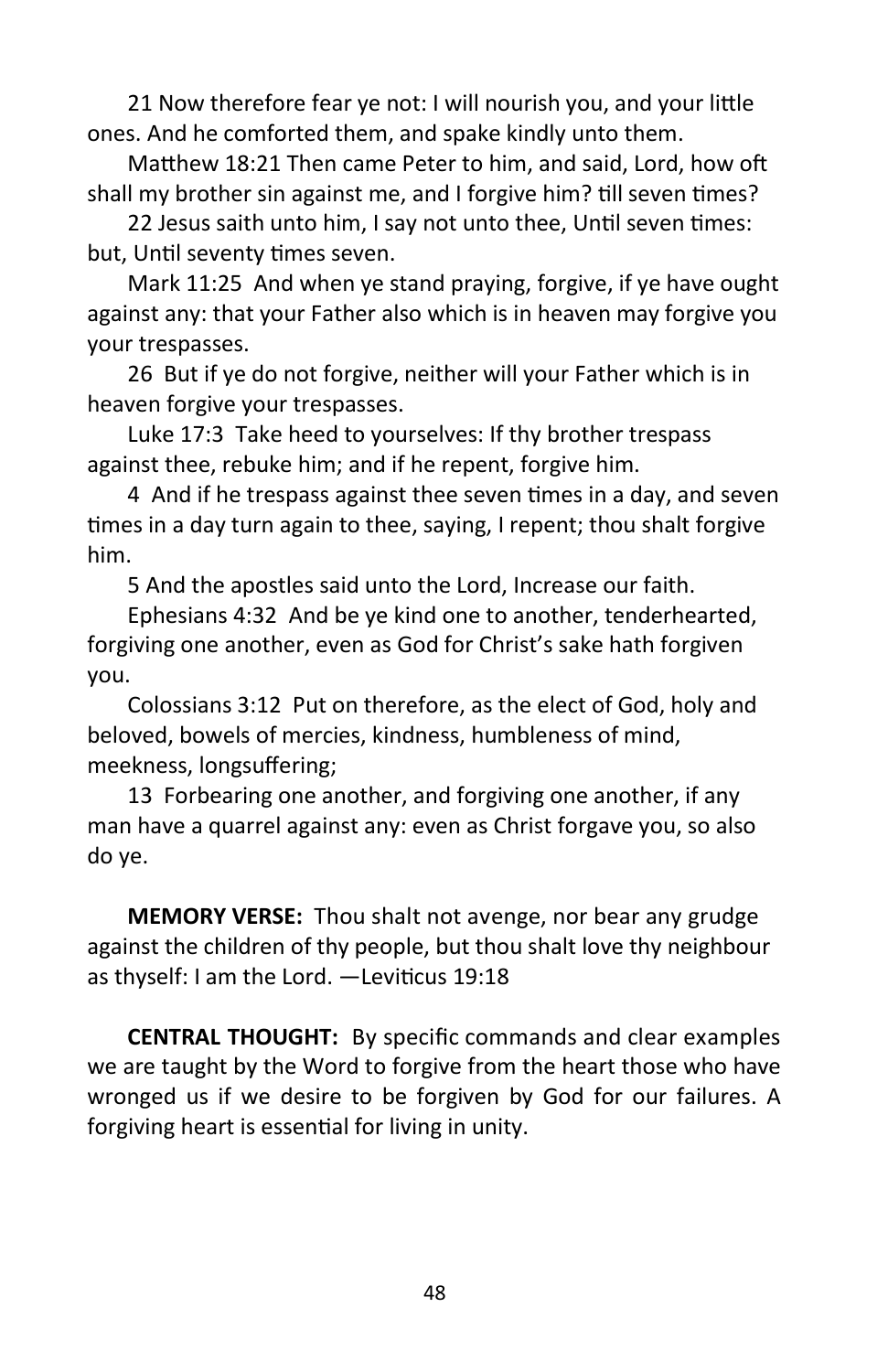Genesis 50:19 "Am I in the place of God?": Two meanings are possible. (1) Am I to act as judge and punish you, or take vengeance upon you? Or (2) as an affirmative—I am now in God's place, with His bounty to distribute. I will nourish you.

Matthew 18:21, Mark 11:25, Luke 17:3 "Forgive": to send away; release; discharge.

Ephesians 4:32 "Forgiving": exercising grace; freely showing favor; willingly or graciously bestowing pardon.

#### **LESSON BACKGROUND**

There just doesn't seem to be a more fitting example for this lesson than the precious scene of Joseph freely and graciously forgiving his brothers. They had envied and hated him, plotted to kill him, sold him into slavery, and then lived a lie before their brokenhearted father for years. God gave Joseph the ability to see beyond his own hurt and understand the purpose of God in it all. He also gave him the ability to forget the pain and use the experience to grow and be fruitful as a person. If we could grasp this kind of faith, how valuable it would be to us!

Our next verses tell of Peter when he so generously (he thought) suggested to the Lord that forgiving seven times in a day would be a good thing. Jesus blew him away by His answer! He illustrated the pettiness of our little grievances by comparing them to the enormous debt of our sins that was forgiven by God. What a revelation of His kind, loving heart! He ends with a warning of the seriousness of not forgiving from the heart.

We also have an admonition recorded by Mark at the end of a lesson given by Jesus about faith and prayer. I believe this shows that great faith and availing prayer are closely connected with keeping the heart free from grudges and full of forgiveness.

Luke gives a lesson on unlimited forgiveness, after which the disciples, realizing the depth of compassion needed to fulfil Christ's standard, exclaimed to the Lord, "Increase our faith!"

Paul continues with admonitions for the church to maintain a forgiving attitude one toward another. Our memory verse reminds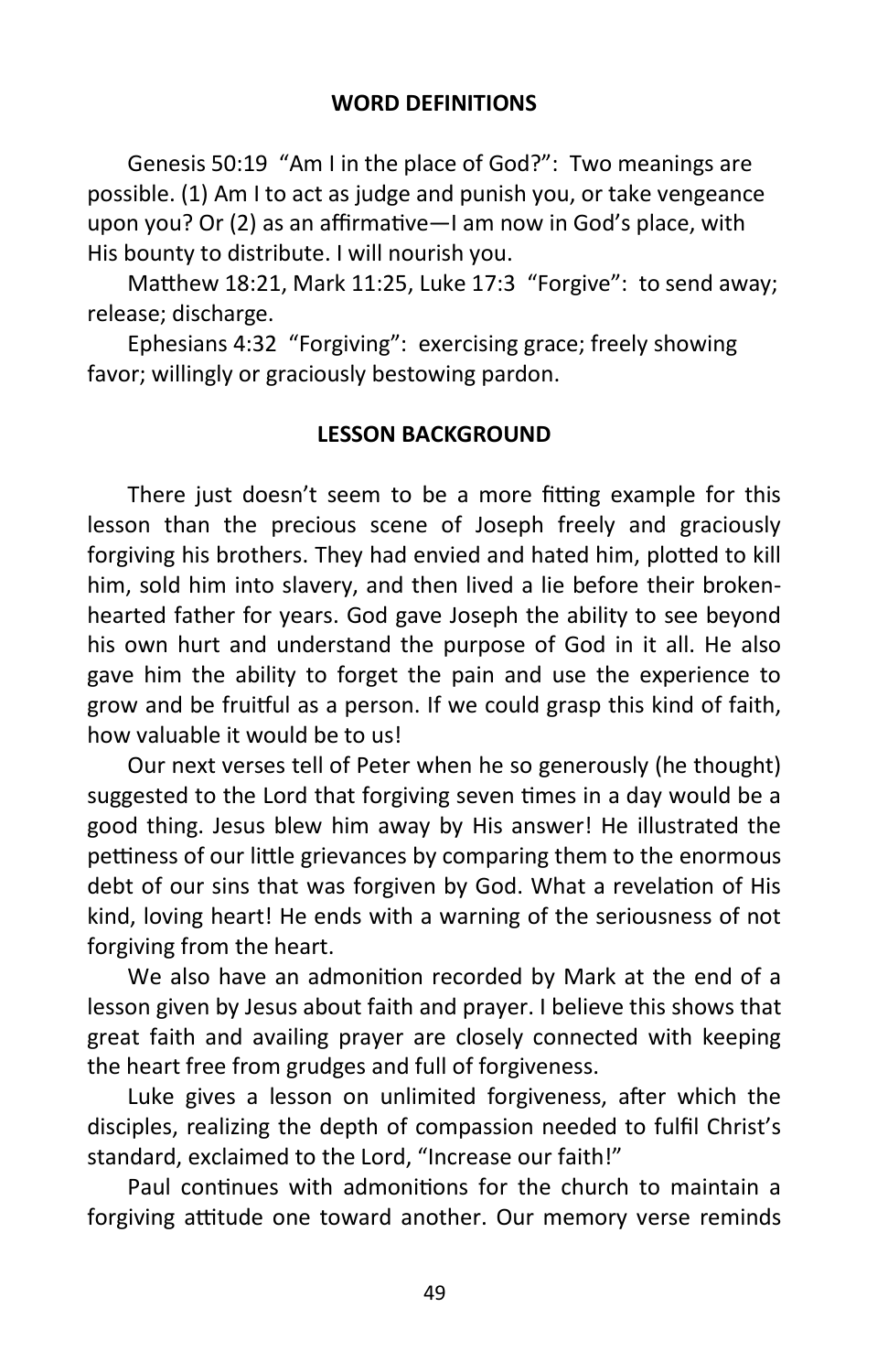us of the commandment revealing the desires of God's heart for His people to love one another. As we see the Divine standard—the forgiveness of Christ—we must say with the disciples, "Lord, increase our faith!"

—Sis. Angela Gellenbeck

# **DISCUSSION:**

- 1. *Evidences of Forgiveness:* What did Joseph do and say that showed his forgiving heart?
- 2. *Remember:* Share the story in Matthew 18 which demonstrates the depth of God's forgiveness.
- 3. *The Divine Standard:* What is the standard for our forgiveness?

## **COMMENTS AND APPLICATION**

As Jesus said, it is impossible that hurts, temptations, and occasions of stumbling won't be placed in our way. Our lesson today teaches us how we need to deal with them—with a depth of compassion like Christ's and an expansion of our faith in God. Joseph's example and that of others who had grievous hurts heaped upon them—David, Jesus, Stephen—challenges me.

There can be no question as to what God requires. Consider the things we as people stumble over; the hurts that get us down, the grudges that we hold, the vengeance we contemplate. If we could just take hold of the awful reality of just what God's vengeance will mean to precious souls; of the enormity of our debt that God so freely released; of the ability God can give us to forgive and forget then we could let go of our bitterness and seek to nourish and care for the very ones who brought us pain.

The years of abuse or the character of the abuser may not allow us to be reconciled or to trust again, or to be close enough to give that kind of service. But we can pray. We can beg God for mercy for their souls. We can be set free to truly love.

—Sis. Angela Gellenbeck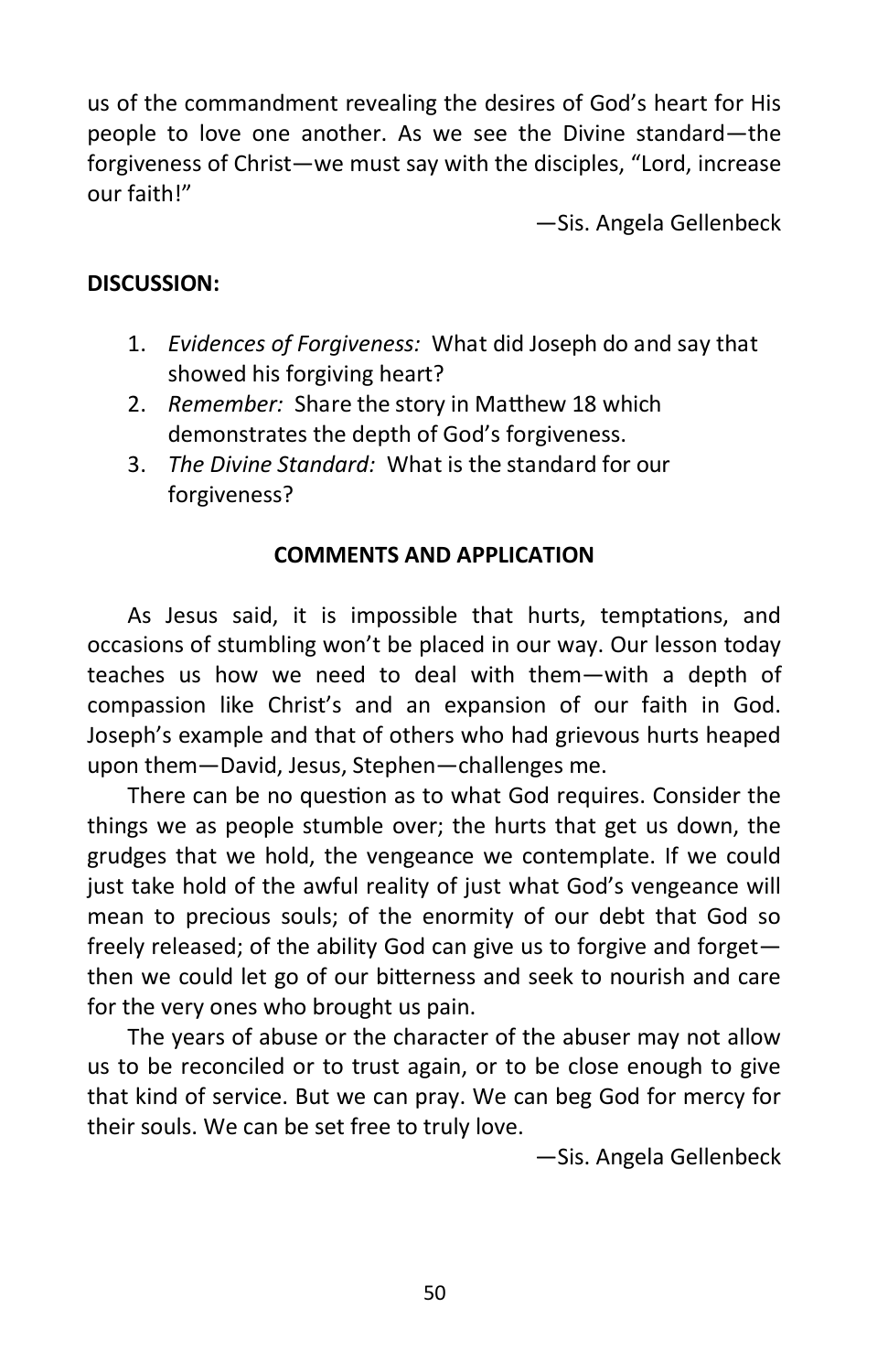### **REFLECTIONS**

Many are aware of the story of Corrie ten Boom, the Dutch Christian who along with her family helped many escape the Nazi Holocaust during World War II. She was later caught and imprisoned at a concentration camp in Germany where thousands died, including her sister. Corrie herself was miraculously released due to a clerical error a week or so before her group was sent to the gas chambers. After the war she returned to Germany and recounted the following event in her book, *Tramp for the Lord*:

"That place was Ravensbruck, and the man who was making his way forward had been a guard—one of the most cruel guards.

Now he was in front of me, hand thrust out: 'A fine message, Fraulein! How good it is to know that, as you say, all our sins are at the bottom of the sea!' And I, who had spoken so glibly of forgiveness, fumbled in my pocketbook rather than take that hand. He would not remember me, of course—how could he remember one prisoner among those thousands of women? But I remembered him. I was face-to-face with one of my captors and my blood seemed to freeze.

'You mentioned Ravensbruck in your talk,' he was saying. 'I was a guard there.' No, he did not remember me. 'But since that time,' he went on, 'I have become a Christian. I know that God has forgiven me for the cruel things I did there, but I would like to hear it from your lips as well. Fraulein,'—again the hand came out—'will you forgive me?'

And I stood there—I whose sins had again and again been forgiven—and could not forgive. Betsie had died in that place. Could he erase her slow terrible death simply for the asking? It could have been many seconds that he stood there—hand held out—but to me it seemed hours as I wrestled with the most difficult thing I had ever had to do.

For I had to do it—I knew that. The message that God forgives has a prior condition: that we forgive those who have injured us. 'If you do not forgive men their trespasses,' Jesus says, 'neither will your Father in heaven forgive your trespasses.' And still I stood there with the coldness clutching my heart.

But forgiveness is not an emotion—I knew that too. Forgiveness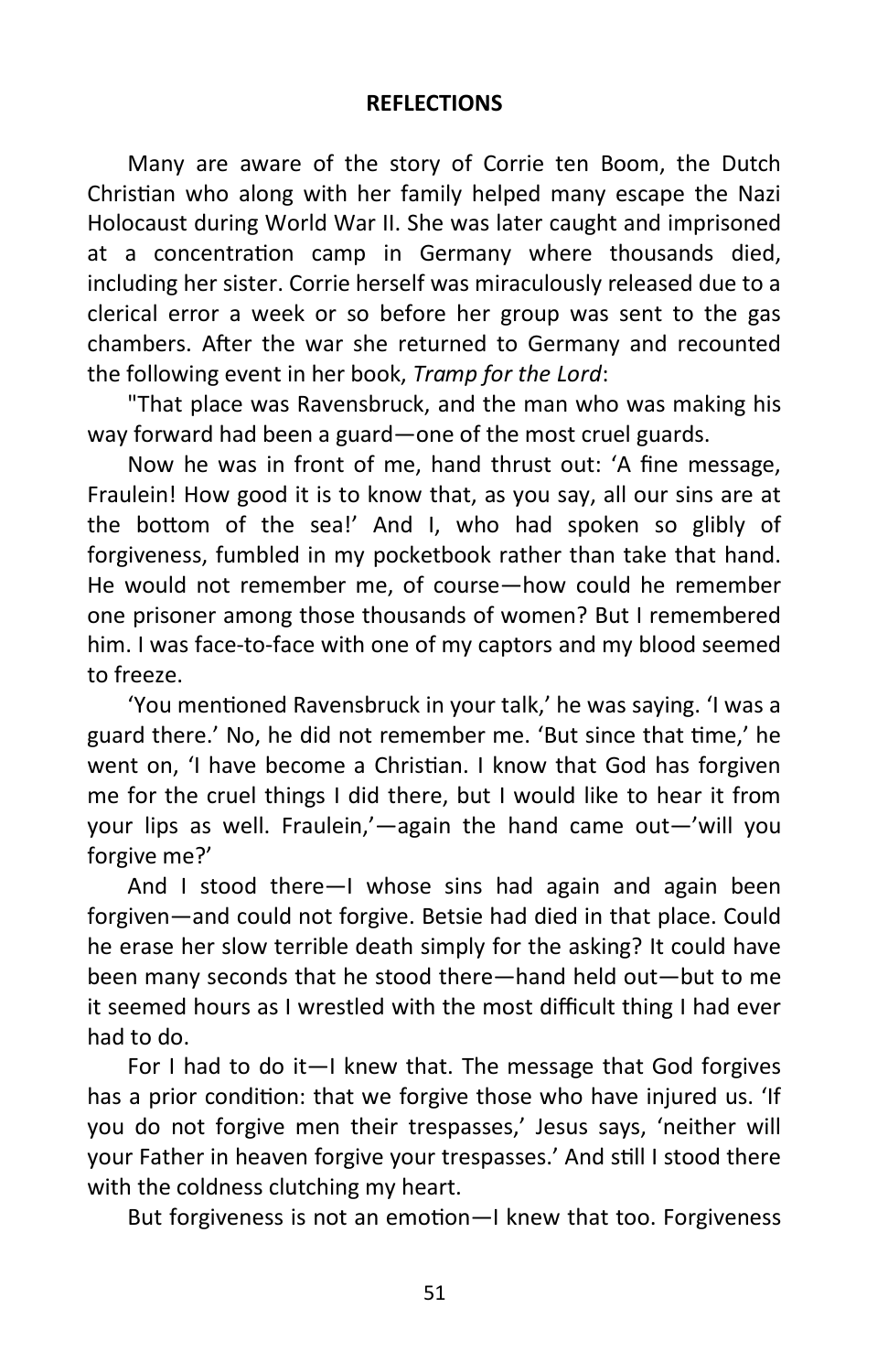is an act of the will, and the will can function regardless of the temperature of the heart. 'Jesus, help me!' I prayed silently. 'I can lift my hand. I can do that much. You supply the feeling.' And so woodenly, mechanically, I thrust out my hand into the one stretched out to me. And as I did, an incredible thing took place. The current started in my shoulder, raced down my arm, sprang into our joined hands. And then this healing warmth seemed to flood my whole being, bringing tears to my eyes.

'I forgive you, brother!' I cried. 'With all my heart!' For a long moment we grasped each other's hands, the former guard and the former prisoner. I had never known God's love so intensely, as I did then. But even then, I realized it was not my love. I had tried, and did not have the power. It was the power of the Holy Spirit."

—Bro. Fari Matthews

## **DECEMBER 17, 2017**

# **RECONCILIATION AND RESTORATION**

Proverbs 18:19 A brother offended is harder to be won than a strong city: and their contentions are like the bars of a castle.

Matthew 5:22 But I say unto you, That whosoever is angry with his brother without a cause shall be in danger of the judgment: and whosoever shall say to his brother, Raca, shall be in danger of the council: but whosoever shall say, Thou fool, shall be in danger of hell fire.

23 Therefore if thou bring thy gift to the altar, and there rememberest that thy brother hath ought against thee;

24 Leave there thy gift before the altar, and go thy way; first be reconciled to thy brother, and then come and offer thy gift.

Matthew 18:15 Moreover if thy brother shall trespass against thee, go and tell him his fault between thee and him alone: if he shall hear thee, thou hast gained thy brother.

16 But if he will not hear thee, then take with thee one or two more, that in the mouth of two or three witnesses every word may be established.

17 And if he shall neglect to hear them, tell it unto the church: but if he neglect to hear the church, let him be unto thee as an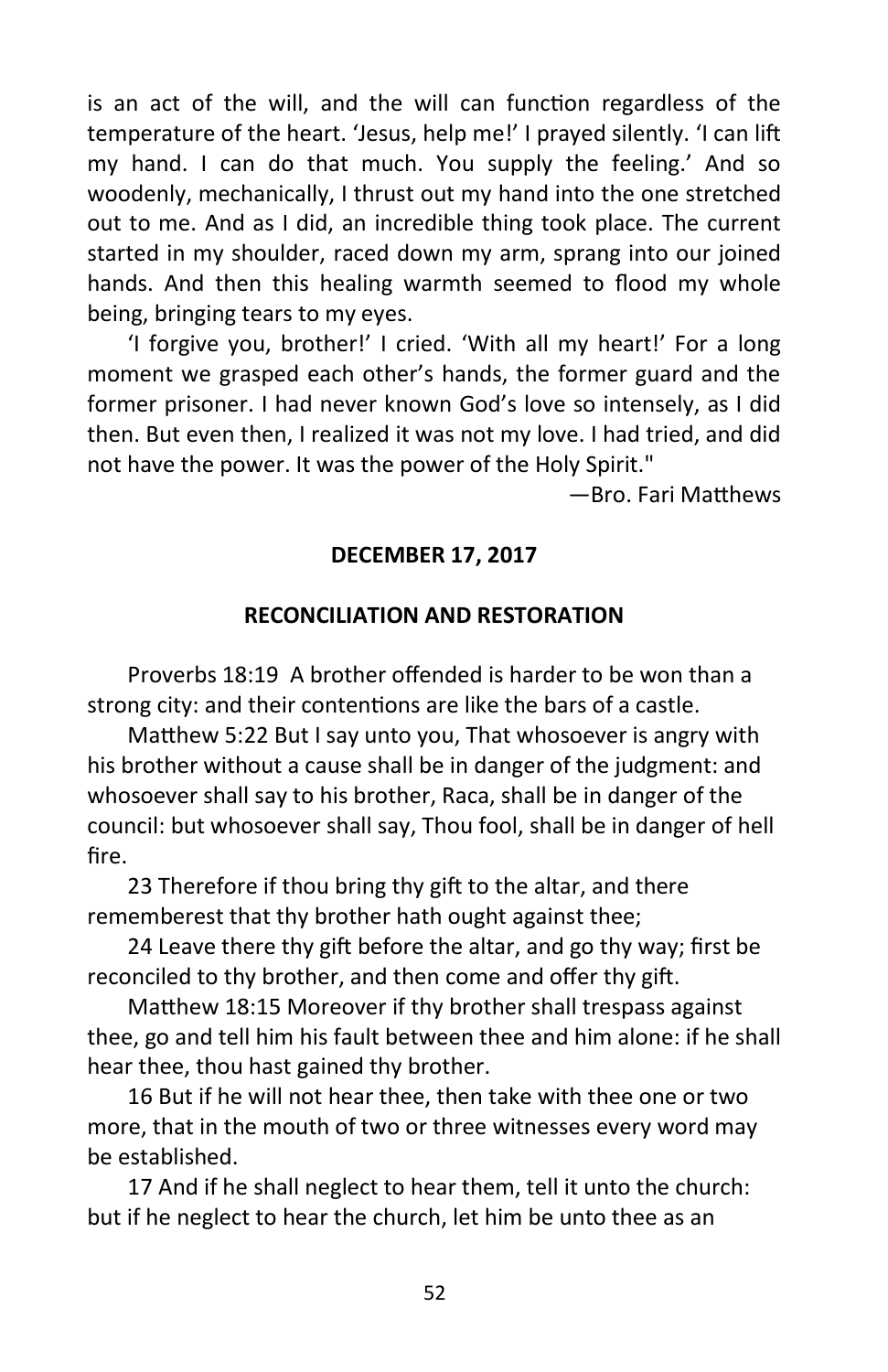heathen man and a publican.

**MEMORY VERSE:** Brethren, if a man be overtaken in a fault, ye which are spiritual, restore such an one in the spirit of meekness; considering thyself, lest thou also be tempted. Bear ye one another's burdens, and so fulfil the law of Christ. —Galatians 6:1-2

**CENTRAL THOUGHT:** The Bible instructs us what we should do if we have offended someone, if someone has sinned against us, or if one of the brethren has been overtaken in a fault. Reconciliation and restoration are the goals for which we should strive if at all possible.

### **WORD DEFINITIONS**

Proverbs 18:19 "Offended": from a root meaning to break away; to transgress, rebel, offend. There is also another meaning given to the verse by the Septuagint and other translations: "A brother assisted by a brother, is like a fortified city; and their decisions are like the bars of a city." Either meaning presents a true statement about relationships in a family or in God's family.

Matthew 5:22 "Raca": empty-headed; stupid; foolish. An expression of contempt. "Thou fool": dull; stupid; foolish; brainless. The Greek word is the root for the English word "moron."

Matthew 5:23 "Ought": a certain thing.

Matthew 5:24 "Reconciled": *I change*; end needless hostility; exchange enmity for friendship. "By our brother, here, we are to understand any person...for we are all made of one blood. Raca, is a scornful word and comes from pride: Thou fool, is a spiteful word, and comes from hatred. Malicious slanders and censures are poison that kills secretly and slowly. Christ told them that how light soever they made of these sins, they would certainly be called into judgment for them. We ought carefully to preserve Christian love and peace with all our brethren; and if at any time there is a quarrel, we should confess our fault, humble ourselves to our brother, making or offering satisfaction for wrong done in word or deed: and we should do this quickly; because, till this is done, we are unfit for communion with God in holy ordinances. And when we are preparing for any religious exercises, it is good for us to make that an occasion of serious reflection and self-examination!" *(Matthew*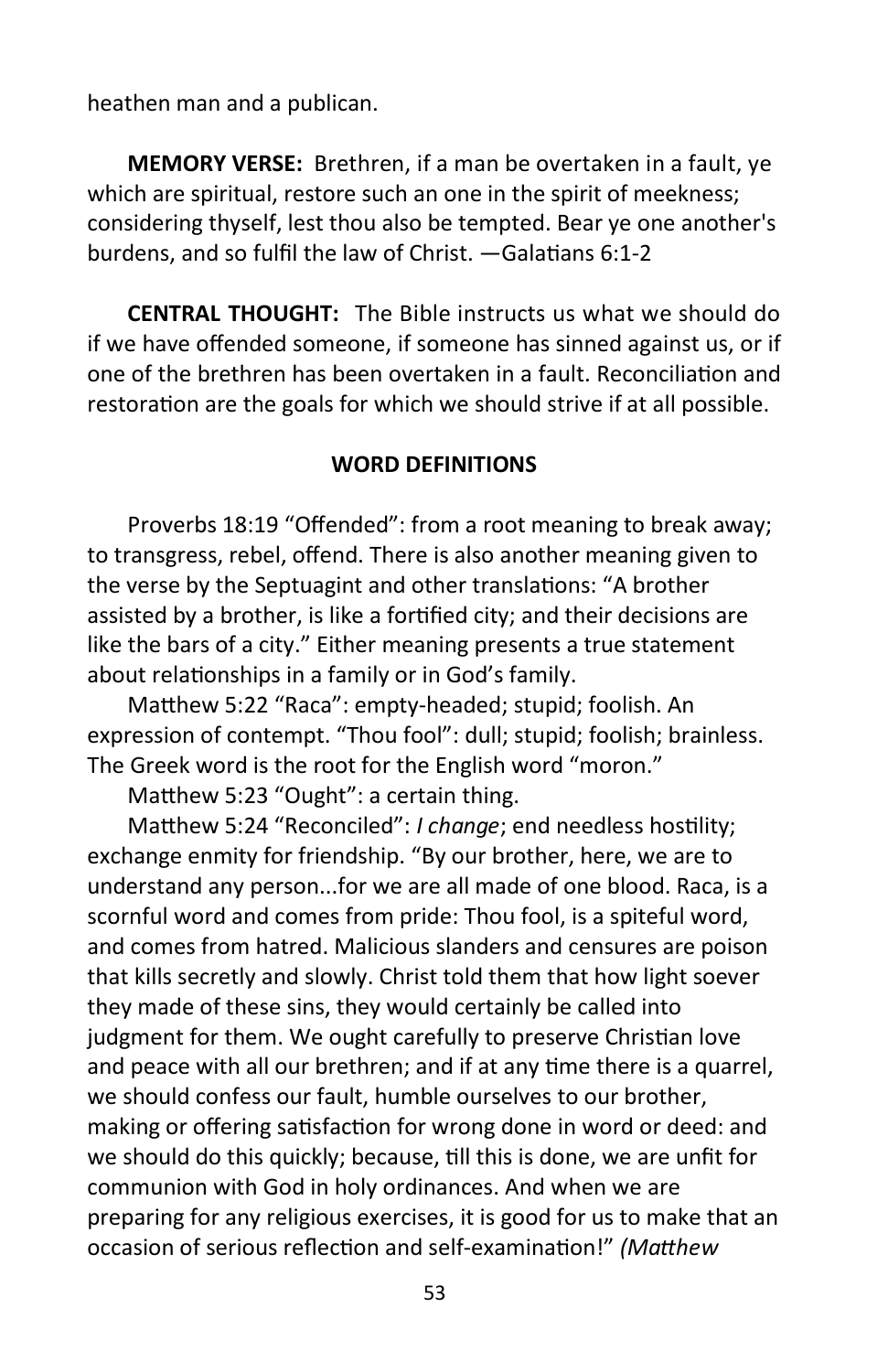### *Henry's Commentary).*

Matthew 18:17 "A heathen and a publican": a Gentile (pagan) and a tax collector.

Galatians 6:1 "Overtaken": caught; taken by surprise. "Fault": false step; trespass; lapse or deviation from truth; an error; "slip-up"; wrongdoing that can be relatively unconscious. (Some commentators think this means "caught in the act" of transgression, while others contend for a meaning of *non-deliberate trespass*.) "Restore": an allusion to the setting of a broken bone or a limb out of place or of the disciples mending their nets. "Meekness": gentleness; kindness; properly, temperate; displaying the right blend of force and reserve; avoiding unnecessary harshness, yet without compromising or being too slow to use necessary force.

### **LESSON BACKGROUND**

The early morning church faced all kinds of people problems. Sorcerers, hypocrites (false brethren), heretics (false prophets), lawspirited Jews, hundreds of former idolaters who were ignorant of God's moral law, people in it for the money, demon-possessed troublemakers, curiosity-seekers looking for a thrill, slackers looking for a hand-out.

To these, Jesus and the apostles issued stern rebukes. They told them what behavior was forbidden and exactly what they must do to escape eternal judgment. Today's lesson deals with what they were to do when a brother—one who had been a fellow-believer, one who had walked along-side, had been a partaker of the Lord's supper, and had been baptized and filled with the Spirit―had fallen into transgression. I notice that the tone here is gentler; there is a definite end in mind, that of reconciliation and full restoration.

The verse from Proverbs lets us know that one who has stepped aside must be dealt with in wisdom. Wounded hearts easily turn to disappointment, disillusionment and rebellion. Once there, satan can build up contentions and reasons that are nearly invincible.

Jesus let us know that if we have caused an offense, we need to reconcile our brother quickly. That was more important than giving an offering; one needed to lay aside the sacrifice, take care of the offense, and then come and offer the gift. The passage also includes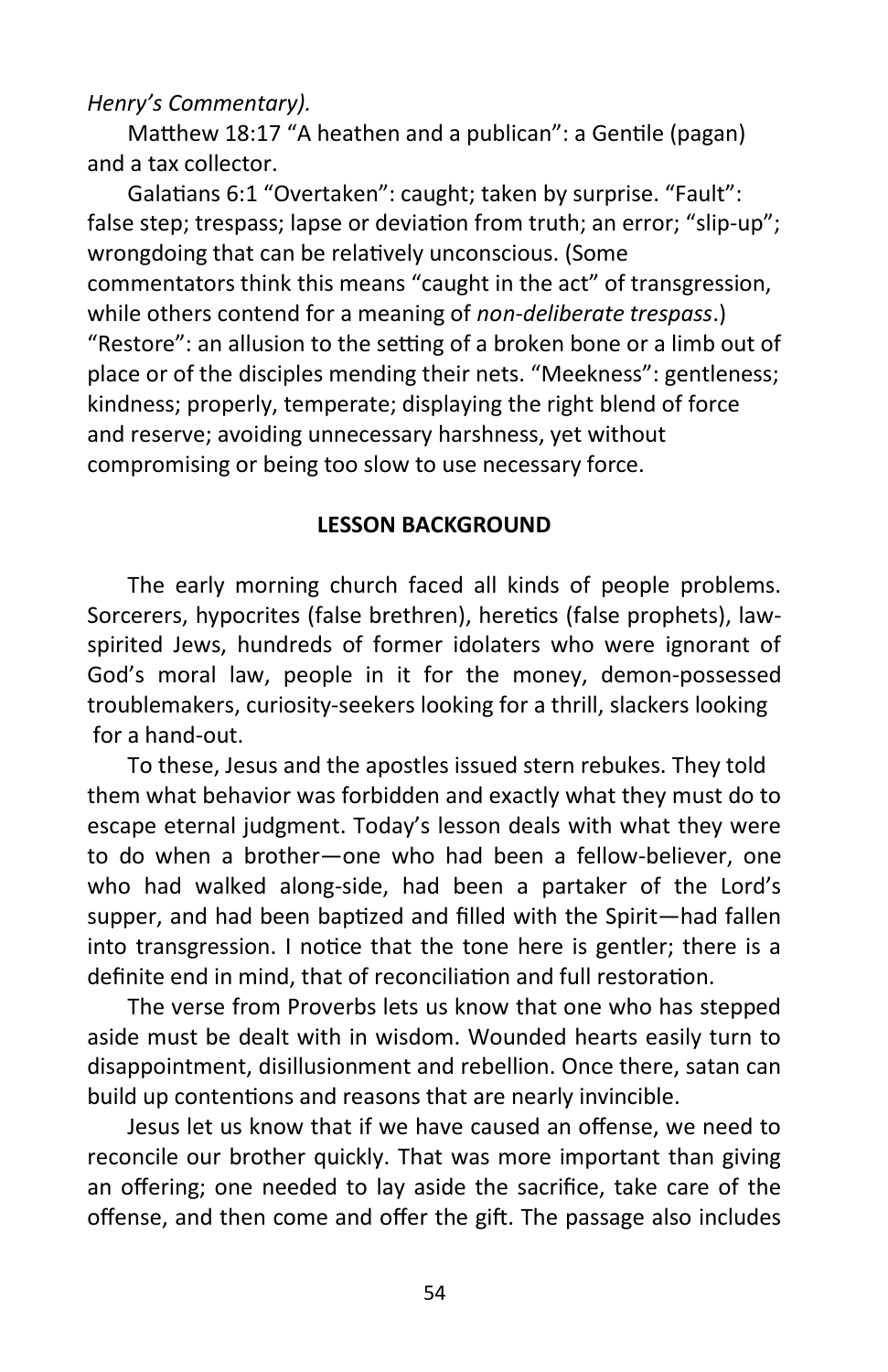warnings about words of contempt that endanger our standing before God at the judgment. It is a great offense in God's sight to belittle a brother!

Jesus then deals with what we must do if a brother sins against us. First, it must be dealt with privately; one-on-one. Most of the time, if we are wise and gentle, we can take care of the matter at that point, and no damage is done. If that doesn't happen, He then advises to deal with the erring brother with two or three witnesses. Once again, with the assuring care of a small group of brothers, the erring one can be won to repentance. However, at last resort, when the transgressor is resistant to the first and second admonitions, we are to take him before the congregation. I still see a motive here of reconciliation. All words and deeds are to that end! If it still does not avail, then and only then is the transgressor to be pronounced as someone who is not a believer, not a part of the church, anymore.

Our memory verse reinforces this gentle, yet firm, effort for restoring an erring brother to the fold. Gentleness and meekness are enjoined, and why? Because the temptation that tripped up our brother or sister could very likely cause us to fall as well. How very necessary to this procedure are the heart-qualities of gentleness and humility!

—Sis. Angela Gellenbeck

# **DISCUSSION:**

- 1. *A Brother Offended:* What are two possible interpretations of this verse in Proverbs?
- 2. *Danger of Judgment:* What words cause this? What English word comes from this Greek root?
- 3. *First Things First:* What is the first step toward a brother that transgresses?
- 4. *What Comes Next?* After the brother isn't persuaded, one-on -one, then what?
- 5. *Two or Three Witnesses:* And if he doesn't hear them?
- 6. *Tell it to the Church:* What are the last steps to take? Why?

## **COMMENTS AND APPLICATION**

This lesson seemed to be a natural follow-up to the lessons on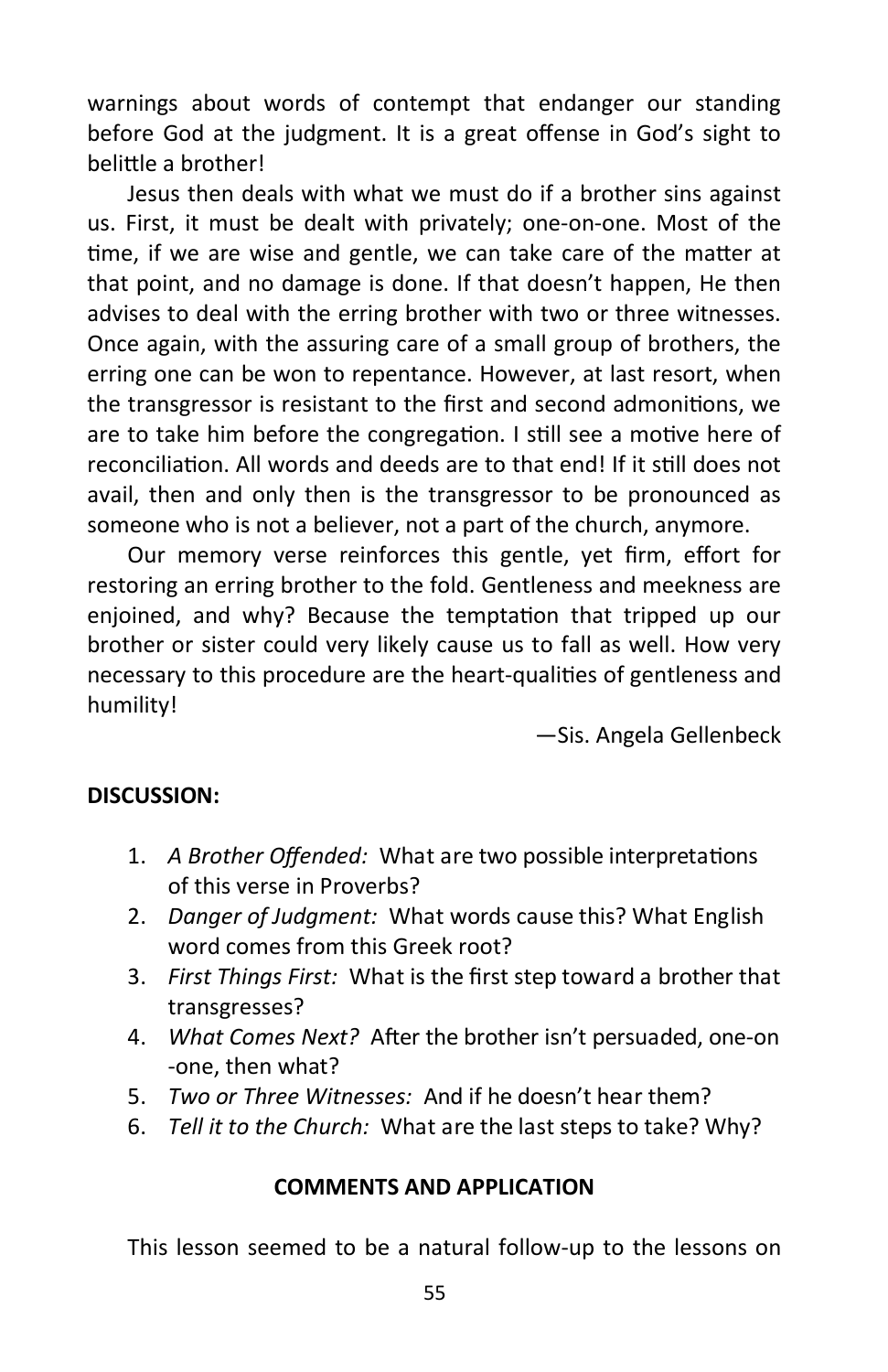offenses and forgiveness. As in the lesson on biblical division, there is a time when a judgment or distinction must be made if a person persists in error or sin after admonition and attempts for reconciliation.

Jesus doesn't spell out all the things we must NOT do when a brother does us wrong, but they are quite obvious. First of all, when He says to go to the brother privately, we can know that spreading the news of a brother's transgression before we ever go to him is the most hurtful thing we can ever do. How any of us ever justify such behavior is incomprehensible. All avenues toward restoration of the brother are totally blocked. This action establishes the "bars" of his "castle" of contention.

Secondly, Jesus didn't say that the entire congregation must play "freeze out" with the offending brother before all the required steps of loving and reaching out are taken. This again will extinguish all hopes of reconciliation. I'm afraid this premature judgment and separation has been the cause of many a division, for when one member has been dealt with in this way, it is a human reaction for others to take sides as well, and very soon you have a schism in the making, which could have been avoided had Jesus' words been obeyed.

Another way a transgression is unwisely dealt with is to "preach the Word, brother, and let the chips fall where they will." Jesus didn't say to deal with it like that. I can't think of a time where this has successfully brought restoration, which should be the set goal and intent of all who deal with the problem.

Both sides of a problem can be greatly helped by the gentleness and compassion enjoined here. Lord, help us to deal with each other in Your loving way!

—Sis. Angela Gellenbeck

## **REFLECTIONS**

During a time when most houses were built of wood and heated by open hearths and fireplaces, the danger of raging fires was a real risk. After a large fire in Philadelphia in 1736, Benjamin Franklin advised Philadelphians that an ounce of prevention is worth a pound of cure. He was instrumental in starting the first fire department that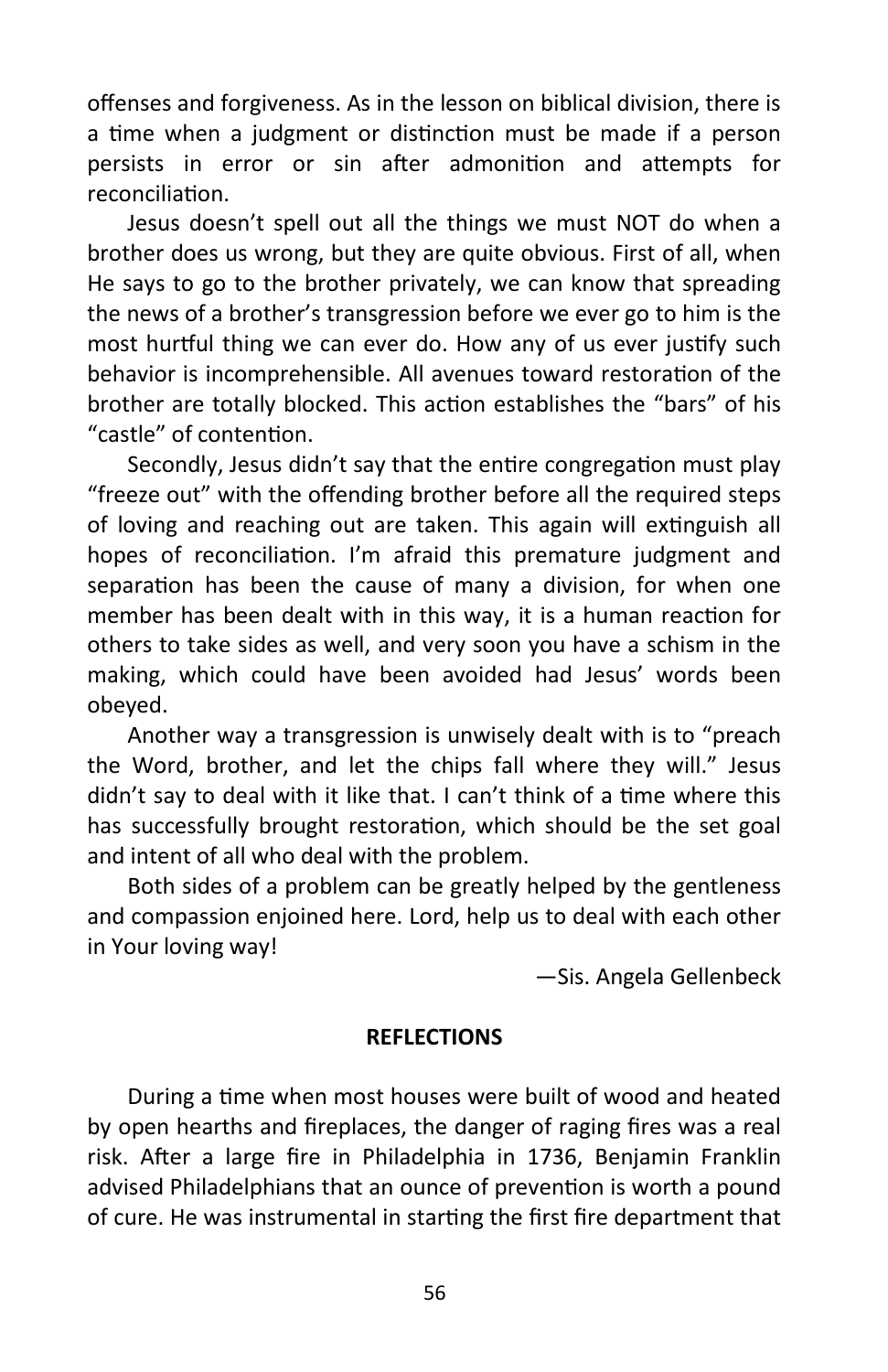same year—The Union Fire Company—and specific guidelines were implemented of how they would, in the event of a fire, attempt to put out flames, save goods, and protect from looters.

In the language of that day, this is what he purportedly said referable to fire risks: "I would advise 'em to take care how they suffer living coals in a full shovel, to be carried out of one room into another, or up or down stairs, unless in a warmingpan shut; for scraps of fire may fall into chinks and make no appearance until midnight; when your stairs being in flames, you may be forced, (as I once was) to leap out of your windows, and hazard your necks to avoid being oven-roasted." The lessons for us in those words when it comes to dealing with our offenses are many!

Clearly, preventing offenses is better than trying to "fix them" afterwards. But what if they have already happened? What about the small, every-day-kind-of-annoyances—scraps of fire, if you will that we face with people? What about the "big" hurts and offenses—the heart-breaking, painful kinds of things that cause us to wet our pillows with tears at night and cause heartache? Jesus knew we would face these kinds of things, knew the potential for damage they could cause, but also yearned for harmony between His children. He not only first showed us what reconciliation looks like when he carried His cross to Calvary, He also gave us clear and specific guidelines on how to most effectively "fight our fires" in order to affect the greatest possibility of reconciliation with those with whom we have conflict.

—Sis. Julie Elwell

# **DECEMBER 24, 2017**

## **DIFFERENCES**

Romans 14:1 Him that is weak in the faith receive ye, but not to doubtful disputations.

2 For one believeth that he may eat all things: another, who is weak, eateth herbs.

3 Let not him that eateth despise him that eateth not; and let not him which eateth not judge him that eateth: for God hath received him.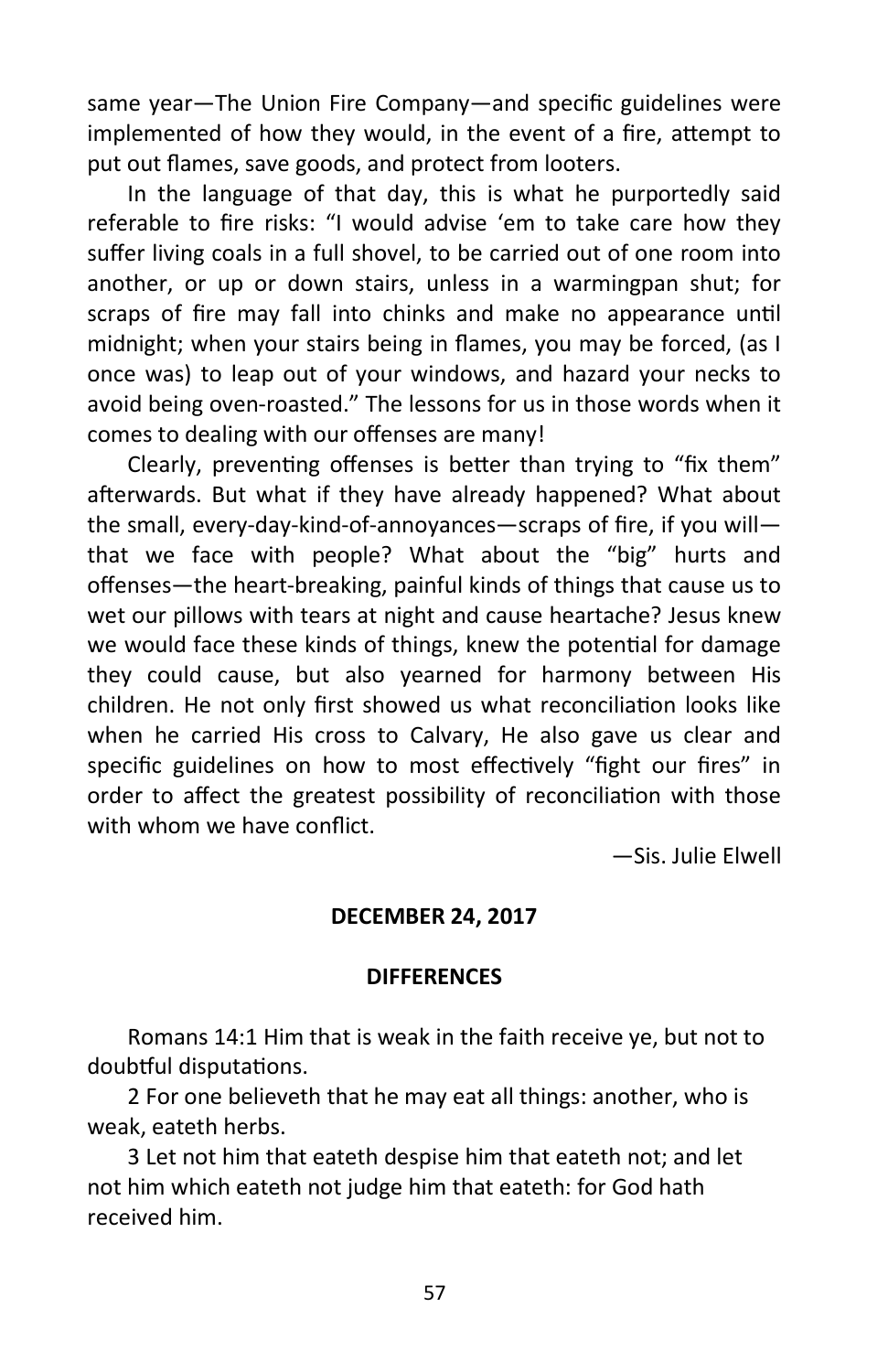4 Who art thou that judgest another man's servant? to his own master he standeth or falleth. Yea, he shall be holden up: for God is able to make him stand.

I Corinthians 12:4 Now there are diversities of gifts, but the same Spirit.

5 And there are differences of administrations, but the same Lord.

6 And there are diversities of operations, but it is the same God which worketh all in all.

7 But the manifestation of the Spirit is given to every man to profit withal.

11 But all these worketh that one and the selfsame Spirit, dividing to every man severally as he will.

I Peter 4:10 As every man hath received the gift, even so minister the same one to another, as good stewards of the manifold grace of God.

11 If any man speak, let him speak as the oracles of God; if any man minister, let him do it as of the ability which God giveth: that God in all things may be glorified through Jesus Christ, to whom be praise and dominion for ever and ever. Amen.

**MEMORY VERSE:** But why dost thou judge thy brother? Or why dost thou set at nought thy brother? For we shall all stand before the judgment seat of Christ. —Romans 14:10

**CENTRAL THOUGHT:** Although there are differences in opinions, personal requirements, gifts, methods of operation, and ways of speaking, we are to recognize and value those differences, not belittle them, judge them or condemn our brother for them, remembering that we are each responsible before God for ourselves.

# **WORD DEFINITIONS**

Romans 14:1 "Receive ye": take to yourselves, with kindness, into Christian fellowship. "Not to doubtful disputations": Not to judge his doubtful thoughts or criticize his scruples. "Do not reject any from your Christian communion because of their particular sentiments on things which are in themselves indifferent. Do not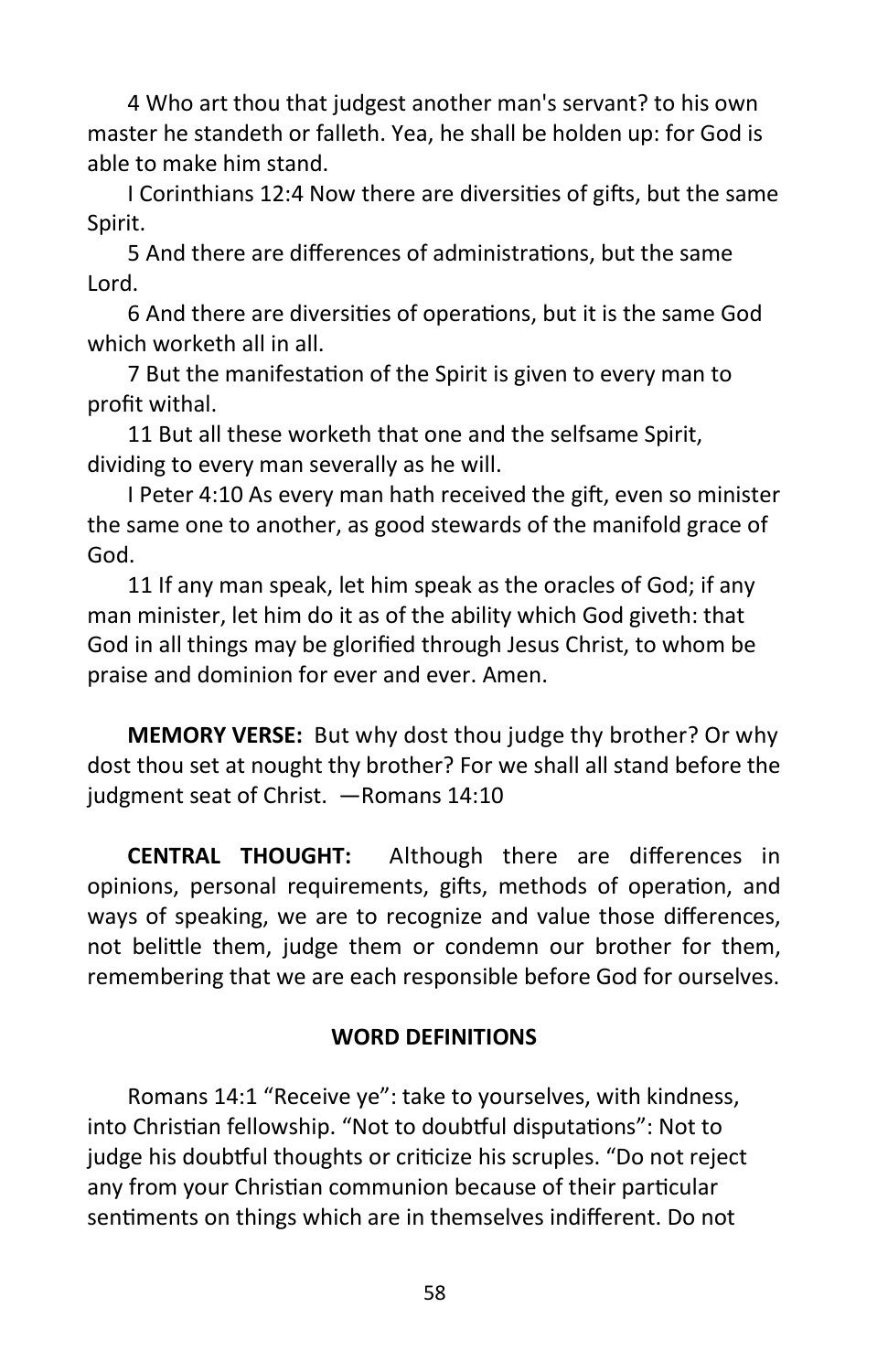curiously inquire into their religious scruples, nor condemn them on that account. Entertain a brother of this kind rather with what may profit his soul, than with curious disquisitions on speculative points of doctrine" (*Clarke's Commentary*).

I Corinthians 12:4 "Diversities" and 12:5 "Differences": distinctions arising from a different distribution to different persons.

I Corinthians 12:5 "Administrations": service; ministry; ministration.

I Corinthians 12:6 "Operations": energizings; workings; effect; results. From a root word which is our word for *energy*.

### **LESSON BACKGROUND**

In today's lesson Paul warns the church against unfair judgment of brethren who have differences. The Roman letter explains the liberty and fellowship which should be extended toward one another, regardless of the scruples one honestly has or doesn't have. To the Corinthians, he establishes that differences in manners of service or the results produced should not bring division, but that all should remember it is the same Holy Spirit working, however differently, in all the distributed gifts. In another place, he also asked, "Who made you differ from one another?" and another time he advised that comparing ourselves with each other is not wise.

Peter also admonishes that, no matter how God has gifted you, you are to do your ministry with the ability He has given, simply, humbly, and without feeling lifted up or inferior if your manner differs from another.

Paul reminds that the different gifts are for the profit of everyone; Peter teaches that the whole point is that God would be glorified.

—Sis. Angela Gellenbeck

#### **DISCUSSION:**

1. *Personal Accountability:* The reason we should not judge one another because of differences is that we are each responsible to our  $\frac{1}{\frac{1}{2}}$   $\frac{1}{\frac{1}{2}}$   $\frac{1}{\frac{1}{2}}$ , before Whom we \_\_\_\_\_\_\_\_\_ or \_\_\_\_\_\_\_\_\_\_\_\_.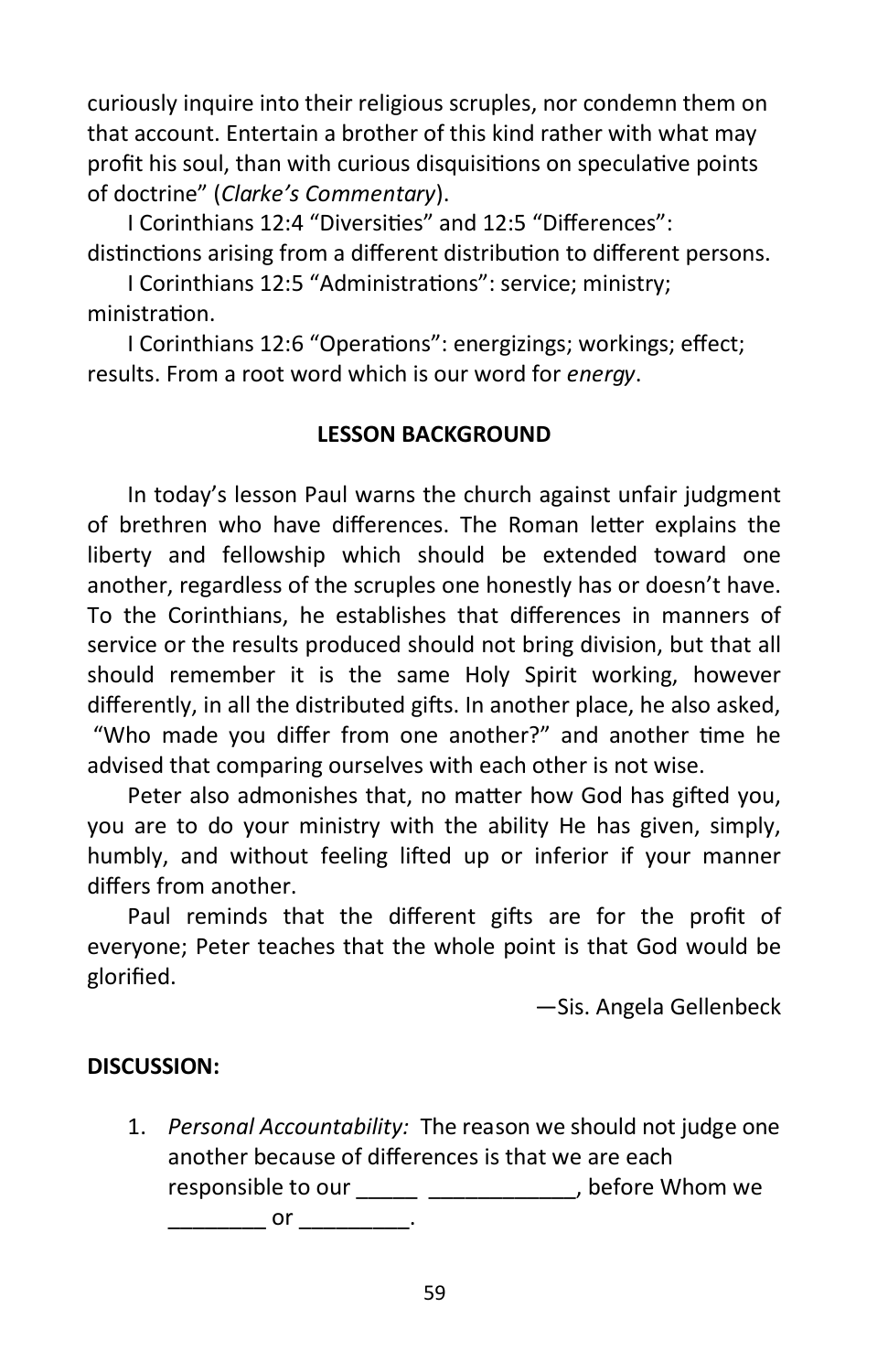- 2. *Mutual Blessing:* The Holy Spirit is given individually so that we may
- 3. *The Point Is:* What is to be the motive behind all ministering?

## **COMMENTS AND APPLICATION**

There is a story in the book of Judges about a battle between the men of Ephraim and the Gileadites. To keep the Ephraimites from escaping, the men of Gilead gave all fugitives a pronunciation test. If a man could not pronounce "Shibboleth" but could only say "Sibboleth," they determined he was of Ephraim and killed him. Thousands died because of this cruel bigotry (Judges 12:1-7).

I think of the unnecessary *spiritual* war carnage that is a result of brethren making so much over differences as ridiculous as the Gileadites and Ephraimites. Here it is, as clear as can be in the scriptures, that we are to receive one another without judging, and we still stumble over this. Most of the time it is well-meaning. We are seriously endeavoring to be valiant for truth. We do think we are doing God service, yet we only end up injuring precious souls. I'm so glad God is the ultimate judge of all. He will judge us righteously and in mercy. But how can we get it right? How can we keep the necessary separation between truth and error, light and darkness, and receive those who think or do differently than we do? I found this writing of Bro. C. E. Orr helpful:

"If I were to say that Jesus does not require us all to live alike, there are some who would say that is a compromising utterance. I do say it, and I will go farther and say that God does not require us in all instances to live now what He may have required of us in the past. God may have required a certain sort of life of you in the past that He does not now, and He will require a life of you in the future that He does not now if you walk life's way hand in hand with Him. Will you please read Matthew 19:12. There Jesus plainly teaches that He does not require us all to live alike. Some are not able to receive what others are able to receive, and never will be. You are to live to all you are able to receive, but you are not to make this the rule for some other life" (Charles E. Orr, *The Rule of a Saintly Life*).

There are other good counsels he goes on to give, but I think the essence is, "Keep a heart sincerely open and willing before God, and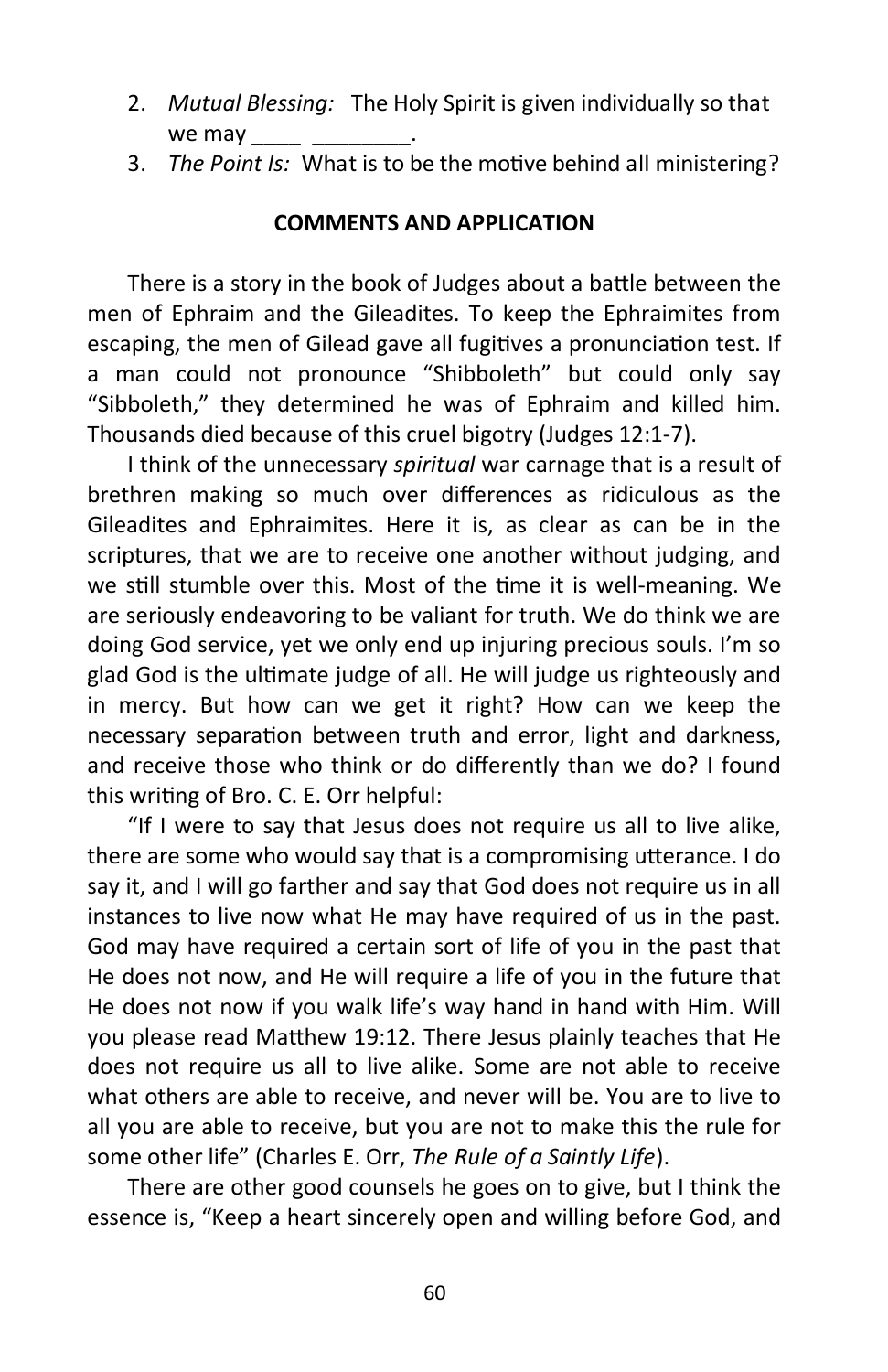gentle and merciful to others." May God help us all to discover the balance.

—Sis. Angela Gellenbeck

### **REFLECTIONS**

A man was inquiring of the Lord just how we would all be able to get along in heaven. Would there be a special room so that the process could begin to alleviate personality differences, lay aside opinions and have all differences settled? What procedure would make it possible to live in harmony in heaven? The Lord replied, "Yes, there is such a place. It's called 'life.' "

We have been given a serious charge in this lesson today as to how we treat our fellow man. Every soul is lovingly designed by God. In turn, it is with great respect that we should also view and value each person, especially those within the body of Christ. Do I disregard my brother because of his upbringing? Do I value a saint of God less because of his family name? Do I have a feeling of superiority over those that I view as less intelligent than me? Do I harbor prejudices for those who are not like me?

We need the Lord to help us to have such a devotion to one another and fulfill the love of Christ. "For he that loveth not his brother whom he hath seen, how can he love God whom he hath not seen?" (I John 4:20).

—Sis. LaDawna Adams

#### **DECEMBER 31, 2017**

#### **CONCLUSION**

Psalm 133:1 Behold, how good and how pleasant it is for brethren to dwell together in unity!

2 It is like the precious ointment upon the head, that ran down upon the beard, even Aaron's beard: that went down to the skirts of his garments;

3 As the dew of Hermon, and as the dew that descended upon the mountains of Zion: for there the LORD commanded the blessing, even life for evermore.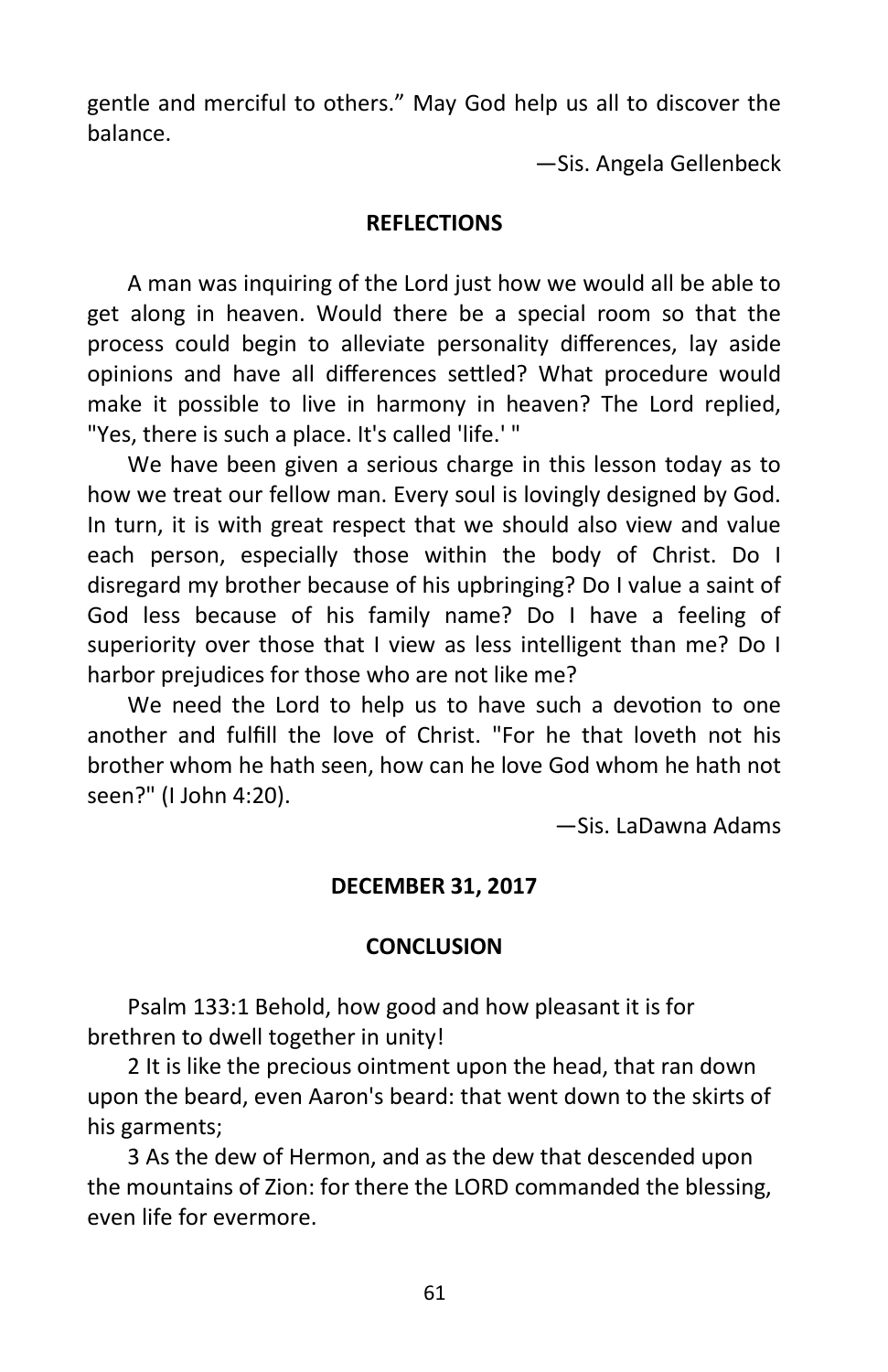Romans 12:10 Be kindly affectioned one to another with brotherly love; in honour preferring one another.

I Corinthians 1:10 Now I beseech you, brethren, by the name of our Lord Jesus Christ, that ye all speak the same thing, and that there be no divisions among you; but that ye be perfectly joined together in the same mind and in the same judgment.

I Corinthians 10:17 For we being many are one bread, and one body: for we are all partakers of that one bread.

Galatians 3:28 There is neither Jew nor Greek, there is neither bond nor free, there is neither male nor female: for ye are all one in Christ Jesus.

Ephesians 4:1 I therefore, the prisoner of the Lord, beseech you that ye walk worthy of the vocation wherewith ye are called,

2 With all lowliness and meekness, with longsuffering, forbearing one another in love;

3 Endeavouring to keep the unity of the Spirit in the bond of peace.

Philippians 1:27 Only let your conversation be as it becometh the gospel of Christ...that ye stand fast in one spirit, with one mind striving together for the faith of the gospel.

**MEMORY VERSE:** Finally, be ye all of one mind, having compassion one of another; love as brethren, be pitiful, be courteous. —I Peter 3:8

**CENTRAL THOUGHT:** Because unity is a precious gift from the Father, was prophesied of Zion, God's church, and was prayed for by Jesus—His death being the means of gathering us into one; because by the new birth and the baptism by the Holy Spirit we are members of His one body, and therefore of each other; because we are called to holiness and oneness; we are now to forsake division and strife, and endeavor to keep, with humility, compassion, affectionate love, and godly conversation, this God-given unity and oneness.

## **WORD DEFINITIONS**

Psalm 133:1 "A song of degrees": a song of ascents, to the three great pilgrim feasts, i.e. to be sung on way up to Jerusalem.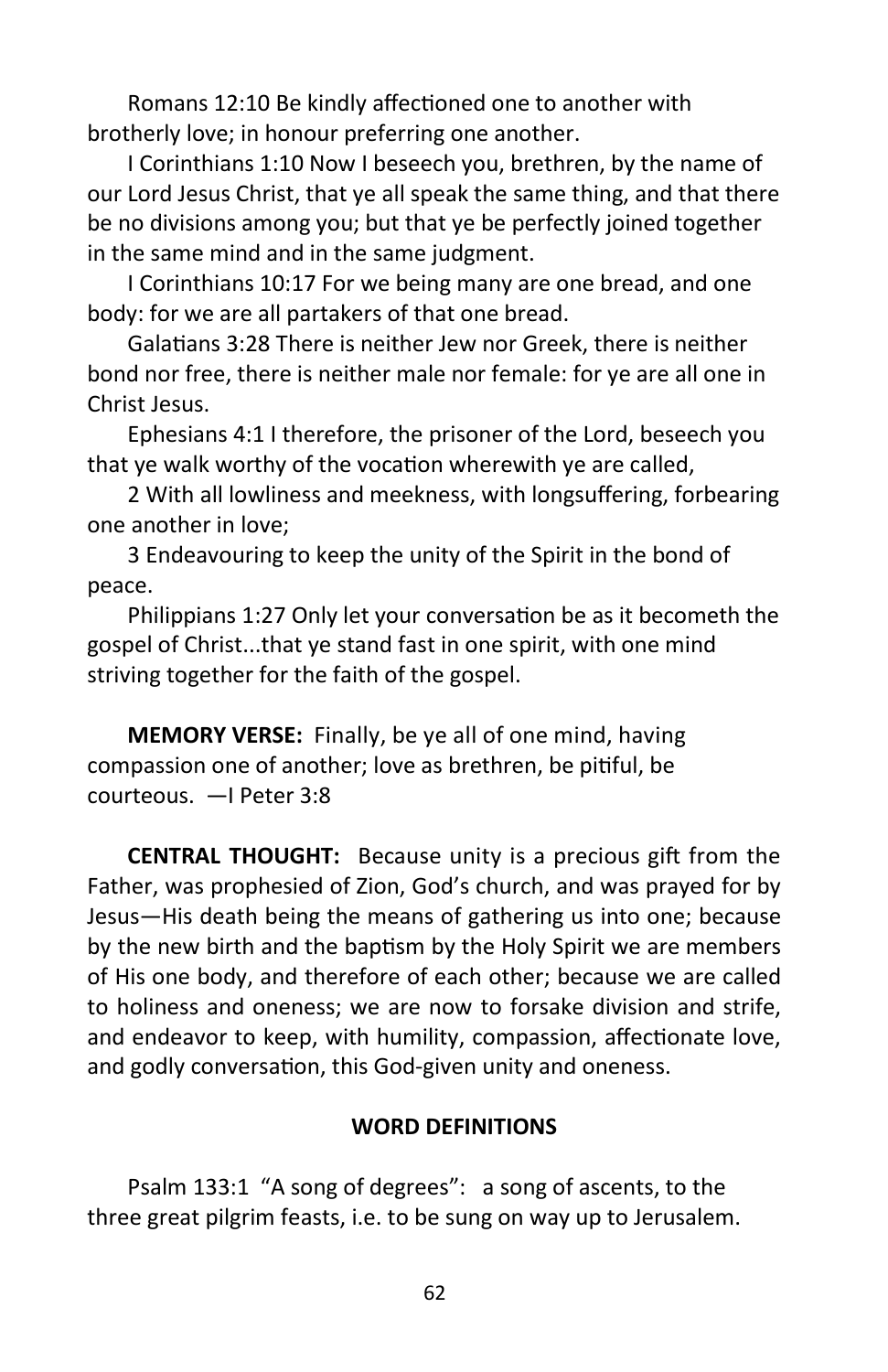Psalm 120-134 and Psalm 84:6 were used in this way. "Good": beautiful; agreeable. "Pleasant": delightful; sweetly sounding; musical.

Psalm 133:2: "That went down to the skirts of his garments": "Christian affection knows no limits of parish, nation, sect or age. Is the man a believer in Christ? Then he is in the one body, and I must yield him an abiding love. Is he one of the poorest, one of the least spiritual, one of the least lovable? Then he is as the skirts of the garment, and my heart's love must fall even upon him. Brotherly love comes from the head, but falls to the feet. Its way is downward. It 'ran down,' and it 'went down': love for the brethren condescends to men of low estate, it is not puffed up, but is lowly and meek. This is no small part of its excellence, oil would not anoint if it did not flow down, neither would brotherly love diffuse its blessing if it did not descend" (*Treasury of David*).

Romans 12:10 "Kindly affectioned": devoted, tender love; that special affection shared between members of God's family. There is no other word like it in the New Testament. "In honour preferring one another": take the lead or set an example in showing honor.

I Corinthians 1:10 "Perfectly joined": complete; prepare; fit together; adjust down to properly fit; bring into proper condition and working order. It is the same word as "restore" in Galatians 6:1 and "perfect" in I Peter 5:10. It is also used in the term "mending their nets" in Mark 1:19.

I Corinthians 10:17 "One bread": one loaf, referring to the loaf shared in the Communion of Christ. Because there is one loaf composed of many grains, we, who are many, compose one body.

Galatians 3:28 "Jew nor Greek": terms "intended to be an exhaustive division of the human race, just as 'bond or free,' 'male and female.' This verse marks the immense stride made by Christianity in sweeping away the artificial distinctions which had been the bane of the ancient world and prevented any true feeling of brotherhood springing up in it. Christianity, at one stroke, established the brotherhood and abolished the distinctions" (*Ellicott's Commentary for English Readers*).

Ephesians 4:3 "Endeavouring": make haste; give diligence; make every effort. The same word as "study" in II Timothy 2:15 and "labor" in Hebrews 4:11.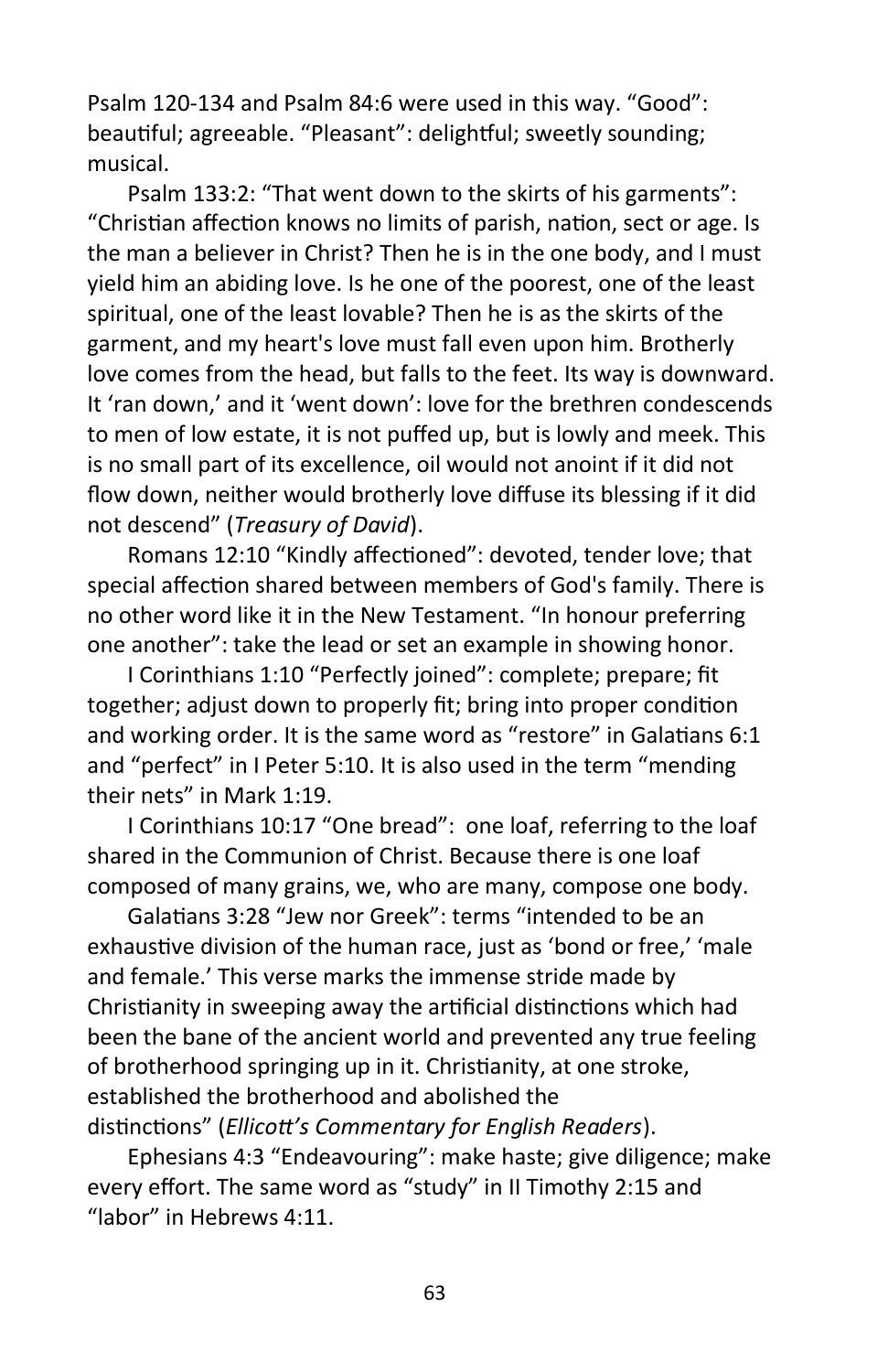Psalm 133 is one of the most beautiful descriptions of Zion, God's holy church, among the prophesies in the Old Testament. The Psalmist describes two substances that were very pure—the holy anointing oil put upon the high priest in the tabernacle, and the dew that descended upon the mountains. It gives us the truth that the unity given to the church is something very special and pure. It must descend from God, not come up from the earth, or man. It was not put upon strangers, nor mixed up for personal use. Dew is not just any kind of water; it is distilled—the purest of all liquids.

Jesus prayed that we all might be one; He then gave His own body to bring to life the church, His bride, and with that offering of Himself He gathered all His scattered people into one body. In the last supper with His disciples, He portrayed this with the symbolism of the one loaf of unleavened bread He shared with His disciples and the one cup of which they all drank. Paul clearly applied this when writing to the Corinthians about the purity of the one body of Christ.

In other epistles, Paul enjoins those who have been called into one body to stand together, strive together, have minds together; to have tender love, compassion, courtesy, humility, forbearance, patience and gentleness toward each other.

As we have studied in earlier lessons, there were many different kinds of people now worshipping together in one church. There were different locations, different disciples with differing gifts, distributing the gospel with different methods. Paul himself had strong differences of opinion with his own co-workers; at times they went their separate ways (as in the example of Barnabas and John Mark going on a separate journey from Paul and Silas, Acts 15:36, and the dissension with Peter, Galatians 2:11). We find later hints of reconciliation and fellowship.

—Sis. Angela Gellenbeck

#### **DISCUSSION:**

- 1. *Comparison:* To what substances is unity compared?
- 2. *Special Kind:* What kind of love were the brethren to have?
- 3. *The Same Kind:* In I Corinthians 1:10, what three things are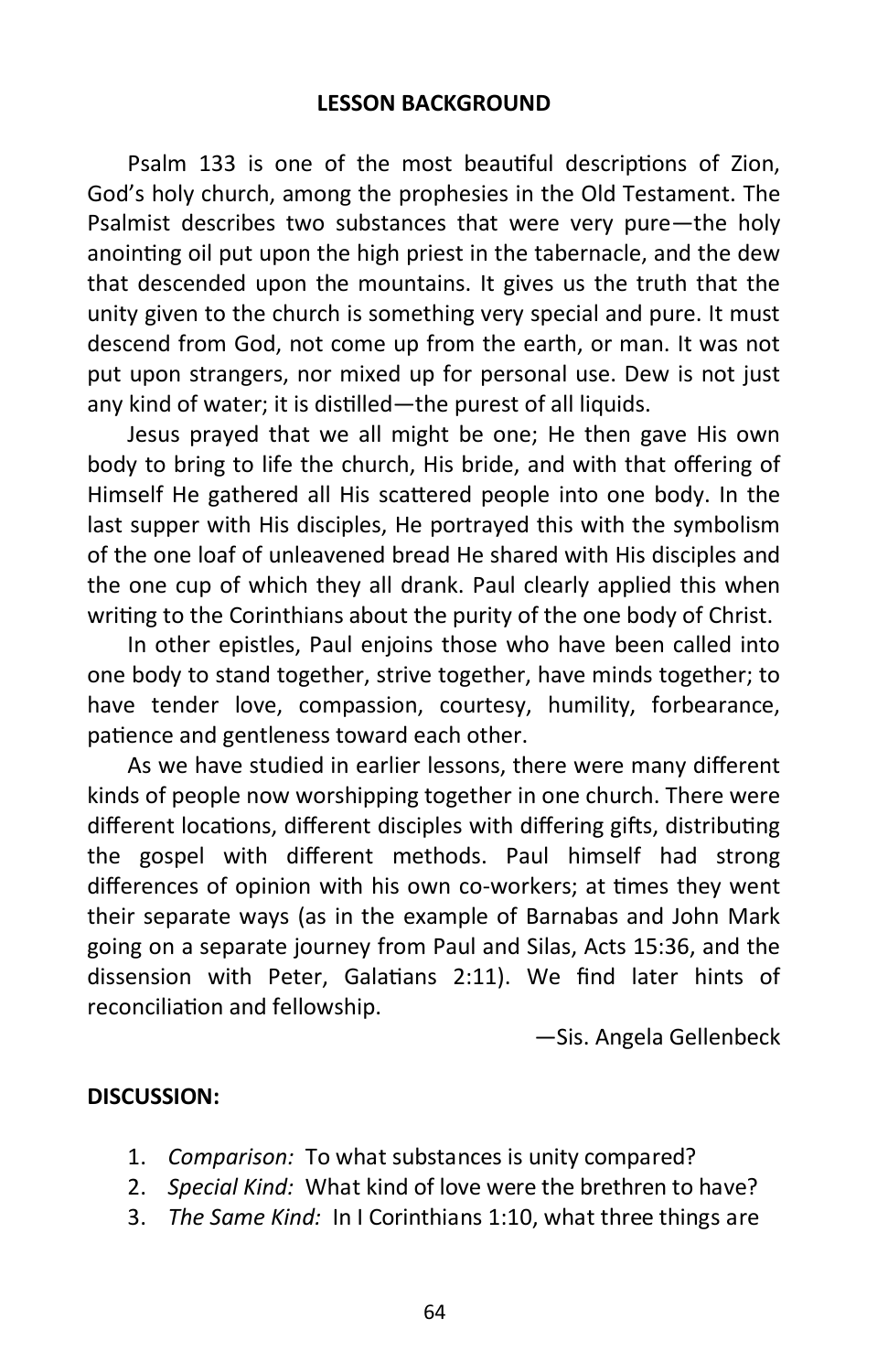to be the same?

\_\_\_\_\_\_\_\_.

- 4. *Sharing Communion:* Jesus' body is compared to the
- 5. *No Difference:* What distinctions between people are done away in Christ?
- 6. *Keeping Unity:* What attitudes and actions do this?

#### **COMMENTS AND APPLICATION**

*"All efforts of union but that of God's holiness is like pounding cold crooked pieces of iron against each other to make them fit together. The more blows, the more crooks and differences. Put them into a furnace of white heat, and they will lose their cold, stiff, crooked individuality, and flow into one mass.*

*That is God's way of uniting his people, in the fire of the Holy Spirit...On the plane of Bible holiness, no outward observances are made a test, in fact nothing is made a test of fellowship. For holy men 'judge not from appearance, but judge righteous judgment.' 'If we walk in the light, as he is in the light, we have fellowship one with another, and the blood of Jesus Christ his Son cleanseth us from all sin' (I John 1:7).*

*Fellowship is of the Spirit (Philippians 2:1), and exists where heart -purity exists. It is the conscious blending of hearts filled with the same Holy Spirit. One may have been led into all truth, the other not. This does not interrupt fellowship. Nevertheless it is the duty of such as "know the truth," in meekness to instruct others who do not. Ignorance of some truth does not destroy fellowship, but resisting the truth does; because it forfeits salvation. We must not sanction people's errors, but if saved, show our love and fellowship to them, so long as they do not give the evidence that their wrong doctrines have become willful, or they have in some way lost salvation. Then fellowship ends, but love and kindness still continue in faithful efforts for their salvation.*

*To ignore fellowship simply because of some doctrinal error is bigotry. To agree to disagree, or to put on an equality truth and error, is babel confusion. To know the truth is our privilege; to teach the truth our duty; but to have fellowship with the pure and upright of heart is an involuntary and spontaneous fact. Sects are the result*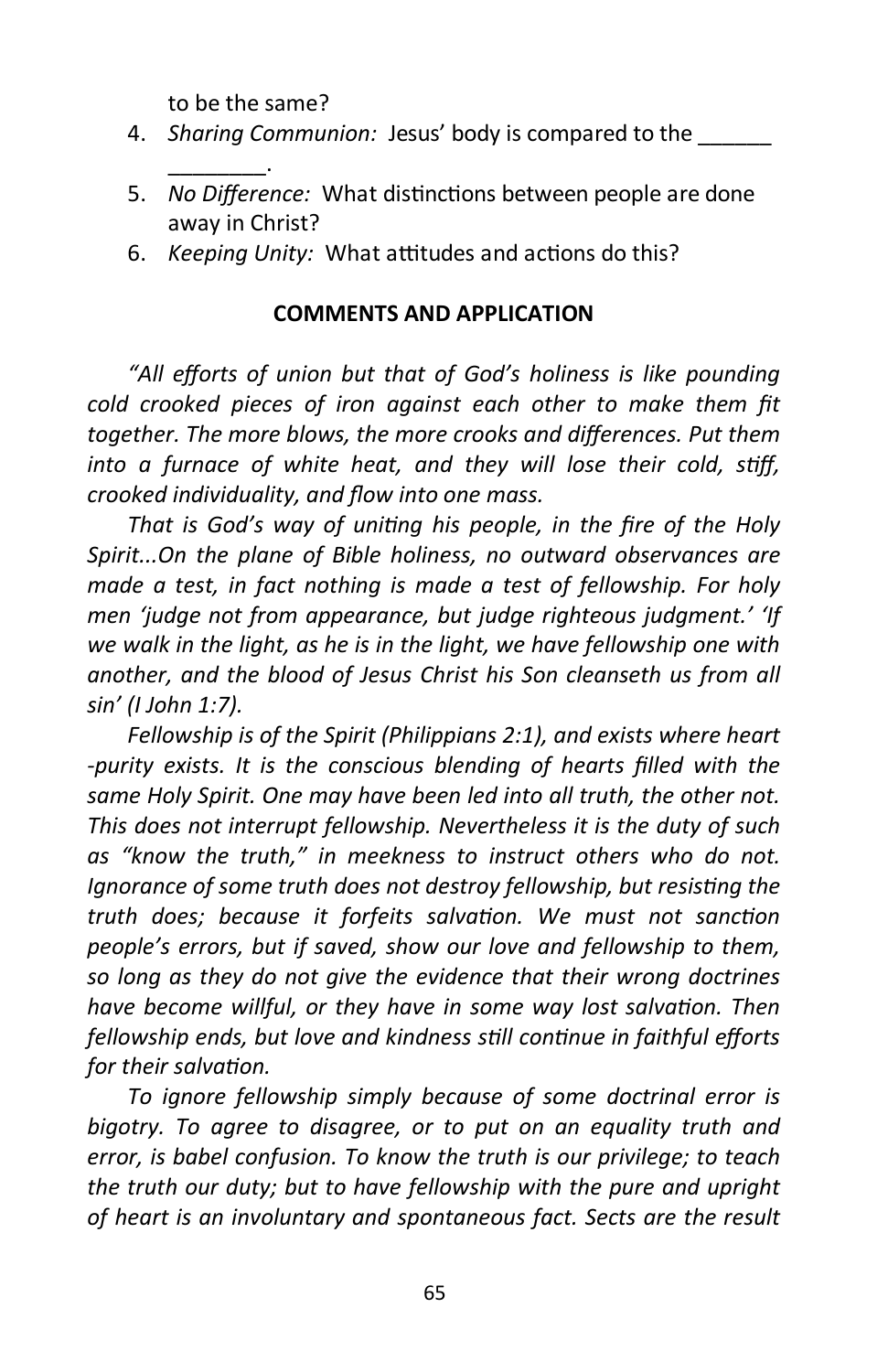*of carnality; nothing but perfect holiness destroys carnality, and thus removes both sectism and its cause. The fire of God's love saves the soul, harmonizes all hearts that receive it, leads them into perfect and uniform obedience to all truth, and drives afar all who refuse to pass through its purging fire, and gain the plane of holy fellowship" (*D. S. Warner, *The Church of God, What It Is and What It Is Not).*

When Bro. Warner wrote these words, he was in the height of an unmistakable movement of God all over the world, as thousands of saints caught the vision of holiness and unity and came together in one body. Shortly after Warner's death in 1895, several divisions rocked the momentum of the movement, bringing shock and sadness to precious souls. People divided over the doctrine of inward cleansing in sanctification, the issue of racial integration, and the prohibition of outward adornment. Many souls were discouraged and gave up their profession; others went back to their former sectarian churches. Some formed strict, harsh sects of their own, and some drifted, isolated, searching for likeminded people with whom to fellowship. The mainstream group began spiraling downward, taking in worldliness and human-led organization. Splinter factions formed different groups, each keeping the name, "Church of God" and each professing to be the "true body."

Today many find themselves sifting through these many pieces and earnestly desiring to *be* that biblical Zion, that city set upon a hill, the holy bride of Christ. We are at the midnight hour, waiting for the bridegroom. Will we go with Him to the marriage feast, clothed in white raiment, or will we be foolish, not having the oil of the Holy Spirit? We have been given a precious heritage, a legacy of truth preached in its fullness and demonstrated by godly lives. We have the vision laid out in the Scriptures of God's pure and holy church. It is our responsibility to be filled with the Holy Spirit and live out that pure and holy fellowship that comes from above. Let us sincerely "make every effort" to keep, restore and seek the unity of the Spirit. May God help us!

—Sis. Angela Gellenbeck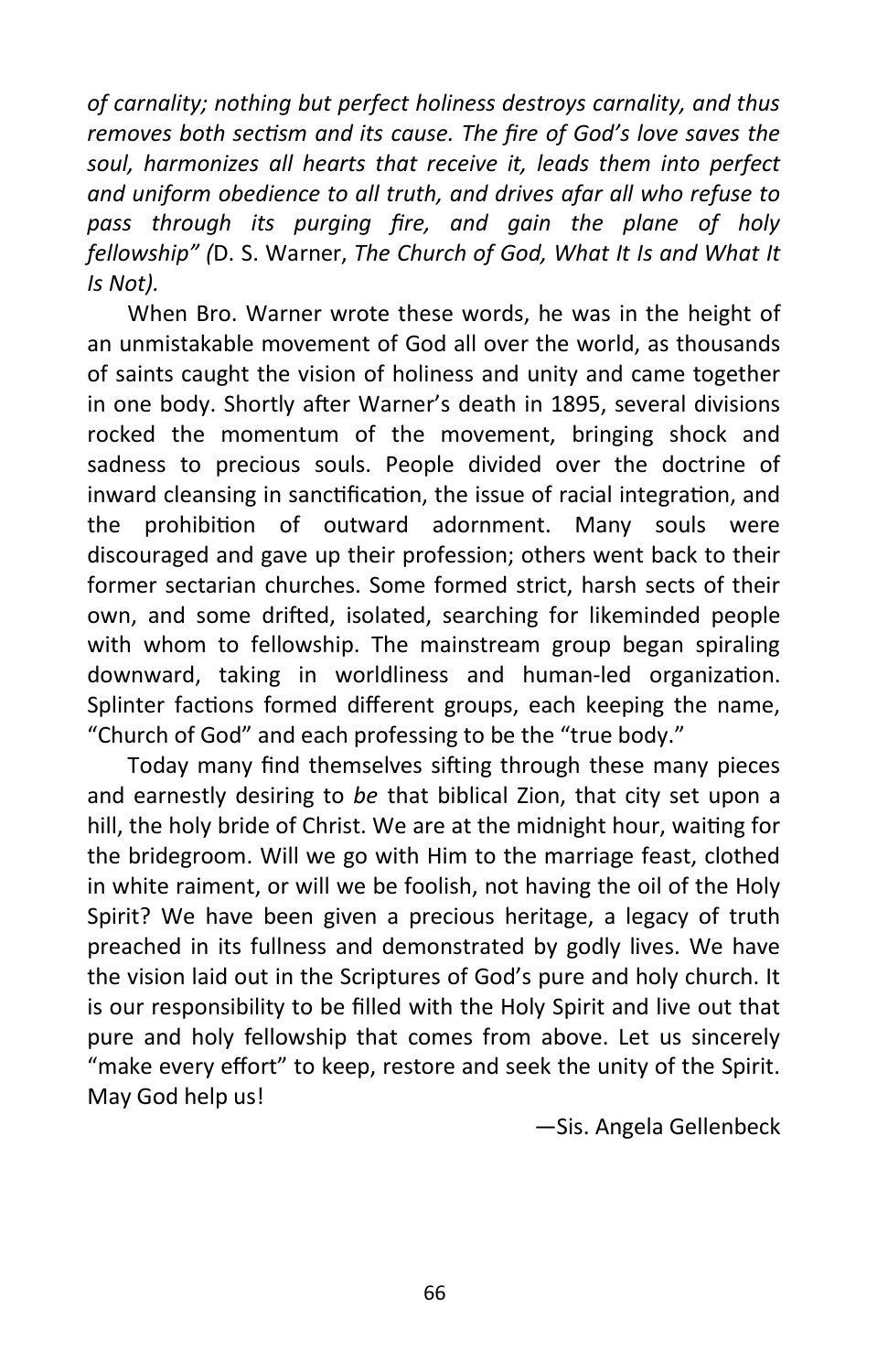### **REFLECTIONS**

The piano is one of the greatest musical inventions of all times and to enjoy its music is one of life's great pleasures. There is something distinctively beautiful about it—from the simplest melody to the most complicated and intricate masterpiece.

Diverse notes placed in different positions all along the keyboard. All equally important. All in their respective places. All silently waiting for the master's touch. Each key tuned individually, not to each other but to a common pitch.

The proper tuning is imperative to the harmony. Yet the process of tuning is both rigid and delicate. The 'tune master' must twist the screws and stretch the wires and apply the pressure seemingly to the point of breaking until he hears the right sound— that perfect note.

Every key that will be used by the master *must* be tuned no matter how painful the process. For one key to be out of tune or silent when touched, impacts the continuity and harmony intended by the composer. That single note was absolutely necessary at that particular moment in that specific place.

We are diverse people of diverse ethnicities. Our backgrounds are different, our abilities are different. One is not better than the other, just different from the other. We must remember that we are different by the design of the Creator and not by accident. And just as one key on the piano cannot subjugate nor take the place of another, neither can we. We each are needed equally to produce the harmony intended by the Master.

I am amazed at how an accomplished pianist can adeptly navigate the keyboard never hitting an off note. God is the master at harmonizing his people. He makes no mistakes. Our duty is to allow ourselves to be tuned by his Spirit and in tune with his Will. We cannot tune ourselves to a political agenda, to a church group or to an arbitrary doctrine. The Holy Spirit is our "common pitch" We must be tuned to the Spirit of God and by the Spirit of God. Only then can we truly be in harmony with one another.

—Bro. Darrell Johnson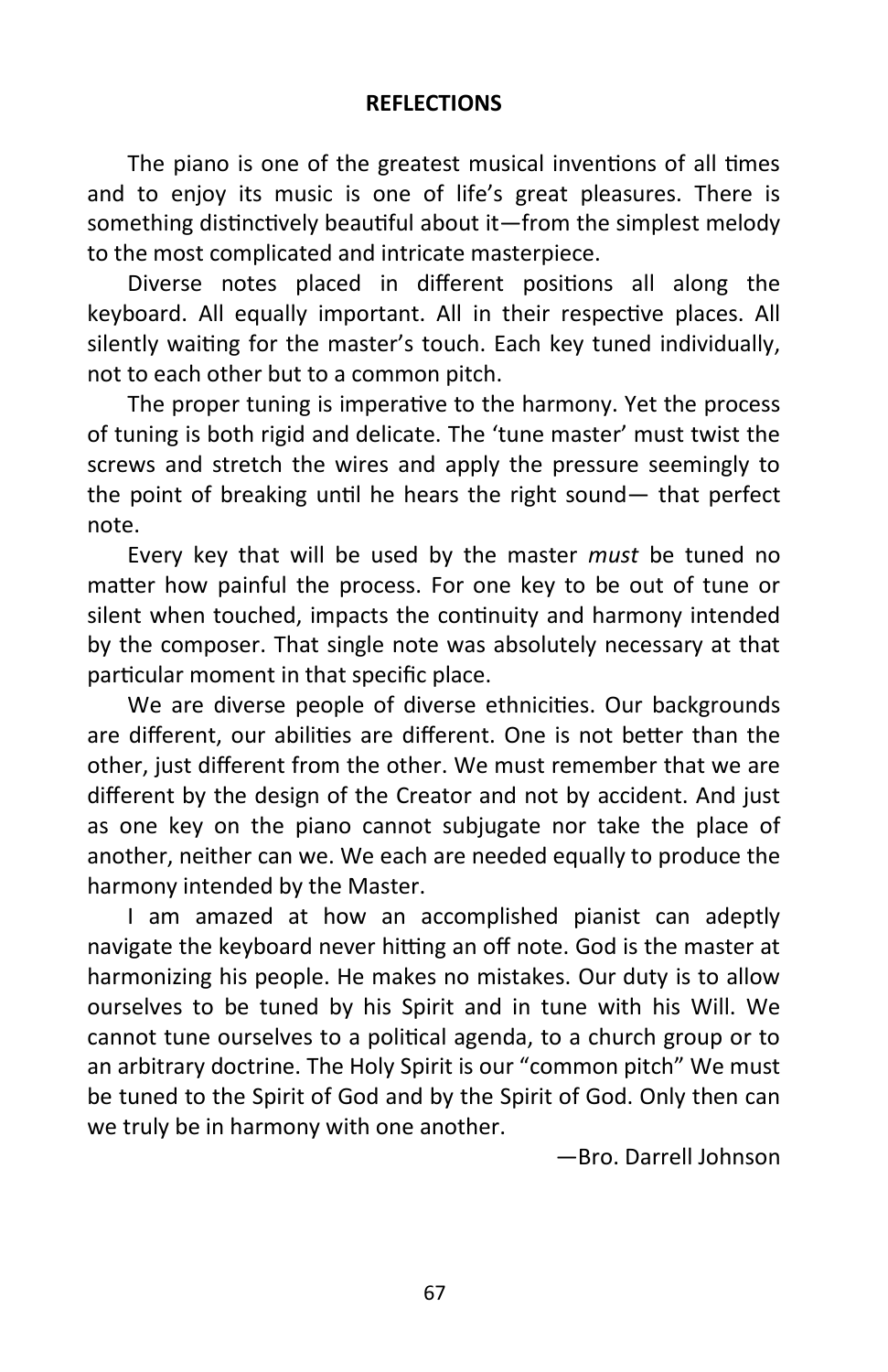#### **Let Us Be One**

Come all ye ransomed, let us be one, One as the Father, Spirit and Son; Heart joined to heart and hand joined to hand, Let us march together to the promised land.

Hear ye the call from heaven today, Let all division vanish away; Love all embracing then will unite In a host triumphant for the truth and right.

All ye are brethren, Jesus hath said, All of one body, having one head; Only one heaven all hope to gain, Let us not divided anymore remain.

Sweet is the fellowship that doth flow Into the hearts this unity know; Strong are the ties that bind soul to soul, They shall not be severed while the ages roll.

#### Chorus:

Let us be one, O let us be one, So that the prayer of Christ we fulfill; Let us be one, yes, ever be one, Thus shall we do God's holy will.

> —C. W. Naylor #112*, His Praise Anew* Published by the Gospel Trumpet Company, 1936